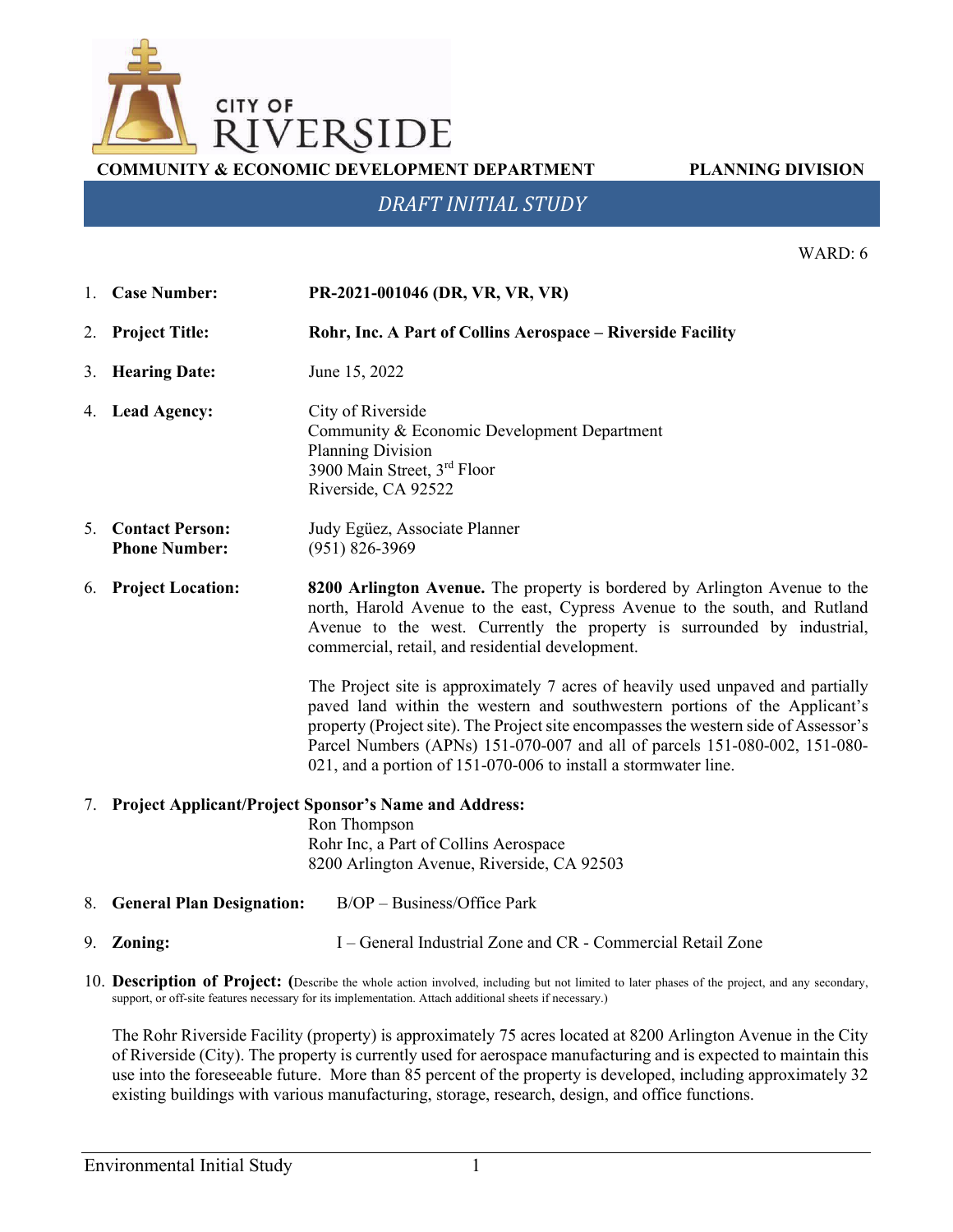Rohr, Inc. (Applicant) is proposing to make alterations to a 7-acre portion of the western area of the property (Project). The Project is being implemented per the United States Environmental Protection Agency (EPA) to meet the requirements outlined in the Risk Based Disposal Approval Application (RBDAA) which includes paving existing unpaved portions of the property to manage polychlorinated biphenyls (PCBs) in site soil.

The Project will involve the following activities:

- Removing existing perimeter fencing;
- Removing an existing concrete slab;
- Site grading of approximately 9,100 cubic yards (CY) of soil of which 3,437 CY will be disposed, 883 CY will be imported, and 5,127 CY will be reused onsite. Approximately 2,700 CY of soil will be excavated for the bioretention trenches;
- Repaving the existing parking lot and paving previously unpaved portions of the western area of the property to increase employee parking;
- Constructing perimeter walls with entrance gates;
- Installation of bioretention trenches for stormwater management;
- The southern CR-zoned parcels will be paved and left vacant
- Improvements to the stormwater system on Phillip Avenue to direct flow through a gravity pipeline to a catch basin on Arlington Avenue; and
- Repaving a portion of Phillip Avenue in front of the Project site entrance.

## Fencing Removal and Wall Construction

The Project proposes to remove the existing chain link fence bordering the Project site and replace it with an 8 foot-high masonry wall. Motor-operated security gates will be installed to prevent public access to the property along Phillip and Rutland Avenues. Portions of the wall along Rutland, Phillip, and Cypress Avenues will be landscaped with drought tolerant plants suitable for the local climatic, geologic, and topographical conditions of the Project site.

## Paving and Parking Lot Repaving

The Project will create an approximately 5 acre-parking lot. The Project proposes to pave approximately 200,000 square feet of previously unpaved areas of the Project site and repave approximately 96,000 square feet of the existing parking lot. The newly paved area will consist of a new asphalt parking lot with approximately 596 parking spaces including Americans with Disabilities Act (ADA) compliant spaces, motorcycle spaces, and electric vehicle capable spaces. .

## Bioretention Trenches

The bioretention trenches were designed and developed according to the Water Quality Management Plan. The bioretention trenches will be concrete lined and will convey water offsite after treatment. The bioretention trenches will contain a layer of engineered soil media with a vegetated cover, and a gravel layer with conveyance piping. Approximately 2,700 CY of soil will be excavated and will be replaced with the bioretention trenches. The bioretention trenches will be located south of the parking lot and concrete storage area on the I-zoned parcels and north of the paved vacant area on the CR-zoned parcels.

The following entitlements are required by the City to facilitate this Project:

- City of Riverside Planning
	- o Design Review approval
	- o Three variances:
		- To deviate from RMC Section 19.580.090.A. requiring trees to be planted and maintained in all parking lots.
		- To increase the perimeter wall height to 8-feet
		- To reduce the landscape setback requirement along Rutland Avenue and Phillips Avenue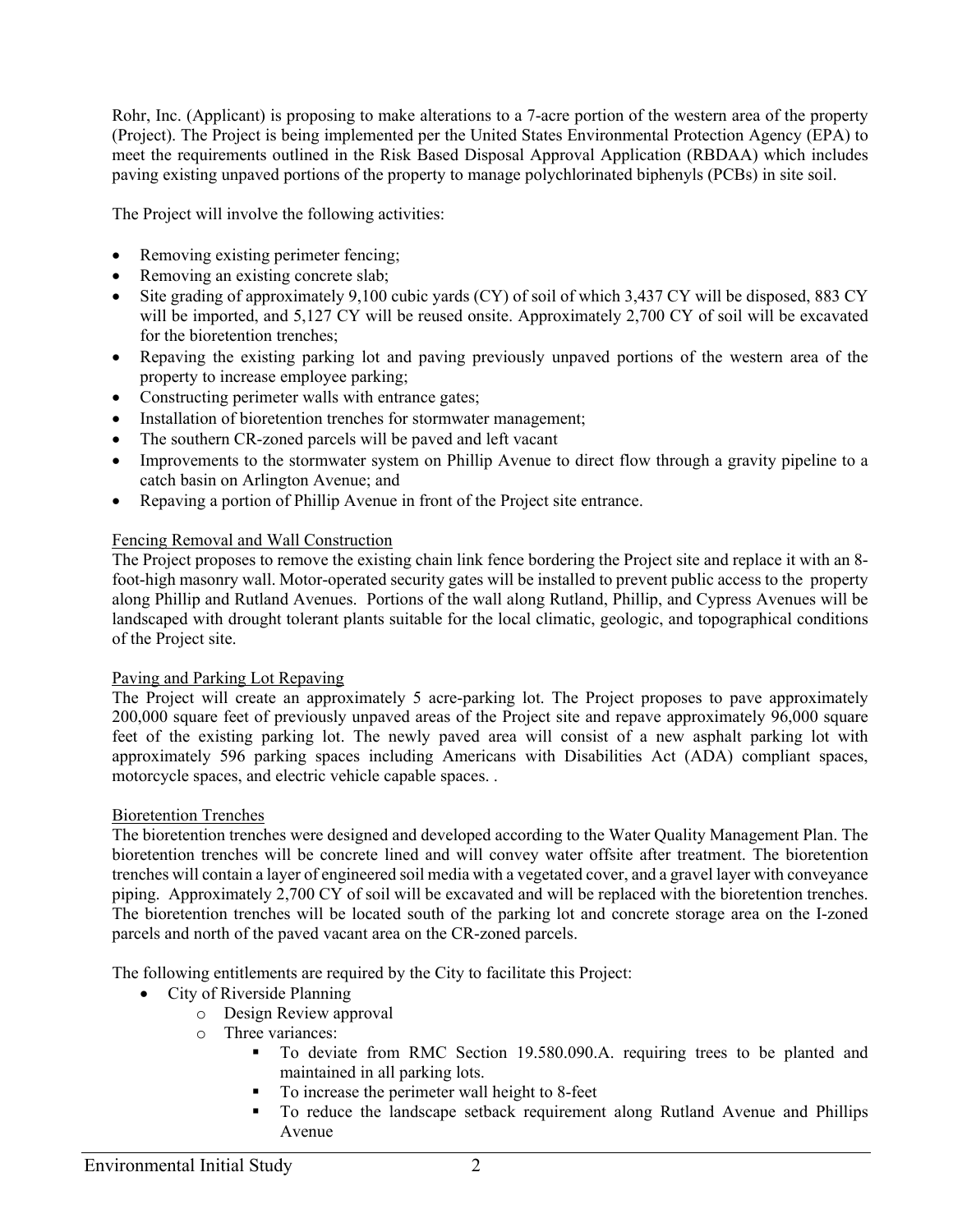# 11. **Surrounding land uses and setting: Briefly describe the project's surroundings:**

|                     | <b>Existing Land Use</b>                          | <b>General Plan Designation</b>  | <b>Zoning Designation</b>                                                                |
|---------------------|---------------------------------------------------|----------------------------------|------------------------------------------------------------------------------------------|
| <b>Project Site</b> | Rohr, Inc.                                        | $B/OP - Business/Office$<br>Park | I - General Industrial<br>CR<br>Zone<br>and<br>Commercial<br>Retail<br>Zone              |
| <b>North</b>        | related<br>and<br>Auto<br>uses<br>offices         | $B/OP - Business/Office$<br>Park | BMP - Business and<br>Park<br>Manufacturing<br>Zone and $I - General$<br>Industrial Zone |
| East                | Rohr, Inc. a part of Collins<br>Aerospace         | $B/OP - Business/Office$<br>Park | I - General Industrial<br>Zone                                                           |
| <b>South</b>        | Residential uses, a church<br>and Commercial uses | $B/OP - Business/Office$<br>Park | CR - Commercial Retail<br>Zone                                                           |
| West                | Industrial uses                                   | $B/OP - Business/Office$<br>Park | - Business<br><b>BMP</b><br>and<br>Manufacturing<br>Park<br>Zone                         |

## 12. **Other public agencies whose approval is required (e.g., permits, financial approval, or participation agreement.):**

- a. United States Environmental Protection Agency Risk-Based Disposal Approval
- b. National Pollutant Discharge Elimination System (NPDES) Permit
- c. South Coase Air Quality Management District (SCAQMD) Grading permit
- d. SCAQMD Rule 1466 notification and Dust Control Plan approval

## **13. Have California Native American tribes traditionally and culturally affiliated with the project area requested consultation pursuant to Public Resources Code 21080.3.1? If so, is there a plan for consultation that includes, for example, the determination of significant impacts to tribal cultural resources, procedures regarding confidentiality, etc.?**

Notification letters were sent to 9 tribes on September 17, 2021 in accordance with Assembly Bill 52 (AB 52). Responses were received from the Gabrieleno Band of Mission Indians, Rincon Band of Luiseno Indians, San Manuel Band of Mission Indians, and Agua Caliente Band of Cahuilla Indians; none of which requested consultation.

## 14. **Other Environmental Reviews Incorporated by Reference in this Review:**

- a. Air Quality and Greenhouse Gases Emissions Analysis Vista Environmental 2021
- b. General Plan 2025
- c. GP 2025 FPEIR
- d. Geotechnical Design Review and Recommendations Report Aragon Geotechnical, Inc. 2020

### 15. **Acronyms**

ADA Americans with Disabilities Act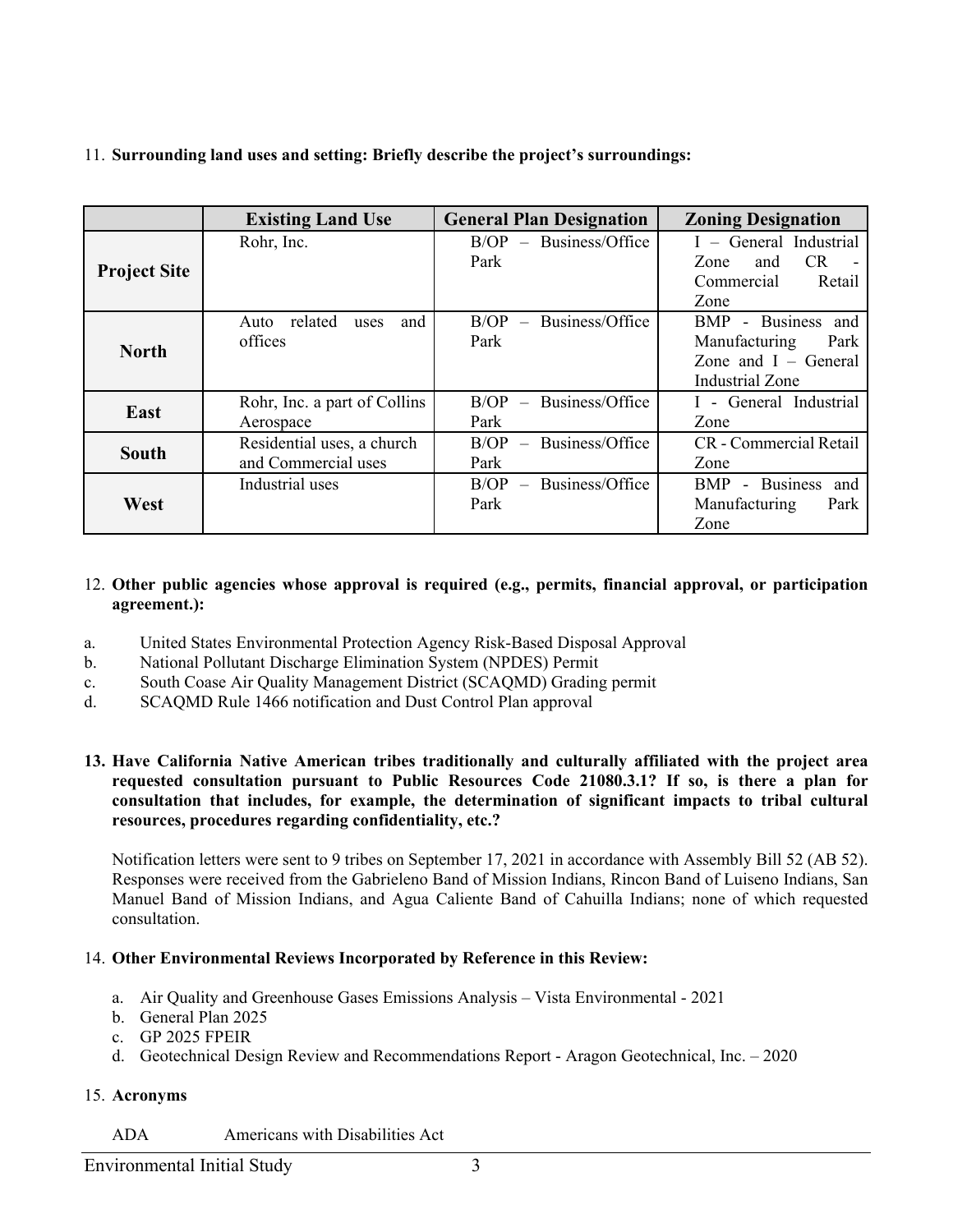| <b>ALUC</b>   | <b>Airport Land Use Commission</b>                     |
|---------------|--------------------------------------------------------|
| APN           | Assessor's Parcel Numbers                              |
| <b>AQMP</b>   | Air Quality Management Plan                            |
| BMP           | best management practice                               |
| <b>CARB</b>   | California Air Resources Board                         |
| <b>CCR</b>    | California Code of Regulations                         |
| <b>CEQA</b>   | California Environmental Quality Act                   |
| <b>CMP</b>    | <b>Congestion Management Plan</b>                      |
| $\rm CO$      | Carbon dioxide                                         |
| EV            | Electric Vehicle                                       |
| <b>DTSC</b>   | Department of Toxic Substances Control                 |
| EIR           | <b>Environmental Impact Report</b>                     |
| EOP           | <b>Emergency Operations Plan</b>                       |
| EPA           | United States Environmental Protection Agency          |
| <b>FPEIR</b>  | GP 2025 Final Programmatic Environmental Impact Report |
| <b>FTIP</b>   | Federal Transportation Improvement Program             |
| <b>GHG</b>    | Greenhouse Gas                                         |
| GP 2025       | General Plan 2025                                      |
| <b>LHMP</b>   | Local Hazard Mitigation Plan                           |
| <b>MLD</b>    | <b>Most Likely Descendant</b>                          |
| <b>MSHCP</b>  | Multiple-Species Habitat Conservation Plan             |
| <b>NAHC</b>   | Native American Heritage Commission                    |
| <b>NPDES</b>  | National Pollutant Discharge Elimination System        |
| <b>NOX</b>    | Nitrogen Oxide                                         |
| <b>PEIR</b>   | Program Environmental Impact Report                    |
| <b>PRC</b>    | Public Resource Code                                   |
| PM            | Particulate Matter                                     |
| <b>RBDAA</b>  | Risk-Based Disposal Approval Application               |
| <b>RCA</b>    | Regional Conservation Authority                        |
| <b>RCP</b>    | Regional Comprehensive Plan                            |
| <b>RCTC</b>   | Riverside County Transportation Commission             |
| <b>RPU</b>    | Riverside Public Utilities                             |
| <b>RTIP</b>   | Regional Transportation Improvement Plan               |
| <b>RTP</b>    | Regional Transportation Plan                           |
| <b>RUSD</b>   | Riverside Unified School District                      |
| <b>SCAG</b>   | Southern California Association of Governments         |
| <b>SCAQMD</b> | South Coast Air Quality Management District            |
| <b>SCS</b>    | <b>Sustainable Communities Strategy</b>                |
| <b>SWPPP</b>  | <b>Storm Water Pollution Prevention Plan</b>           |
| <b>VHFSZ</b>  | Very High Fire Severity Zone                           |
| <b>VOC</b>    | Volatile Organic Compounds                             |
| <b>WQMP</b>   | Water Quality Management Plan                          |
|               |                                                        |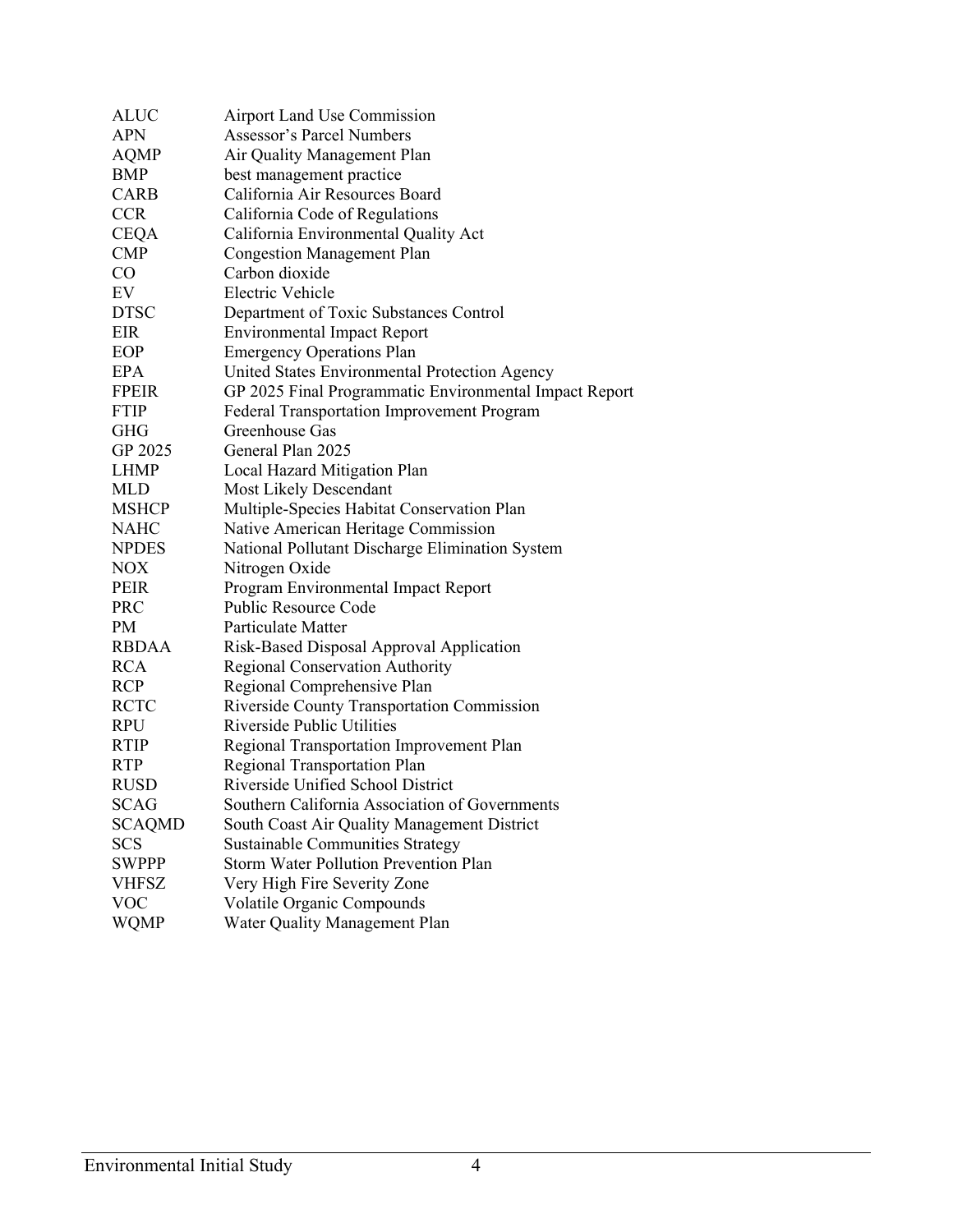# **ENVIRONMENTAL FACTORS POTENTIALLY AFFECTED:**

The environmental factors checked below would be potentially affected by this project, involving at least one impact that is a "Potentially Significant Impact" as indicated by the checklist on the following pages.



**DETERMINATION:** (To be completed by the Lead Agency)

On the basis of this initial evaluation which reflects the independent judgment of the City of Riverside, it is recommended that:

 $\boxtimes$ 

The City of Riverside finds that the proposed project COULD NOT have a significant effect on the environment, and a NEGATIVE DECLARATION will be prepared.

The City of Riverside finds that although the proposed project could have a significant effect on the environment, there will not be a significant effect in this case because revisions in the project have been made by or agreed to by the project proponent. A MITIGATED NEGATIVE DECLARATION will be prepared.

The City of Riverside finds that the proposed project MAY have a significant effect on the environment, and an ENVIRONMENTAL IMPACT REPORT is required.

The City of Riverside finds that the proposed project MAY have a "potentially significant impact" or "potentially significant unless mitigated" impact on the environment, but at least one effect 1) has been adequately analyzed in an earlier document pursuant to applicable legal standards, and 2) has been addressed by mitigation measures based on the earlier analysis as described on attached sheets. An ENVIRONMENTAL IMPACT REPORT is required, but it must analyze only the effects that remain to be addressed.

The City of Riverside finds that although the proposed project could have a significant effect on the environment, because all potentially significant effects (a) have been analyzed adequately in an earlier EIR or NEGATIVE DECLARATION pursuant to applicable standards, and (b) have been avoided or mitigated pursuant to that earlier EIR or NEGATIVE DECLARATION, including revisions or mitigation measures that are imposed upon the proposed project, nothing further is required.

| Signature |                                                    | Date |                   |  |  |  |
|-----------|----------------------------------------------------|------|-------------------|--|--|--|
|           | Printed Name & Title Judy Egüez, Associate Planner | For  | City of Riverside |  |  |  |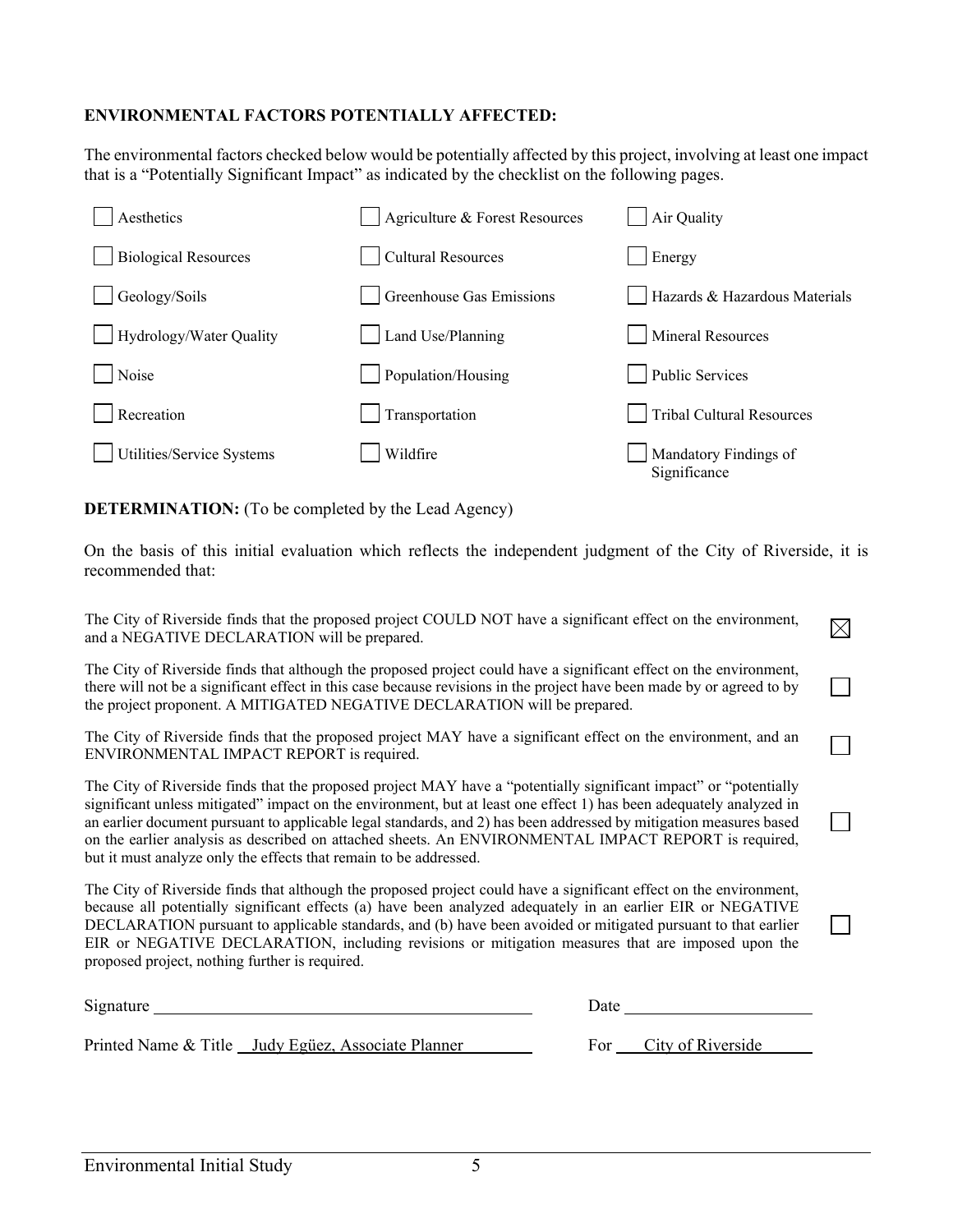

*ENVIRONMENTAL INITIAL STUDY*

# **EVALUATION OF ENVIRONMENTAL IMPACTS:**

- 1) A brief explanation is required for all answers except "No Impact" answers that are adequately supported by the information sources a lead agency cites in the parentheses following each question. A "No Impact" answer is adequately supported if the referenced information sources show that the impact simply does not apply to projects like the one involved (e.g., the project falls outside a fault rupture zone). A "No Impact" answer should be explained where it is based on project-specific factors as well as general standards (e.g., the project will not expose sensitive receptors to pollutants, based on a project-specific screening analysis).
- 2) All answers must take account of the whole action involved, including off-site as well as on-site, cumulative as well as project-level, indirect as well as direct, and construction as well as operational impacts.
- 3) Once the lead agency has determined that a particular physical impact may occur, then the checklist answers must indicate whether the impact is potentially significant, less than significant with mitigation, or less than significant. "Potentially Significant Impact" is appropriate if there is substantial evidence that an effect may be significant. If there are one or more "Potentially Significant Impact" entries when the determination is made, an EIR is required.
- 4) "Negative Declaration: Less Than Significant With Mitigation Incorporated" applies where the incorporation of mitigation measures has reduced an effect from "Potentially Significant Impact" to a "Less Than Significant Impact." The lead agency must describe the mitigation measures, and briefly explain how they reduce the effect to a less than significant level (mitigation measures from "Earlier Analyses," as described in (5) below, may be cross-referenced).
- 5) Earlier analyses may be used where, pursuant to the tiering, program EIR, or other CEQA process, an effect has been adequately analyzed in an earlier EIR or negative declaration. Section 15063(c)(3)(D). In this case, a brief discussion should identify the following:
	- a. **Earlier Analysis Used.** Identify and state where they are available for review.
	- b. **Impacts Adequately Addressed.** Identify which effects from the above checklist were within the scope of and adequately analyzed in an earlier document pursuant to applicable legal standards, and state whether such effects were addressed by mitigation measures based on the earlier analysis.
	- c. **Mitigation Measures.** For effects that are "Less than Significant with Mitigation Measures Incorporated," describe the mitigation measure which were incorporated or refined from the earlier document and the extent to which they address site-specific conditions for the project.
- 6) Lead agencies are encouraged to incorporate into the checklist references to information sources for potential impacts (e.g., general plans, zoning ordinances). Reference to a previously prepared or outside document should, where appropriate, include a reference to the page or pages where the statement is substantiated.
- 7) Supporting Information Sources: A source list should be attached, and other sources used or individuals contacted should be cited in the discussion.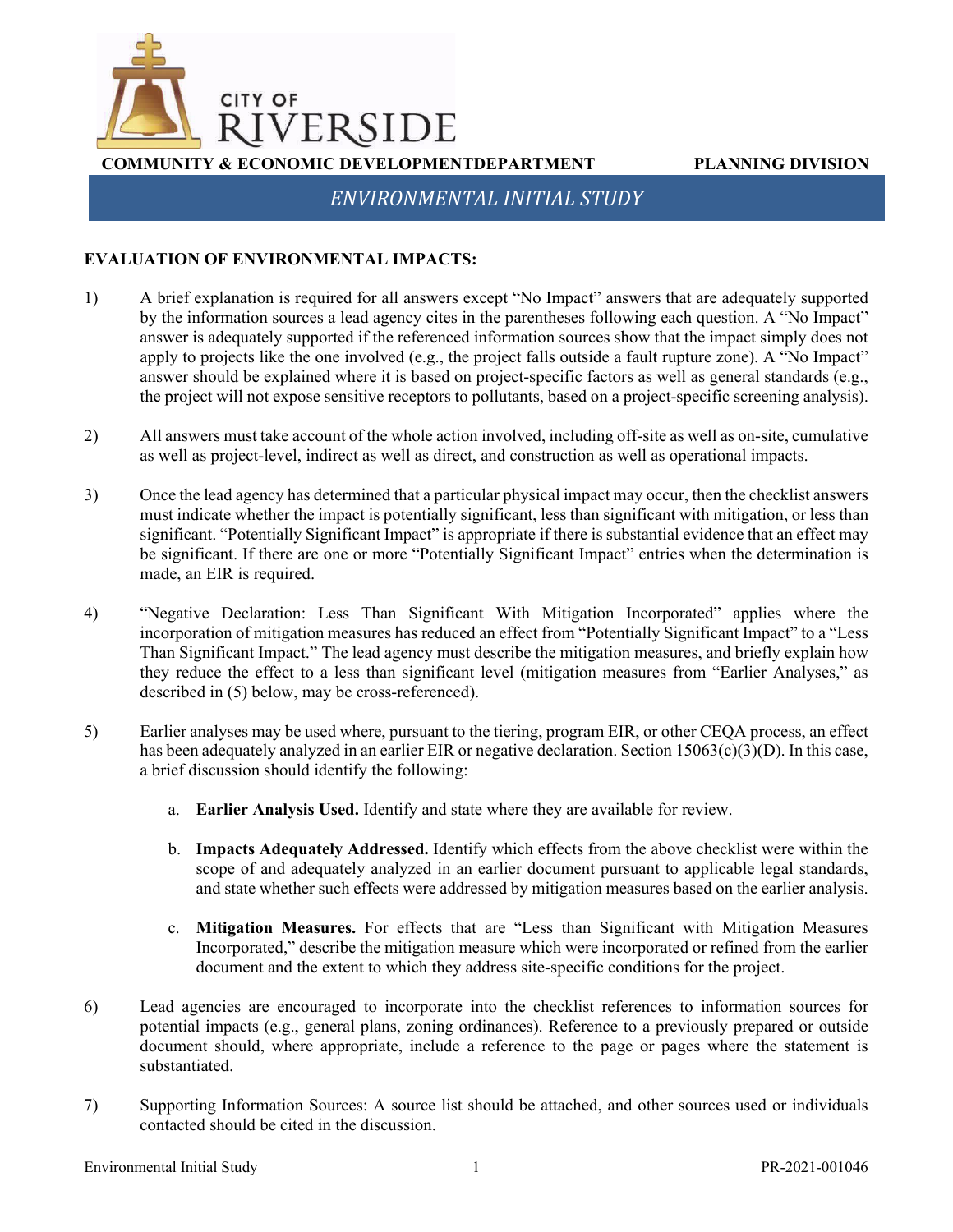# 8) The explanation of each issue should identify:

- a. the significance criteria or threshold, if any, used to evaluate each question; and
- b. the mitigation measure identified, if any, to reduce the impact to less than significance.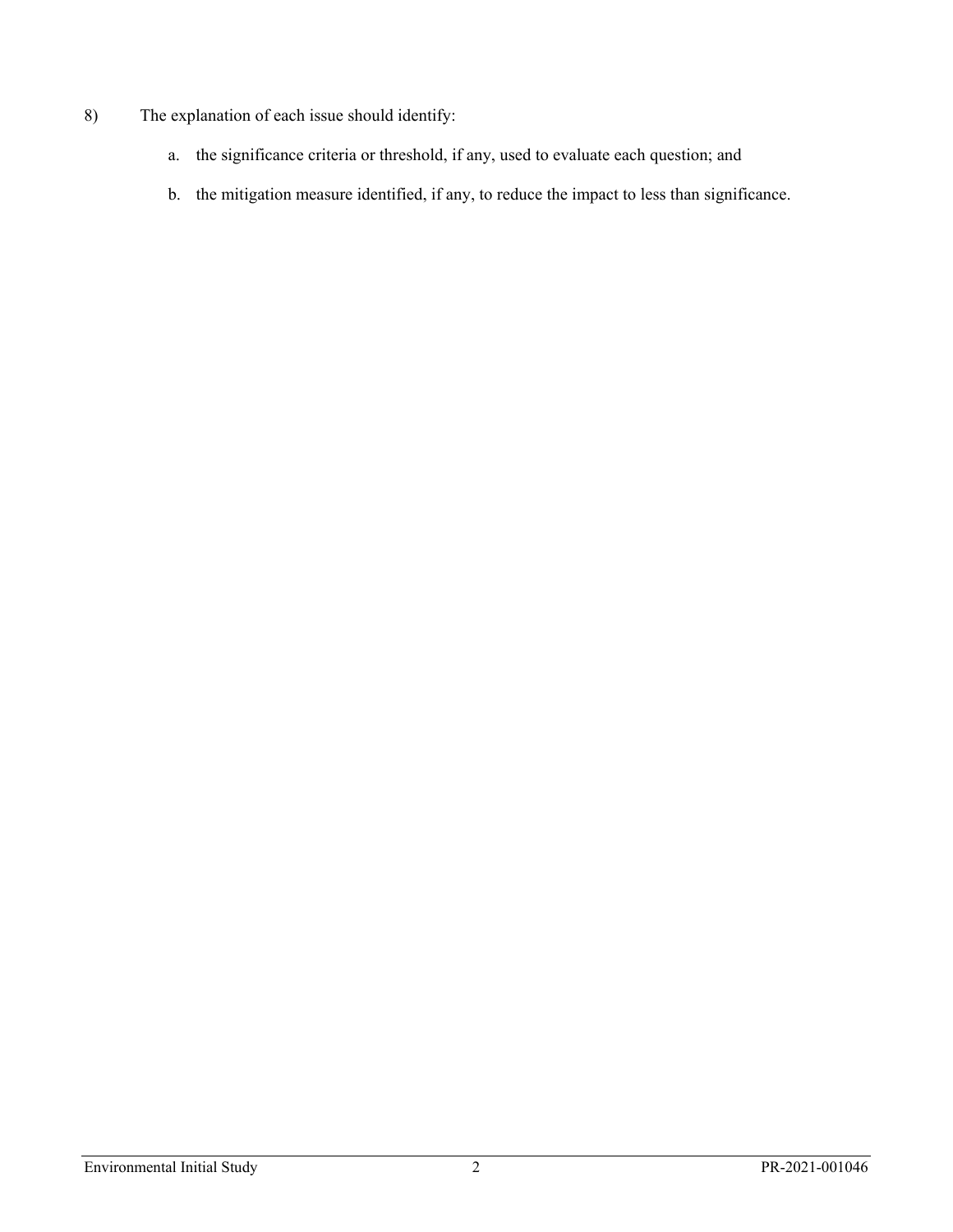| <b>ISSUES (AND SUPPORTING</b><br><b>INFORMATION SOURCES):</b>                                          | <b>Potentially</b><br>Significant<br>Impact | <b>Less Than</b><br>Significant<br>With<br><b>Mitigation</b><br>Incorporated | <b>Less Than</b><br>Significant<br>Impact | No.<br>Impact |
|--------------------------------------------------------------------------------------------------------|---------------------------------------------|------------------------------------------------------------------------------|-------------------------------------------|---------------|
| <b>AESTHETICS.</b><br>Except as provided in Public Resources Code Section 21099,<br>would the project: |                                             |                                                                              |                                           |               |
| Have a substantial adverse effect on a scenic vista?<br>a.                                             |                                             |                                                                              | IX                                        |               |

**1a. Response:** *(Source: General Plan 2025 Final Program Environmental Impact Report (FPEIR) Section 5.1 Aesthetics; Figure 5.1-1 Scenic and Special Boulevards and Parkways)* 

**Less Than Significant Impact.** According to the City's General Plan FPEIR, while the majority of the City is urbanized, there are hills and ridgelines that surround the City that provide scenic views to its visitors and residents. There are various scenic vista points that visitors and residents can access to view the City's hills and ridgelines. In addition, other prominent scenic resources in the City include the Riverside greenbelt area of the Arlington Heights Neighborhood (4 miles south), Santa Ana River Water Course (1.3 miles north), and designated scenic and special boulevards that meet local criteria for designation as scenic routes. These routes include Arlington Avenue (500 feet north) and Van Buren Boulevard (4,000 feet east).

The Project consists of parking lot paving/repaving, fencing removal, and wall construction within the 7-acre project site within an urbanized area of the City. The Project is surrounded by a mixture of industrial, commercial, and residential development along the northeast corner of Cypress Avenue and Rutland Avenue. The Project will not include construction of any structures that would affect the scenic viewpoints of the hills and ridgelines. Furthermore, the Project is not located within any of the scenic resource areas. While Arlington Avenue and Van Buren Boulevard are located approximately 500 feet north and 4,000 feet east, respectively, to the furthest boundary of the Project, the construction will not involve any modifications to these scenic routes. Because the Project is not located within the designated scenic resources of the City and will not introduce structures that will obstruct the views of the hillsides and ridgelines, impacts are **less than significant**. No mitigation is required.

| Substantially damage scenic resources, including, but not<br>limited to, trees, rock outcroppings, and historic buildings |  |  |
|---------------------------------------------------------------------------------------------------------------------------|--|--|
| within a state scenic highway?                                                                                            |  |  |

**1b. Response:** *(Source: General Plan 2025 Final Program Environmental Impact Report; Section 5.1 Aesthetics)*

**No Impact.** The City does not have any officially designated state scenic highways or any eligible state scenic highways within the City or Sphere of Influence. Interstate 15 (I-15) is an eligible scenic highway that is approximately 5 miles west from the Project.

The Project is not located within the immediate vicinity of a state scenic highway; and, therefore, no impacts will occur to trees, rock outcroppings, or historic buildings within a state scenic highway. No buildings are on the Project that could be considered historic, as it is currently operating as a parking lot and storage yard. The Project site also does not contain trees, rock outcroppings, or other natural features which could be considered scenic resources. While Arlington Boulevard and Van Buren Boulevard are designated as scenic and special boulevards under the General Plan, the Project will not involve any construction work on or adjacent to these roadways. Because the Project is not located within a state scenic highway and does not contain scenic resources such as trees, rock outcroppings, or historic buildings, **no impact** will occur. No mitigation is required.

| $c_{\cdot}$ | In non-urbanized areas, substantially degrade the existing       |
|-------------|------------------------------------------------------------------|
|             | visual character or quality of public views of the site the site |
|             | and its surroundings? (Public views are those that are           |
|             | experienced from a publicly accessible vantage point). If the    |
|             | project is in an urbanized area, would the project conflict      |
|             | with applicable zoning and other regulations governing           |
|             | scenic quality?                                                  |

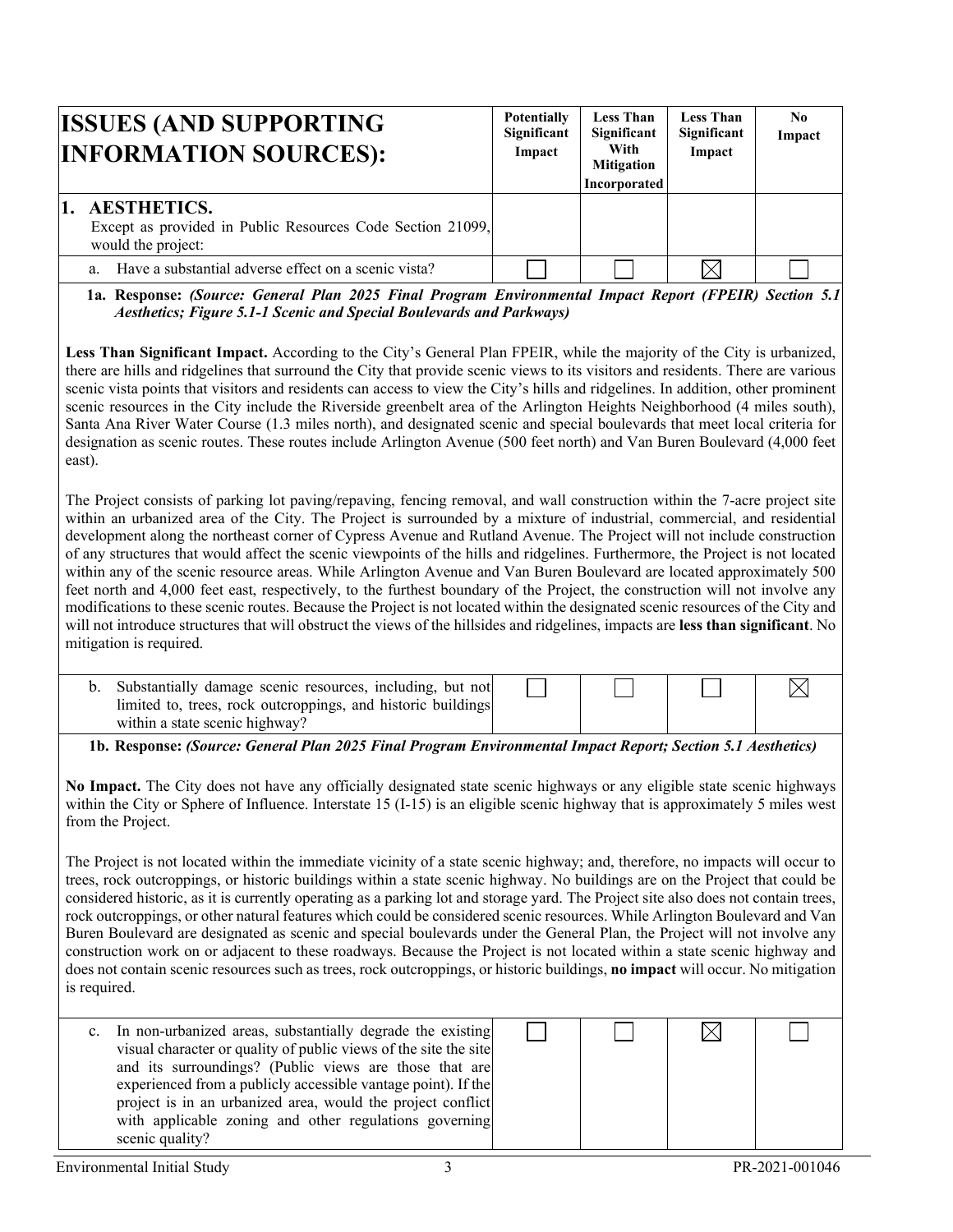| <b>ISSUES (AND SUPPORTING)</b><br><b>INFORMATION SOURCES):</b> | <b>Potentially</b><br>Significant<br>Impact | <b>Less Than</b><br>Significant<br>With<br><b>Mitigation</b><br>Incorporated | <b>Less Than</b><br>Significant<br>Impact | No.<br>Impact |
|----------------------------------------------------------------|---------------------------------------------|------------------------------------------------------------------------------|-------------------------------------------|---------------|
|----------------------------------------------------------------|---------------------------------------------|------------------------------------------------------------------------------|-------------------------------------------|---------------|

#### **1c. Response: (***Source: General Plan 2025 Final Program Environmental Impact Report; Section 5.1 Aesthetics; General Plan 2025 Zoning Map of the City of Riverside)*

**Less than Significant Impact.** As previously discussed in 1a, while the majority of the City, including the Project Site is urbanized, hills and ridgelines and scenic vistas surround the City allowing residents and visitors viewpoints of the scenic areas. Other scenic resources are within the City such as Arlington Heights and various scenic routes.

According to the City's Zoning Map, the Project is zoned I – General Industrial and CR – Commercial Retail. The Project has been designed to be consistent with the applicable zoning and regulations regarding scenic quality. The Project will not degrade the existing visual character of the area. Instead, as discussed above, the Project will actually improve the aesthetics of the Project site.

Therefore, the Project will have **less than significant impact**. No mitigation is required.

| Create a new source of substantial light or glare which would |  |  |
|---------------------------------------------------------------|--|--|
| adversely affect day or nighttime views in the area?          |  |  |

### **1d. Response: (***Source: General Plan 2025, General Plan 2025 FPEIR Figure 5.1-2 – Mount Palomar Lighting Area; Title 19 Riverside Municipal Code)*

**Less than Significant Impact.** The Project will include temporary construction lighting and new parking lot lighting. Glare from construction equipment may occur during daytime construction of the Project, however, construction will be temporary in nature lasting approximately 6-8 months. In compliance with the City's Municipal Code, construction of the Project will be done outside the hours of 7:00 p.m. and 7:00 a.m. on weekdays and the hours of 5:00 p.m. and 8:00 a.m. on Saturdays. No construction will occur at any time on Sunday or a federal holiday.

Operation of the Project will require replacement and new parking lot lighting. These lights will be consistent with the City's Municipal Code and will adhere to the light and glare requirements under Chapter 19.590.070 of the Municipal Code. Additionally, the Project site is not within the Mount Palomar Lighting Area and will therefore not conflict with Ordinance No. 655. Based on these regulated elements of project design, the project will have a **less than significant impact** on day or nighttime views of the area, and no substantial light or glare will be generated as a result of the project. No mitigation is required.

| 2. AGRICULTURE AND FOREST RESOURCES:                                                                                                                                                                                                                                                                                                                                                                                                                                                                                                                                                                                                                                                                                                                                                                                                                                                                     |  |  |
|----------------------------------------------------------------------------------------------------------------------------------------------------------------------------------------------------------------------------------------------------------------------------------------------------------------------------------------------------------------------------------------------------------------------------------------------------------------------------------------------------------------------------------------------------------------------------------------------------------------------------------------------------------------------------------------------------------------------------------------------------------------------------------------------------------------------------------------------------------------------------------------------------------|--|--|
| In determining whether impacts to agricultural resources are<br>significant environmental effects, lead agencies may refer to the<br>California Agricultural Land Evaluation and Site Assessment<br>Model (1997) prepared by the California Dept. of Conservation<br>as an optional model to use in assessing impacts on agriculture<br>and farmland. In determining whether impacts to forest<br>resources, including timberland, are significant environmental<br>effects, lead agencies may refer to information complied by the<br>California Department of Forestry and Fire Protection regarding<br>the state's inventory of forest land, including the Forest and<br>Range Assessment Project and the Forest Legacy Assessment<br>project; and the forest carbon measurement methodology<br>provided in the Forest Protocols adopted by the California Air<br>Resources Board. Would the project: |  |  |
| a. Convert Prime Farmland, Unique Farmland, or Farmland of<br>Statewide Importance (Farmland), as shown on the maps<br>prepared pursuant to the Farmland Mapping and Monitoring                                                                                                                                                                                                                                                                                                                                                                                                                                                                                                                                                                                                                                                                                                                          |  |  |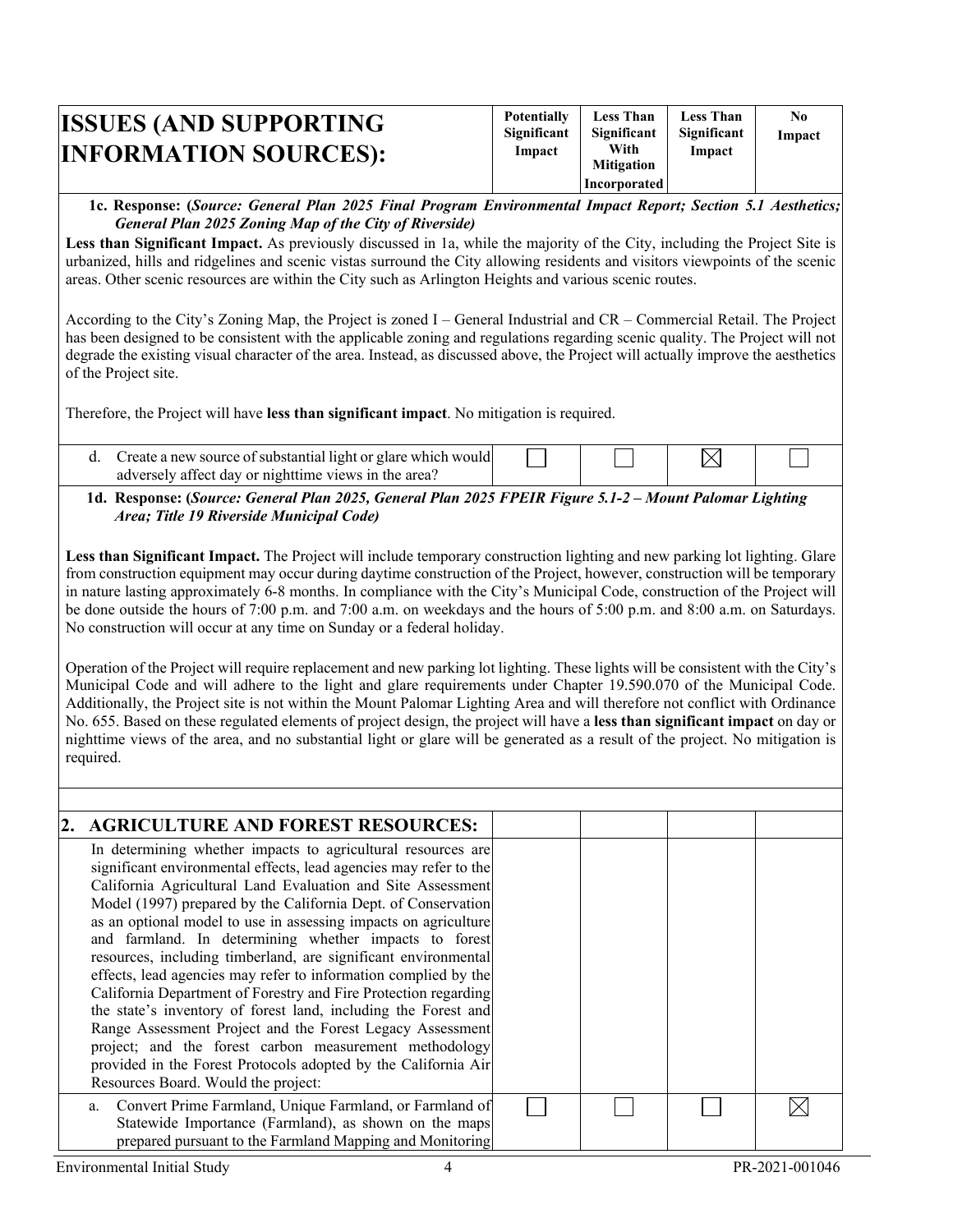| <b>ISSUES (AND SUPPORTING)</b><br><b>INFORMATION SOURCES):</b>           | <b>Potentially</b><br>Significant<br>Impact | <b>Less Than</b><br>Significant<br>With<br><b>Mitigation</b><br>Incorporated | <b>Less Than</b><br>Significant<br>Impact | No<br>Impact |
|--------------------------------------------------------------------------|---------------------------------------------|------------------------------------------------------------------------------|-------------------------------------------|--------------|
| Program of the California Resources Agency, to non-<br>agricultural use? |                                             |                                                                              |                                           |              |

**2a. Response: (***Source: General Plan 2025 Zoning Map of The City of Riverside; Land Use Policy Map; Department of Conservation 2016 State of California Williamson Act Contract Land; Department of Conservation 2021 California Important Farmland Finder).*

**No Impact.** According to the California Department of Conservation's Important Farmland Finder, the Project site does not encompass Prime Farmland, Unique Farmland, or Farmland of Statewide Importance; the Project site is designated as Urban/Built Up Land. Thus, the Project will not convert farmland to non-agricultural use, and **no impacts** will occur. No mitigation is required.

| . Conflict with existing zoning for agricultural use, or a |  |  |  |
|------------------------------------------------------------|--|--|--|
| Williamson Act contract?                                   |  |  |  |

**2b. Response:** *(Source: General Plan 2025 Zoning Map of The City of Riverside; Land Use Policy Map; Department of Conservation 2016 State of California Williamson Act Contract Land; Department of Conservation 2021 California Important Farmland Finder).*

**No Impact.** A review of Figure OS-3 – Williamson Act Preserves of the General Plan 2025 reveals that the project site is not located within an area that is affected by a Williamson Act Preserve or under a Williamson Act Contract. The project site is not zoned for agricultural use and is not next to land zoned for agricultural use; therefore, the Project will have **no impact** directly, indirectly, or cumulatively related to existing zoning for agricultural use, or to a Williamson Act contract. No mitigation is required.



**2c. Response: (***Source: General Plan 2025 Zoning Map of The City of Riverside; Land Use Policy Map)*

**No Impact.** The City of Riverside has no forest land that can support 10-percent native tree cover nor does it have any timberland. Therefore, the Project will not conflict with existing zoning for or cause rezoning of forest land or timberland, and **no impacts** will occur. No mitigation is required.

| Result in the loss of forest land or conversion of forest !<br>land |  |  |
|---------------------------------------------------------------------|--|--|
| to non-forest use                                                   |  |  |

**2d. Response: (***Source: General Plan 2025 Zoning Map of The City of Riverside; Land Use Policy Map)*

**No Impact.** The City of Riverside has no forest land that can support 10-percent native tree cover nor does it have any timberland. Therefore, the Project will not conflict with existing zoning for or cause rezoning of forest land or timberland, and **no impacts** will occur. No mitigation is required.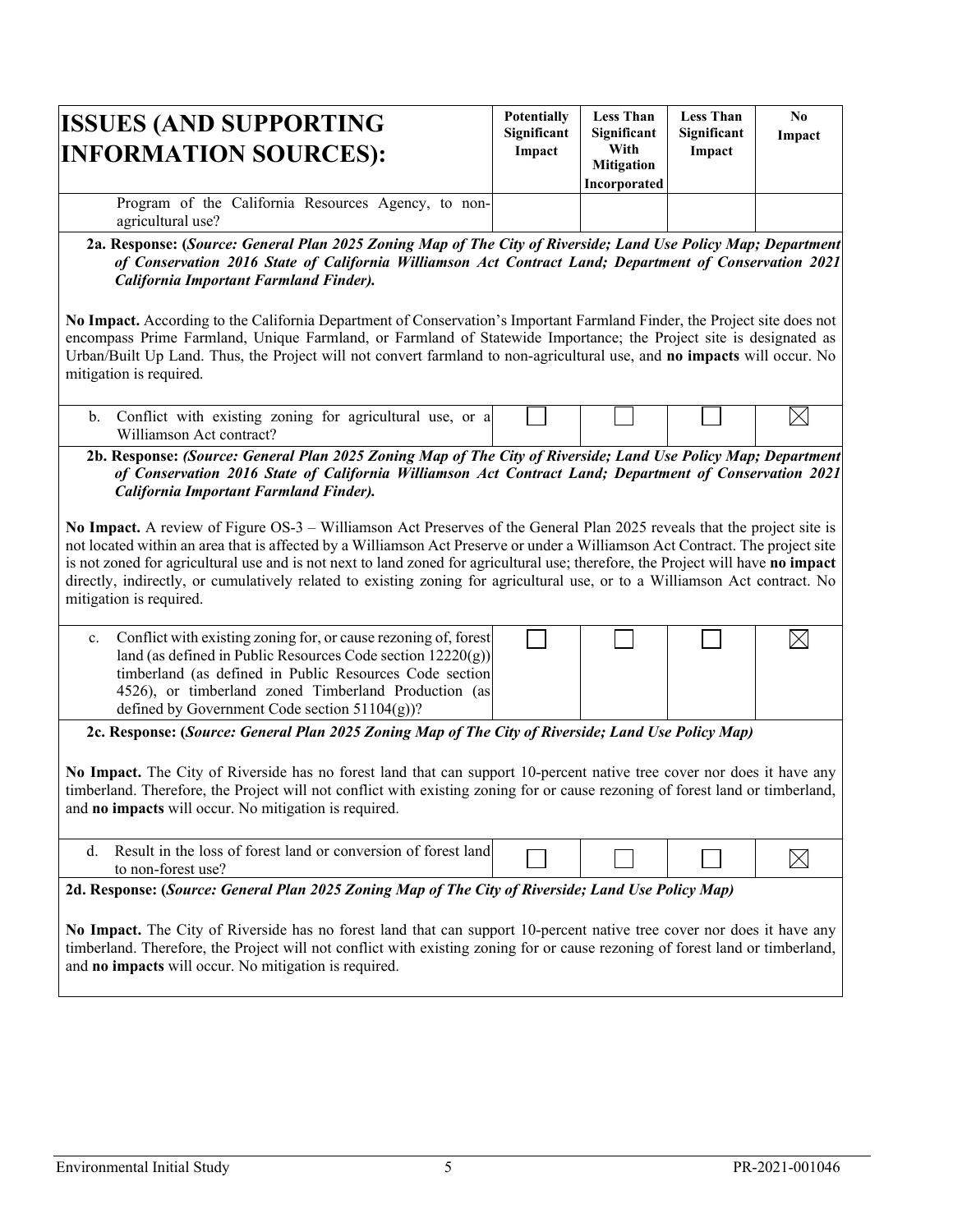| <b>ISSUES (AND SUPPORTING</b><br><b>INFORMATION SOURCES):</b>                                                                                                                                                         | <b>Potentially</b><br>Significant<br>Impact | <b>Less Than</b><br>Significant<br>With<br><b>Mitigation</b><br>Incorporated | <b>Less Than</b><br>Significant<br>Impact | No.<br>Impact |
|-----------------------------------------------------------------------------------------------------------------------------------------------------------------------------------------------------------------------|---------------------------------------------|------------------------------------------------------------------------------|-------------------------------------------|---------------|
| e. Involve other changes in the existing environment which,<br>due to their location or nature, could result in conversion of<br>Farmland, to non-agricultural use or conversion of forest<br>land to non-forest use? |                                             |                                                                              |                                           |               |

**2e. Response:** *(Source: General Plan 2025 Zoning Map of The City of Riverside; Land Use Policy Map; Department of Conservation 2016 State of California Williamson Act Contract Land; Department of Conservation 2021 California Important Farmland Finder).*

**No Impact**. The Project site and its vicinity does not encompass Prime Farmland, Unique Farmland, or Farmland of Statewide Importance and does not contain land currently under a Williamson Act contract. Further, no designated forest land occurs within the Project site nor its vicinity. The Project will not result in conversion of Farmland to non-agricultural use or the conversion of forest land to non-forest use and there is no such farmland in the vicinity that will be impacted by the Project; thus, **no impacts** will occur. No mitigation is required.

| 3. AIR QUALITY.                                                                                                                                                                                                                 |  |  |
|---------------------------------------------------------------------------------------------------------------------------------------------------------------------------------------------------------------------------------|--|--|
| Where available, the significance criteria established by the<br>applicable air quality management district or air pollution control<br>district may be relied upon to make the following determinations.<br>Would the project: |  |  |
| <b>a.</b> Conflict with or obstruct implementation of the applicable<br>air quality plan?                                                                                                                                       |  |  |

**3a. Response: (***Source: South Coast Air Quality Management District's 2007 Air Quality Management Plan (AQMP); Air Quality and Greenhouse Gas Emissions Impact Analysis prepared by Vista Environmental dated June 29, 2021; Dust Control and Perimeter Monitoring Plan prepared by Haley & Aldrich dated July 2021)* 

**Less than Significant Impact.** The purpose of this discussion is to set forth the issues regarding consistency with the assumptions and objectives of the Air Quality Management Plan (AQMP) and discuss whether the Project would interfere with the region's ability to comply with Federal and State air quality standards. If the decision-makers determine that the Project is inconsistent, the lead agency may consider project modifications or inclusion of mitigation to eliminate the inconsistency.

The SCAQMD CEQA Handbook states that "New or amended GP Elements (including land use zoning and density amendments), Specific Plans, and significant projects must be analyzed for consistency with the AQMP." Strict consistency with all aspects of the plan is usually not required. A proposed project should be considered to be consistent with the AQMP if it furthers one or more policies and does not obstruct other policies. The SCAQMD CEQA Handbook identifies two key indicators of consistency:

- 1) Whether the project will result in an increase in the frequency or severity of existing air quality violations or cause or contribute to new violations or delay timely attainment of air quality standards or the interim emission reductions specified in the AQMP.
- 2) Whether the project will exceed the assumptions in the AQMP or increments based on the year of project buildout and phase.

Both of these criteria were evaluated in the Air Quality and Greenhouse Gas Emissions Impact Analysis (Air Quality Analysis).

Criterion 1 - Increase in the Frequency or Severity of Violations?

Based on the air quality modeling in the analysis, short-term regional construction air emissions will not result in significant impacts based on SCAQMD regional thresholds of significance discussed in the Air Quality and Greenhouse Gas Emissions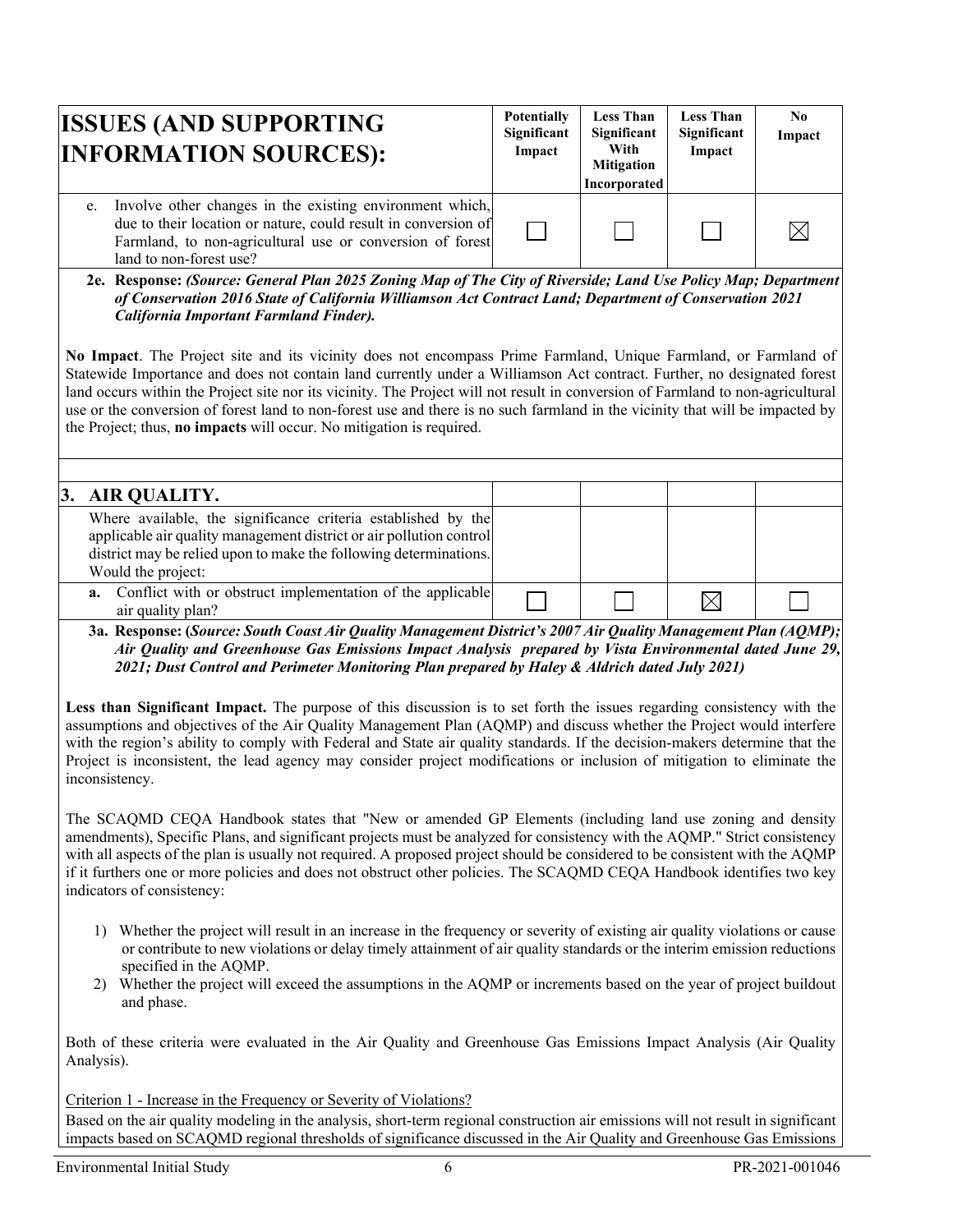| <b>ISSUES (AND SUPPORTING)</b><br><b>INFORMATION SOURCES):</b> | <b>Potentially</b><br>Significant<br>Impact | <b>Less Than</b><br>Significant<br>With<br><b>Mitigation</b> | <b>Less Than</b><br>Significant<br>Impact | N0<br>Impact |
|----------------------------------------------------------------|---------------------------------------------|--------------------------------------------------------------|-------------------------------------------|--------------|
|                                                                |                                             | <b>Incorporated</b>                                          |                                           |              |

Impact Analysis. The ongoing operation of the Project will generate air pollutant emissions that are inconsequential on a regional basis and will not result in significant impacts based on SCAQMD thresholds of significance (Table 1). The analysis for long-term local air quality impacts showed that local pollutant concentrations will not be projected to exceed the air quality standards. Additionally, Haley & Aldrich, Inc. prepared a Dust Control and Perimeter Monitoring Plan (DCPMP) for the Project in July 2021. The DCPMP incorporates requirements of the following applicable regulations:

- SCAQMD Rule 1466 Control of Particulate Emissions from Soils with Toxic Contaminants;
- SCAQMD Rule 402 Public Nuisance;
- SCAQMD Rule 403 Fugitive Dust; and
- EPA 40 Code of Federal Regulations (CFR) Part 761.

The Applicant will comply with the requirements of the DCPMP, which includes notifying the SCAQMD at least 72 hours and no less than 30 days prior to any earth-moving work associated with the Project. Further, as required by SCAQMD Rule 1466, a Dust Control Supervisor would be designated for monitoring compliance with the requirements of the DCPMP. The Dust Control Supervisor would have completed and obtained a valid Certificate of Completion from the SCAQMD Fugitive Dust Control Class. The Dust Control Supervisor or designated representative will be at the Project site during potential fugitive dust-generating activities associated with the planned construction. Therefore, a less than significant long-term impact will occur, and no mitigation will be required. Therefore, based on the information provided above, the Project will be consistent with the first criterion.

#### Criterion 2 - Exceed Assumptions in the AQMP?

Consistency with the AQMP assumptions is determined by performing an analysis of the Project with the assumptions in the AQMP. The emphasis of this criterion is to ensure that the analyses conducted for the Project are based on the same forecasts as the AQMP. The AQMP is developed through use of the planning forecasts provided in the Regional Transportation Plan and Sustainable Communities Strategy (RTP/SCS) and Federal Transportation Improvement Program (FTIP). The RTP/SCS is a major planning document for the regional transportation and land use network within Southern California. The RTP/SCS is a long-range plan that is required by federal and state requirements placed on the Southern California Association of Governments (SCAG) and is updated every four years. The FTIP provides long-range planning for future transportation improvement projects that are constructed with state and/or federal funds within Southern California. Local governments are required to use these plans as the basis of their plans for the purpose of consistency with applicable regional plans under CEQA. For this Project, the City of Riverside General Plan's Land Use Plan defines the assumptions that are represented in AQMP.

The Project is currently designated as Business/Office Park (B/OP) in the General Plan and is zoned I and CR. The Project is consistent with the current land use designations and will not require a General Plan Amendment or zone change. As such, the Project is not anticipated to exceed the AQMP assumptions for the project site and is found to be consistent with the AQMP for the second criterion. Therefore, the Project will not result in an inconsistency with the SCAQMD AQMP. Therefore, a **less than significant impact** will occur in relation to implementation of the AQMP. No mitigation is required.

| b. Result in a cumulatively considerable net increase of any |  |  |
|--------------------------------------------------------------|--|--|
| criteria pollutant for which the project region is non-      |  |  |
| attainment under an applicable federal or state ambient air  |  |  |
| quality standard?                                            |  |  |

**3b. Response: (***Source: Office of Environmental Health Hazard Assessment (OEHHA), Air Toxics Hot Spots Program Risk Assessment Guidelines Guidance Manual for Preparation of Health Risk Assessments, February 2015; Air Quality and Greenhouse Gas Emissions Impact Analysis prepared by Vista Environmental dated June 29, 2021)* 

### **Less than Significant Impact.**

#### Construction-Related Regional Impacts

The construction activities for the Project are anticipated to include: 1) Demolition of the existing parking lot, 2) Grading, 3) Bioretention Trenches and Utilities, 4) Paving, and 5) Wall, Gate, and Parking Lot Lighting Construction and Landscaping. The CalEEMod model has been utilized to calculate the construction-related regional emissions from the Project and the input parameters utilized in this analysis have been detailed in Section 7.1 of the Air Quality Analysis. As seen in Table 1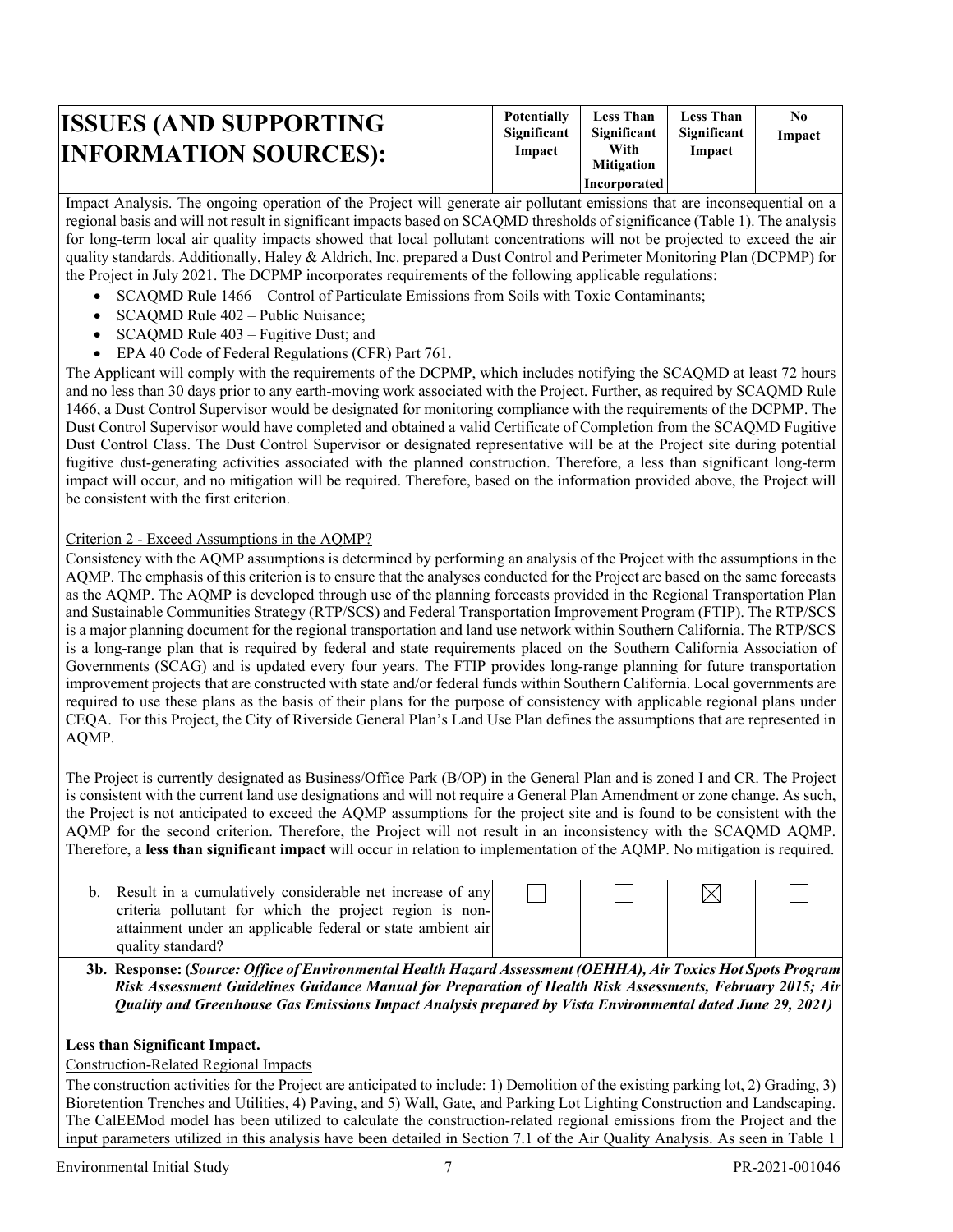| <b>ISSUES (AND SUPPORTING)</b><br><b>INFORMATION SOURCES):</b> | <b>Potentially</b><br>Significant<br>Impact | <b>Less Than</b><br><b>Significant</b><br>With<br><b>Mitigation</b> | <b>Less Than</b><br>Significant<br>Impact | N0<br>Impact |
|----------------------------------------------------------------|---------------------------------------------|---------------------------------------------------------------------|-------------------------------------------|--------------|
|                                                                |                                             | Incorporated                                                        |                                           |              |

below, the results shows that none of the analyzed criteria pollutants will exceed the regional emissions thresholds during any phase of construction activities. Therefore, a less than significant regional air quality impact will occur from construction of the Project.

| Table 1 - Construction-Related Regional Criteria Pollutant Emissions |                                         |                       |              |                 |             |              |  |  |
|----------------------------------------------------------------------|-----------------------------------------|-----------------------|--------------|-----------------|-------------|--------------|--|--|
|                                                                      | <b>Pollutant Emissions (pounds/day)</b> |                       |              |                 |             |              |  |  |
| <b>Construction Activity</b>                                         | <b>VOC</b>                              | <b>NO<sub>x</sub></b> | $\mathbf{C}$ | SO <sub>2</sub> | <b>PM10</b> | <b>PM2.5</b> |  |  |
| Demolition <sup>1</sup>                                              |                                         |                       |              |                 |             |              |  |  |
| Onsite <sup>2</sup>                                                  | 3.68                                    | 34.94                 | 25.90        | 0.05            | 3.03        | 1.84         |  |  |
| Offsite $3$                                                          | 0.17                                    | 3.45                  | 1.14         | 0.01            | 0.48        | 0.14         |  |  |
| Total                                                                | 3.84                                    | 38.38                 | 27.04        | 0.06            | 3.51        | 1.98         |  |  |
| Grading <sup>1</sup>                                                 |                                         |                       |              |                 |             |              |  |  |
| Onsite $2$                                                           | 2.29                                    | 24.74                 | 15.86        | 0.03            | 4.11        | 2.58         |  |  |
| Offsite $3$                                                          | 0.12                                    | 1.94                  | 0.83         | 0.01            | 0.32        | 0.09         |  |  |
| Total                                                                | 2.41                                    | 26.67                 | 16.69        | 0.04            | 4.43        | 2.67         |  |  |
| Bioretention Trenches and Utilities <sup>1</sup>                     |                                         |                       |              |                 |             |              |  |  |
| Onsite                                                               | 1.57                                    | 15.70                 | 14.57        | 0.03            | 0.77        | 0.71         |  |  |
| Offsite                                                              | 0.07                                    | 0.56                  | 0.54         | < 0.00          | 0.19        | 0.05         |  |  |
| Total                                                                | 1.64                                    | 16.25                 | 15.10        | 0.03            | 0.95        | 0.76         |  |  |
| Paving                                                               |                                         |                       |              |                 |             |              |  |  |
| Onsite                                                               | 1.71                                    | 11.12                 | 14.58        | 0.02            | 0.57        | 0.52         |  |  |
| Offsite                                                              | 0.50                                    | 18.00                 | 3.33         | 0.07            | 1.80        | 0.53         |  |  |
| Total                                                                | 2.21                                    | 29.13                 | 17.91        | 0.09            | 2.37        | 1.05         |  |  |
| Wall, Gate & Parking Lot Lighting Construction and Landscaping       |                                         |                       |              |                 |             |              |  |  |
| Onsite                                                               | 1.71                                    | 15.62                 | 16.36        | 0.03            | 0.81        | 0.76         |  |  |
| Offsite                                                              | 0.68                                    | 4.68                  | 5.13         | 0.03            | 1.77        | 0.47         |  |  |
| Total                                                                | 2.38                                    | 20.29                 | 21.50        | 0.05            | 2.58        | 1.25         |  |  |
| <b>Maximum Daily Construction Emissions</b>                          | 3.84                                    | 38.38                 | 27.04        | 0.09            | 4.43        | 2.67         |  |  |
| <b>SCQAMD Thresholds</b>                                             | 75                                      | 100                   | 550          | 150             | 150         | 55           |  |  |
| <b>Exceeds Threshold?</b>                                            | No                                      | No                    | No           | No              | No          | No           |  |  |

Notes:

<sup>1</sup> Demolition, Grading and Trenching based on adherence to fugitive dust suppression requirements from SCAQMD Rules 403 and 1466. <sup>2</sup> Onsite emissions from equipment not operated on public roads.

<sup>3</sup> Offsite emissions from vehicles operating on public roads.

Source: CalEEMod Version 2016.3.2.

#### Construction-Related Local Impacts

Construction-related air emissions may have the potential to exceed the State and Federal air quality standards in the project vicinity, even though these pollutant emissions may not be significant enough to create a regional impact to the Air Basin. The local air quality emissions from construction were analyzed through utilizing the methodology described in Localized Significance Threshold Methodology (LST Methodology), prepared by SCAQMD, revised October 2009. The LST Methodology found the primary criteria pollutant emissions of concern are nitrogen oxides (NOx), (carbon monoxide) CO, particulate matter (PM) PM10 and PM2.5. In order to determine if any of these pollutants require a detailed analysis of the local air quality impacts, each phase of construction was screened using the SCAQMD's Mass Rate LST Look-up Tables. The Look-up Tables were developed by the SCAQMD in order to readily determine if the daily onsite emissions of CO, NOx, PM10, and PM2.5 from the Project could result in a significant impact to the local air quality. The data provided in 2 below (Table J of the Air Quality Analysis) shows that none of the analyzed criteria pollutants will exceed the local emissions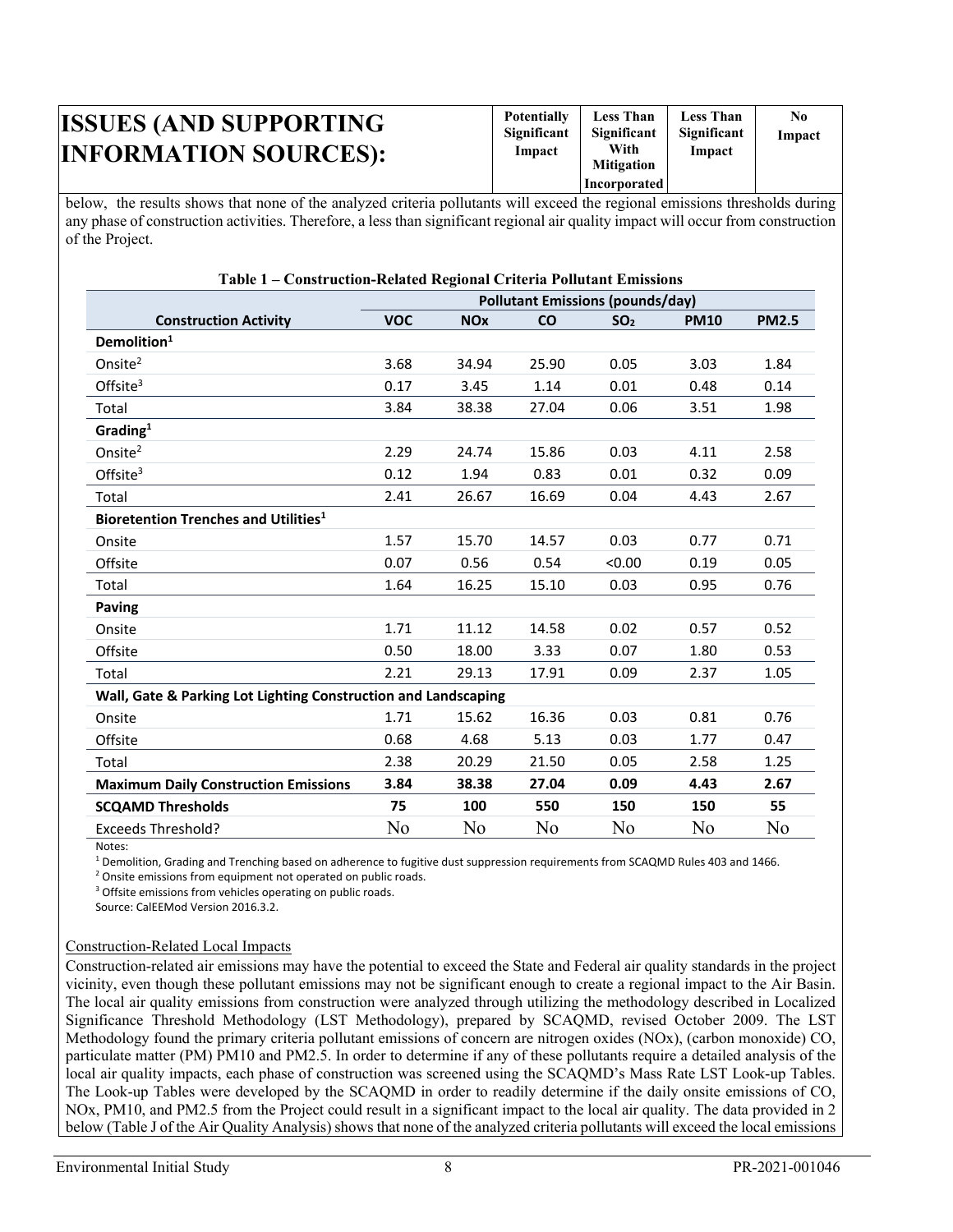| <b>ISSUES (AND SUPPORTING)</b><br><b>INFORMATION SOURCES):</b> | <b>Potentially</b><br>Significant<br>Impact | <b>Less Than</b><br>Significant<br>With<br><b>Mitigation</b><br>Incorporated | <b>Less Than</b><br>Significant<br>Impact | No<br>Impact |
|----------------------------------------------------------------|---------------------------------------------|------------------------------------------------------------------------------|-------------------------------------------|--------------|
|----------------------------------------------------------------|---------------------------------------------|------------------------------------------------------------------------------|-------------------------------------------|--------------|

thresholds during any phase of construction. Therefore, a less than significant local air quality impact will occur from construction of the Project.

|                                                                | Pollutant Emissions (pounds/day) |           |             |              |  |
|----------------------------------------------------------------|----------------------------------|-----------|-------------|--------------|--|
| <b>Construction Phase</b>                                      | <b>NOx</b>                       | <b>CO</b> | <b>PM10</b> | <b>PM2.5</b> |  |
| Demolition <sup>1</sup>                                        | 34.94                            | 25.90     | 3.03        | 1.84         |  |
| Grading <sup>1</sup>                                           | 24.74                            | 15.86     | 4.11        | 2.58         |  |
| Bioretention Trenches and Utilities <sup>1</sup>               | 15.70                            | 14.57     | 0.77        | 0.71         |  |
| Paving                                                         | 11.12                            | 14.58     | 0.57        | 0.52         |  |
| Wall, Gate & Parking Lot Lighting Construction and Landscaping | 15.62                            | 16.36     | 0.81        | 0.76         |  |
| <b>Maximum Daily Construction Emissions</b>                    | 34.94                            | 25.90     | 4.11        | 2.58         |  |
| SCAQMD Local Construction Thresholds <sup>2</sup>              | 270                              | 1,577     | 13          | 8            |  |
| Exceeds Threshold?                                             | No.                              | No        | No.         | No           |  |

Notes:

<sup>1</sup> Demolition, Grading and Trenching based on adherence to fugitive dust suppression requirements from SCAQMD Rules 403 and 1466.<br><sup>2</sup> The nearest sensitive receptors to the project site are the residences in the mixed-us south side of the project site. According to SCAQMD methodology, all receptors closer than 25 meters are based on the 25-meter threshold. Source: Calculated from SCAQMD's Mass Rate Look-up Tables for five acres in Air Monitoring Area 23, Metropolitan Riverside County.

#### Operational Emissions

Although the number of parking spaces will be expanded as part of the Project, no changes to the Rohr, Inc. business operations will occur as part of the Project and as such, operation of the Project is not anticipated to generate any additional vehicle trips. It should be noted that the paving of the entire Project site will likely reduce operational fugitive dust emissions that are now created from vehicles operating on the unpaved portions of the Project site.

In addition, all parking lot lighting will be required to meet the 2019 Title 24 Part 6 building standards that now require all outdoor lighting for non-residential projects to use high efficiency lighting (LED style lights) and the electrical vehicle (EV) capable parking spaces will provide a net reduction in criteria pollutant emissions through the promotion of the use of EV over gasoline powered vehicles. Therefore, operation of the Project will likely result in a slight decrease to criteria pollutant emissions and as such, no modeling has been provided in this analysis of operational emissions. Therefore, the Project will not result in a cumulatively considerable net increase of any criteria pollutant and impacts will be **less than significant**. No mitigation is required.

| '.xnose         | sensitive | receptors | to | substantial | no. |  | ., |  |
|-----------------|-----------|-----------|----|-------------|-----|--|----|--|
| concentrations) |           |           |    |             |     |  |    |  |

**3c. Response: (***Source: Office of Environmental Health Hazard Assessment (OEHHA), Air Toxics Hot Spots Program Risk Assessment Guidelines Guidance Manual for Preparation of Health Risk Assessments, February 2015; Air Quality and Greenhouse Gas Emissions Impact Analysis prepared by Vista Environmental, dated June 29, 2021)* 

Less than Significant Impact. The nearest sensitive receptors are the residences in the mixed-use (commercial and residential) area adjacent to the south side of the Project site. For some projects, construction activities may expose sensitive receptors to substantial pollutant concentrations of localized criteria pollutant concentrations and from toxic air contaminant emissions created from onsite construction equipment. However, the local air quality impacts from construction of the Project have been analyzed in Section 9.3 of the Air Quality Analysis, which found that the construction of the Project will not exceed the SCAQMD's local NOx, CO, PM10, and PM2.5 thresholds of significance. Refer to Table 1 and Table 2 shown in question 3b for the Project's construction-related regional and local criteria pollutant emissions. A detailed description of air and criteria pollutants are discussed detail in Section 2.0 of the Air Quality Analysis.

The greatest potential for toxic air contaminant emissions would be related to diesel particulate matter (DPM) emissions associated with heavy equipment operations during construction of the Project. According to SCAQMD methodology, health effects from carcinogenic air toxics are usually described in terms of "individual cancer risk." "Individual Cancer Risk" is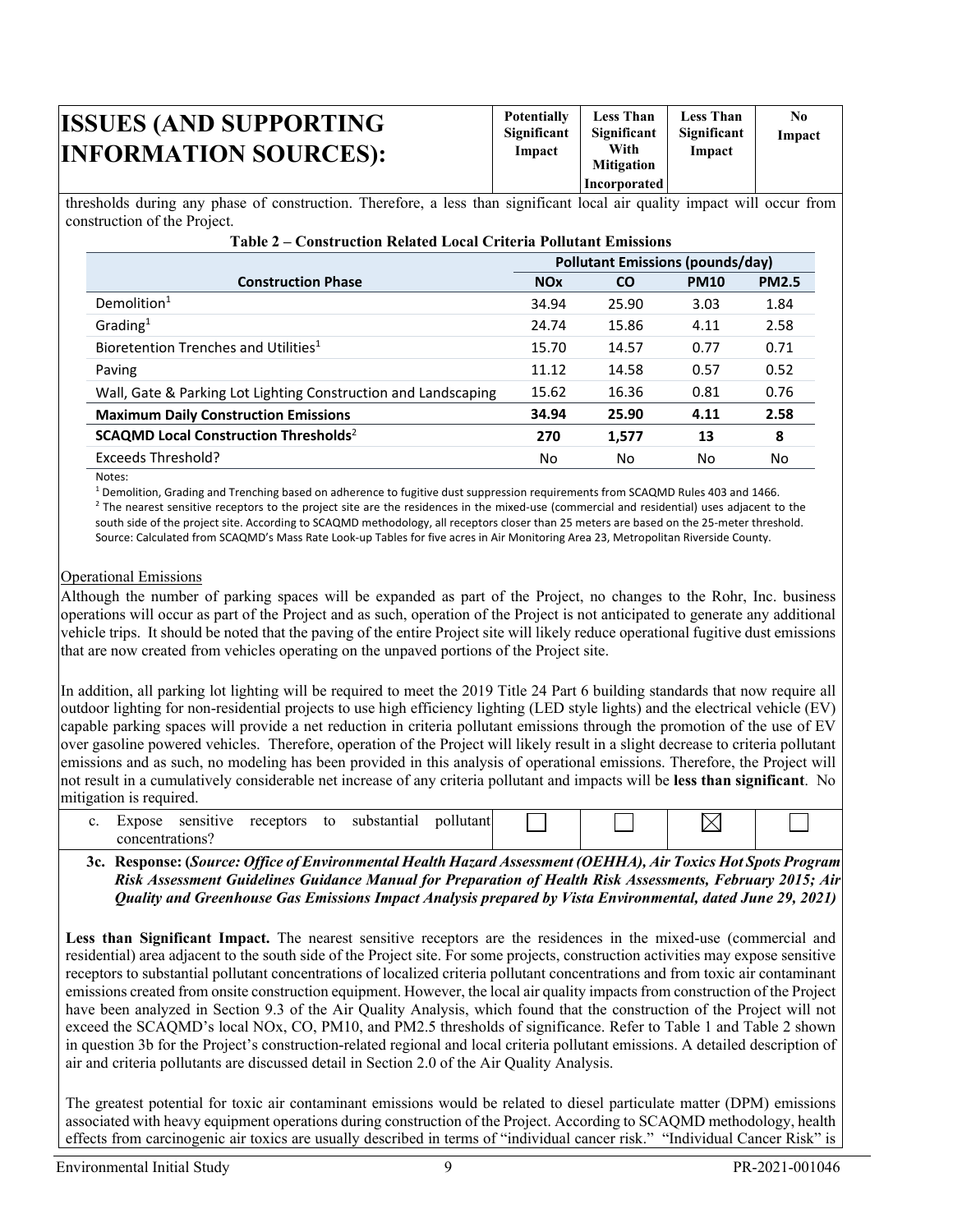| <b>ISSUES (AND SUPPORTING)</b><br><b>INFORMATION SOURCES):</b> | <b>Potentially</b><br>Significant<br>Impact | <b>Less Than</b><br>Significant<br>With<br><b>Mitigation</b> | <b>Less Than</b><br>Significant<br>Impact | N0<br>Impact |
|----------------------------------------------------------------|---------------------------------------------|--------------------------------------------------------------|-------------------------------------------|--------------|
|                                                                |                                             | <b>Incorporated</b>                                          |                                           |              |

the likelihood that a person exposed to concentrations of toxic air contaminants over a 70-year lifetime will contract cancer, based on the use of standard risk-assessment methodology. It should be noted that the most current cancer risk assessment methodology recommends analyzing a 30-year exposure period for the nearby sensitive receptors.

Given the relatively limited number of heavy-duty construction equipment, the varying distances that construction equipment would operate to the nearby sensitive receptors, and the short-term construction schedule, the Project will not result in a longterm (i.e., 30 or 70 years) substantial source of toxic air contaminant emissions and corresponding individual cancer risk. In addition, California Code of Regulations Title 13, Article 4.8, Chapter 9, Section 2449 regulates emissions from off-road diesel equipment in California. This regulation limits idling of equipment to no more than five minutes, requires equipment operators to label each piece of equipment and provide annual reports to the California Air Resources Board (CARB) of their fleet's usage and emissions. This regulation also requires systematic upgrading of the emission Tier level of each fleet, and currently no commercial operator is allowed to purchase Tier 0 or Tier 1 equipment and by January 2023 no commercial operator is allowed to purchase Tier 2 equipment. In addition to the purchase restrictions, equipment operators need to meet fleet average emissions targets that become more stringent each year between years 2014 and 2023. By January 2022, 50 percent or more of all contractors' equipment fleets must be Tier 2 or higher. Therefore, no significant short-term toxic air contaminant impacts will occur during construction of the Project. As such, construction of the Project will result in a **less than significant** exposure of sensitive receptors to substantial pollutant concentrations. No mitigation is required.

| Result in other emissions (such as those leading to odors) |  |  |
|------------------------------------------------------------|--|--|
| adversely affecting a substantial number of people?        |  |  |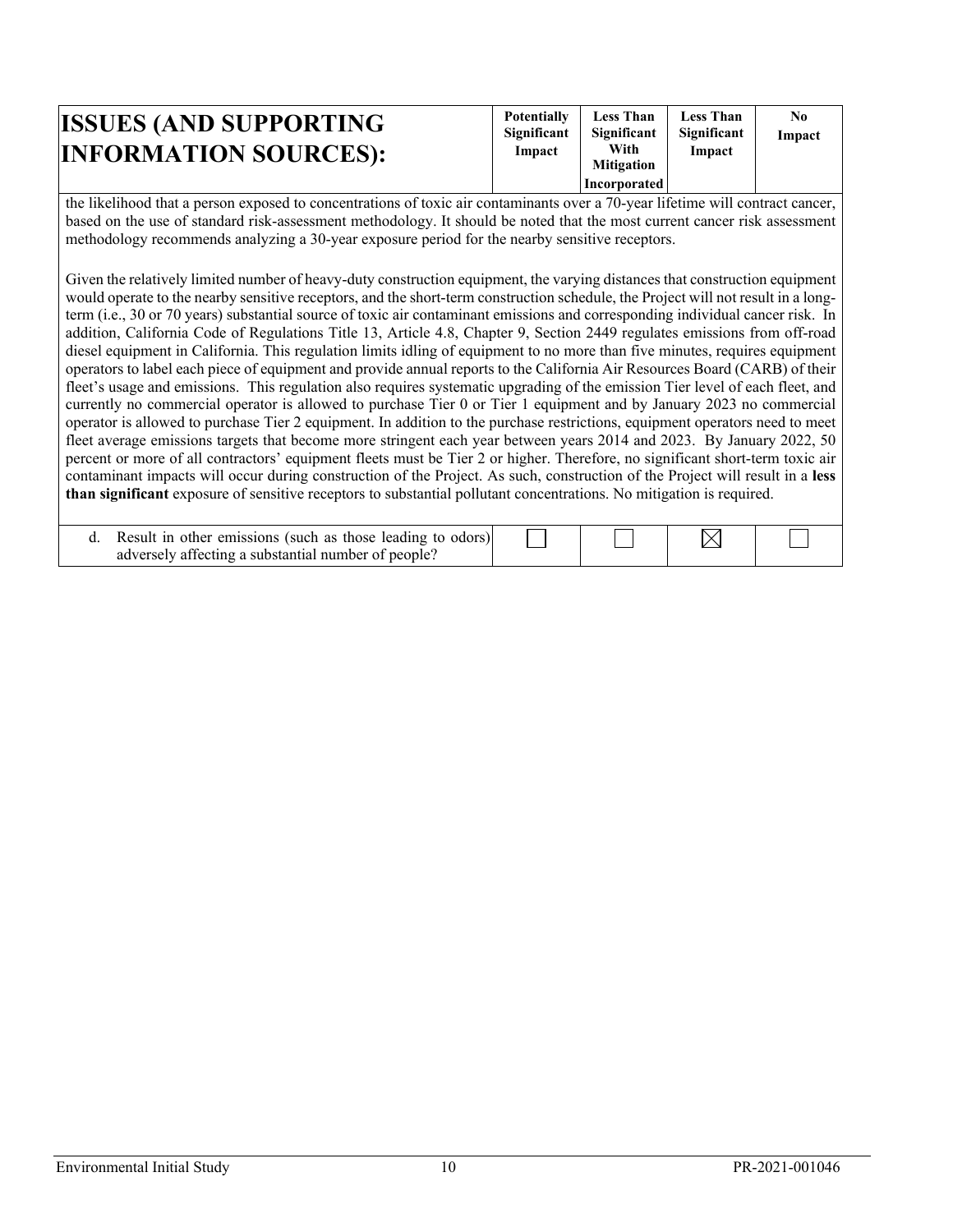| <b>ISSUES (AND SUPPORTING)</b><br><b>INFORMATION SOURCES):</b> | <b>Potentially</b><br>Significant<br>Impact | <b>Less Than</b><br>Significant<br>With<br><b>Mitigation</b> | <b>Less Than</b><br>Significant<br>Impact | N0<br>Impact |
|----------------------------------------------------------------|---------------------------------------------|--------------------------------------------------------------|-------------------------------------------|--------------|
|                                                                |                                             | <b>Incorporated</b>                                          |                                           |              |

#### **3d. Response: (***Source: Air Quality and Greenhouse Gas Emissions Impact Analysis 2021 prepared by Vista Environmental)*

**Less than Significant Impact.** Generally, the impact of an odor results from a variety of factors such as frequency, duration, offensiveness, location, and sensory perception. The frequency is a measure of how often an individual is exposed to an odor in the ambient environment. The intensity refers to an individual's or group's perception of the odor strength or concentration. The duration of an odor refers to the elapsed time over which an odor is experienced. The offensiveness of the odor is the subjective rating of the pleasantness or unpleasantness of an odor. The location accounts for the type of area in which a potentially affected person lives, works, or visits; the type of activity in which he or she is engaged; and the sensitivity of the impacted receptor.

Sensory perception has four major components: detectability, intensity, character, and hedonic tone. The detection (or threshold) of an odor is based on a panel of responses to the odor. There are two types of thresholds: the odor detection threshold and the recognition threshold. The detection threshold is the lowest concentration of an odor that will elicit a response in a percentage of the people that live and work in the immediate vicinity of the project site and is typically presented as the mean (or 50 percent of the population). The recognition threshold is the minimum concentration that is recognized as having a characteristic odor quality, this is typically represented by recognition by 50 percent of the population. The intensity refers to the perceived strength of the odor. The odor character is what the substance smells like. The hedonic tone is a judgment of the pleasantness or unpleasantness of the odor. The hedonic tone varies in subjective experience, frequency, odor character, odor intensity, and duration.

### Construction-Related Odor Impacts

Potential sources that may emit odors during construction activities include the application of coatings such as asphalt pavement, paints, and solvents and from emissions from diesel equipment. Standard construction requirements that limit the time of day when construction may occur as well as SCAQMD Rule 1108 that limits volatile organic compounds (VOC) content in asphalt and Rule 1113 that limits the VOC content in paints and solvents will minimize odor impacts from construction. As such, the objectionable odors that may be produced during the construction process will be temporary and will not likely be noticeable for extended periods of time beyond the Project site's boundaries. Through compliance with the applicable regulations that reduce odors and due to the transitory nature of construction odors, a **less than significant** odor impact will occur, and no mitigation will be required.

#### Operations-Related Odor Impacts

The Project Operation of the Project will not introduce new uses or change the nature of existing uses; therefore, no new odors sources will occur at the project site. Therefore, a **less than significant impact** related to odors will occur during the on-going operations of the Project. No mitigation is required.

| 4. BIOLOGICAL RESOURCES.<br>Would the project:                                                                                                                                                                                                                                                                                  |        |    |  |
|---------------------------------------------------------------------------------------------------------------------------------------------------------------------------------------------------------------------------------------------------------------------------------------------------------------------------------|--------|----|--|
| a. Have a substantial adverse effect, either directly or through<br>habitat modifications, on any species identified as a<br>candidate, sensitive, or special status species in local or<br>regional plans, policies, or regulations, or by the California<br>Department of Fish and Game or U.S. Fish and Wildlife<br>Service? |        |    |  |
| $\sim$<br>$\sim$<br>$\sim$<br>$\sim$<br>$\cdots$                                                                                                                                                                                                                                                                                | $\sim$ | -- |  |

**4a. Response: (***Source: General Plan 2025 Open Space and Conservation Element – Figure OS-5: Habitat Areas and Vegetation Communities, Figure OS-8 – MSHCP Cell Areas; General Plan 2025 FPEIR Section 5.4 Biological Resources; Regional Conservation Authority (RCA) MSHCP Information Map; California Department of Fish and Wildlife California Natural Diversity Database)*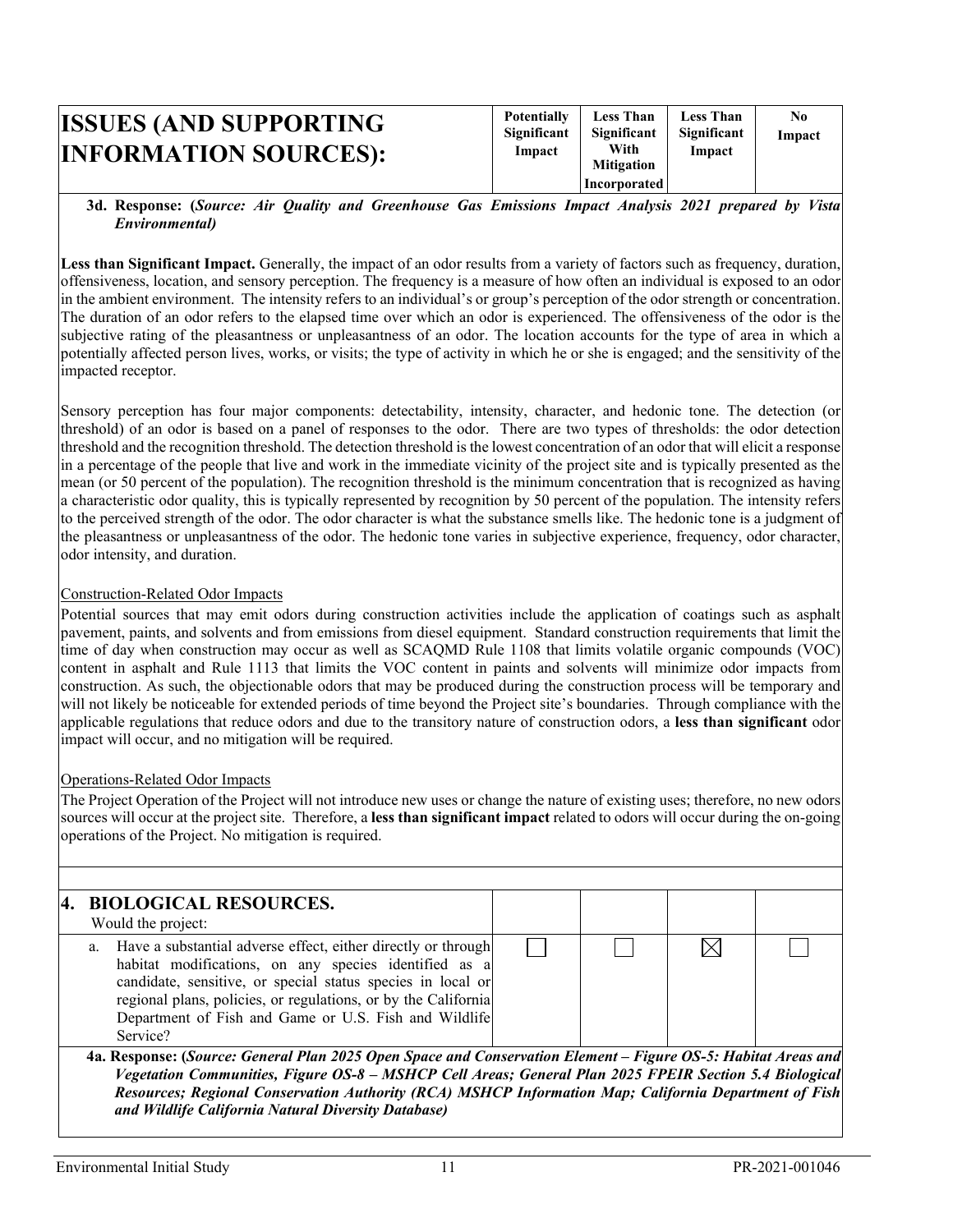| <b>ISSUES (AND SUPPORTING</b><br><b>INFORMATION SOURCES):</b> | <b>Potentially</b><br>Significant<br>Impact | <b>Less Than</b><br>Significant<br>With<br><b>Mitigation</b> | <b>Less Than</b><br>Significant<br>Impact | N0<br>Impact |
|---------------------------------------------------------------|---------------------------------------------|--------------------------------------------------------------|-------------------------------------------|--------------|
|                                                               |                                             | Incorporated                                                 |                                           |              |

**Less Than Significant Impact.** The Project site is currently operating as an employee parking lot and outdoor storage of aircraft materials in an urbanized and built-up area, surrounded by residential, commercial, and industrial uses. The Project will expand the parking lot, and pave unpaved areas of the Project site. According to the Open Space and Conservation Element, the Project is located within the Residential/Urban/Exotic habitat area under Figure OS-5 Habitat Areas and Vegetation Communities Map. The Project is not located within a Multi-Species Habitat Conservation Plan (MSHCP) cores and linkages or an MSHCP criteria area. According to the Regional Conservation Authority (RCA) MSHCP Information Map, the Project site is not within an identified survey area. Based on the desktop results from the California Natural Diversity Database (CNDDB), there is a potential occurrence of burrowing owls (animal species) and the San Diego ambrosia (plant species) to occur within a five-mile radius from the Project site. However, the occurrences of these species are not within the immediate vicinity of the Project site.

Because the Project site is within an urban and built-up area, is surrounded by existing development and is not located within or near a special habitat or community, there is little chance that any federally listed endangered, threatened, or rare species or their habitats could persist in this area.

Construction associated with the Project will occur over an approximately 6 to 8 month period. The applicant will be required to adhere to existing regulations and should Project activities occur within the nesting bird season, nesting bird surveys would be conducted by a qualified biologist 72 hours prior to activities occurring adjacent to the trees on the Project site. If nesting birds should be found during the survey, the qualified biologist would establish the appropriate buffer and no construction activities would be conducted within the buffer areas until the qualified biologist determines that the nest is no longer active The preconstruction survey shall be implemented per the requirements under the federal Migratory Bird Treat (MBTA) and the California Department of Fish and Wildlife Code. The Project will not have a substantial adverse effect, either directly or through habitat modification, on any species identified as a candidate, sensitive, or special status species with compliance with the Western Riverside County Multiple Species Habitat Conservation Plan (MSHCP); therefore impacts will be **less than significant**. No mitigation is required.

| b. Have a substantial adverse effect on any riparian habitat or |  |  |
|-----------------------------------------------------------------|--|--|
| other sensitive natural community identified in local or        |  |  |
| regional plans, policies, regulations or by the California      |  |  |
| Department of Fish and Game or U.S. Fish and Wildlife           |  |  |
| Service?                                                        |  |  |

**4b. Response:** *(Source: General Plan 2025 Open Space and Conservation Element – Figure OS 8.1 Rivers, Creeks, and Streams.)* 

**No Impact.** The Project is located on a previously developed site within an urbanized area where no riparian habitat or other sensitive natural community exists. According to the Open Space and Conservation Element, a blue-line channel intersects the properties approximately 2,300 feet east of the Project site near Van Buren Boulevard between Arlington Avenue and Philbin Avenue. However, the Project's construction and operation will not interfere or modify the channel. Therefore, the Project will have **no impact** on any riparian habitat or other sensitive natural community identified in local or regional plans, policies, or regulations or by the California Department of Fish and Wildlife or U.S. Fish and Wildlife Service directly, indirectly, and cumulatively. No mitigation is required.

| c. Have a substantial adverse effect on state or federally   |  |  |
|--------------------------------------------------------------|--|--|
| protected wetlands (including, but not limited to, marsh,    |  |  |
| vernal pool, coastal, etc.) through direct removal, filling, |  |  |
| hydrological interruption, or other means?                   |  |  |

**4c. Response: (***Source: General Plan 2025 Open Space and Conservation Element – Figure OS 8.1 Rivers, Creeks, and Streams; U.S. Fish and Wildlife National Wetlands Inventory Mapper)* 

**No Impact.** The Project site is located within an urban, built-up area and contains disturbed ground and existing development. The Project site does not contain any discernible drainage courses, inundated areas, wetland vegetation, or hydric soils.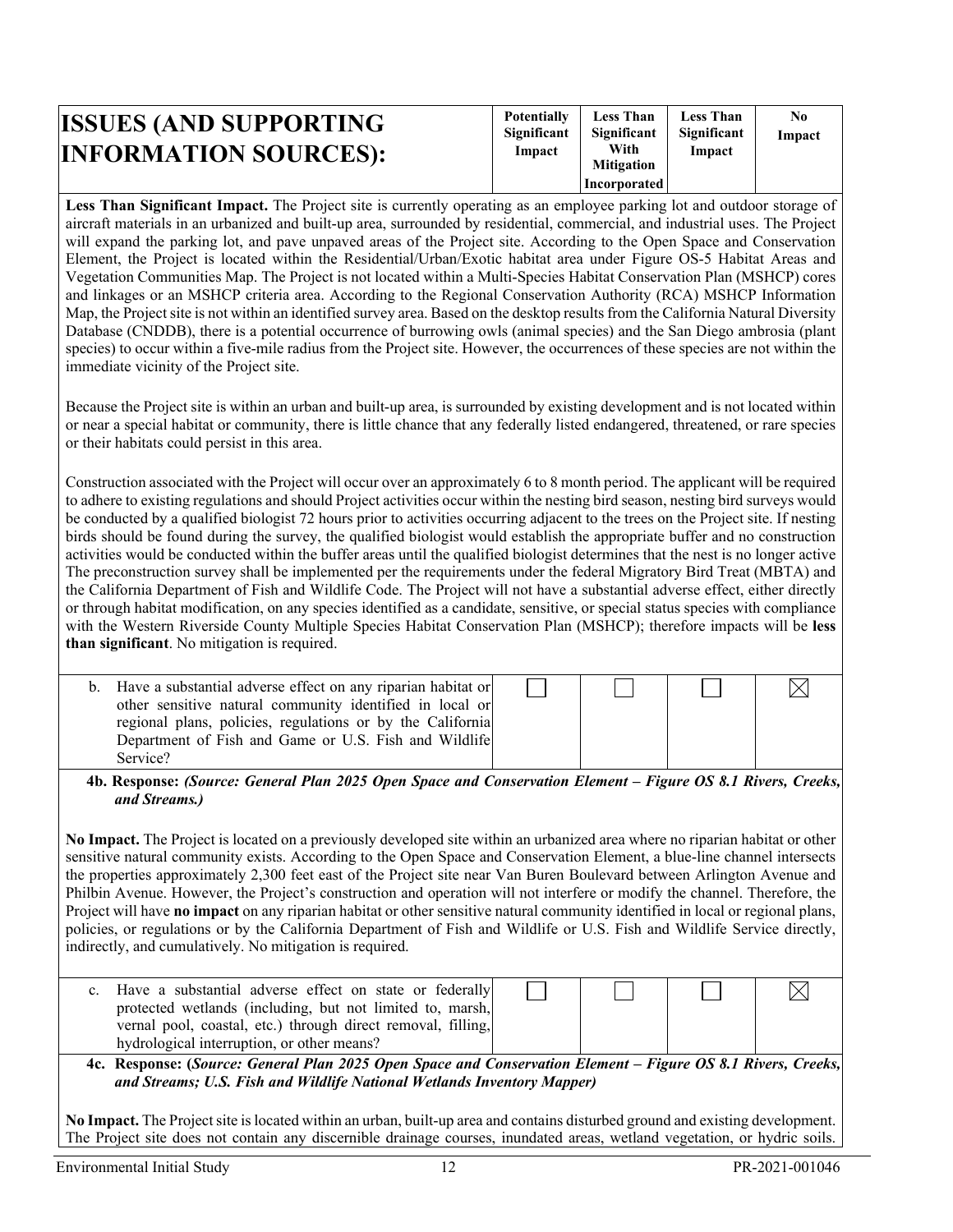| <b>ISSUES (AND SUPPORTING</b><br><b>INFORMATION SOURCES):</b>                                                                                                                                                                                                                                                                                                                                                                                                                                                                                                                                                                                                                                                                                                                                                                                                                                                                                                                                                                                                                                                                                                                                                                                                                                                                                                                                                                                                                                                   | <b>Potentially</b><br>Significant<br>Impact | <b>Less Than</b><br>Significant<br>With<br><b>Mitigation</b><br>Incorporated | <b>Less Than</b><br>Significant<br>Impact | N <sub>0</sub><br>Impact |  |  |
|-----------------------------------------------------------------------------------------------------------------------------------------------------------------------------------------------------------------------------------------------------------------------------------------------------------------------------------------------------------------------------------------------------------------------------------------------------------------------------------------------------------------------------------------------------------------------------------------------------------------------------------------------------------------------------------------------------------------------------------------------------------------------------------------------------------------------------------------------------------------------------------------------------------------------------------------------------------------------------------------------------------------------------------------------------------------------------------------------------------------------------------------------------------------------------------------------------------------------------------------------------------------------------------------------------------------------------------------------------------------------------------------------------------------------------------------------------------------------------------------------------------------|---------------------------------------------|------------------------------------------------------------------------------|-------------------------------------------|--------------------------|--|--|
| Therefore, the Project will have no impact on federally protected wetlands as defined by Section 404 of the Clean Water<br>Act directly, indirectly, and cumulatively. No mitigation is required.                                                                                                                                                                                                                                                                                                                                                                                                                                                                                                                                                                                                                                                                                                                                                                                                                                                                                                                                                                                                                                                                                                                                                                                                                                                                                                               |                                             |                                                                              |                                           |                          |  |  |
| Interfere substantially with the movement of any native<br>d.<br>resident or migratory fish or wildlife species or with<br>established native resident or migratory wildlife corridors, or<br>impede the use of native wildlife nursery sites?                                                                                                                                                                                                                                                                                                                                                                                                                                                                                                                                                                                                                                                                                                                                                                                                                                                                                                                                                                                                                                                                                                                                                                                                                                                                  |                                             |                                                                              |                                           | $\boxtimes$              |  |  |
| 4d. Response: (General Plan 2025 Open Space and Conservation Element).                                                                                                                                                                                                                                                                                                                                                                                                                                                                                                                                                                                                                                                                                                                                                                                                                                                                                                                                                                                                                                                                                                                                                                                                                                                                                                                                                                                                                                          |                                             |                                                                              |                                           |                          |  |  |
| No Impact. The Project is within an urbanized area with the Project site being actively used as an employee parking lot and<br>storage for aircraft materials. Because the Project site is currently fenced, the Project will not create a barrier to the movement<br>of any native resident or migratory fish or wildlife species or to established native resident or migratory wildlife corridors or<br>impede the use of native wildlife nursery sites. Therefore, the Project will have no impact to wildlife movement directly,<br>indirectly, and cumulatively. No mitigation is required.                                                                                                                                                                                                                                                                                                                                                                                                                                                                                                                                                                                                                                                                                                                                                                                                                                                                                                               |                                             |                                                                              |                                           |                          |  |  |
| Conflict with any local policies or ordinances protecting<br>e.<br>biological resources, such as a tree preservation policy or<br>ordinance?                                                                                                                                                                                                                                                                                                                                                                                                                                                                                                                                                                                                                                                                                                                                                                                                                                                                                                                                                                                                                                                                                                                                                                                                                                                                                                                                                                    |                                             |                                                                              | $\boxtimes$                               |                          |  |  |
| 4e. Response: (Source: General Plan 2025 Open Space and Conservation Element)                                                                                                                                                                                                                                                                                                                                                                                                                                                                                                                                                                                                                                                                                                                                                                                                                                                                                                                                                                                                                                                                                                                                                                                                                                                                                                                                                                                                                                   |                                             |                                                                              |                                           |                          |  |  |
| Less than Significant Impact. The Project includes new landscaping such as trees and drought-tolerant plants suitable to<br>the local climatic, geologic, and topographical conditions of the Project site. Six trees will be removed during construction.<br>They will be replaced with an additional 18 trees on site. While there are trees proposed for removal, the Project site does<br>not contain any native or protected trees. As noted in 4a, the Project site is not within the MSHCP linkages or criteria area<br>and does not contain a sensitive habitat. These trees may provide habitat for nesting birds that are protected under the federal<br>MBTA and California Department of Fish and Wildlife Code. The applicant will be required to adhere to existing regulations<br>and should Project activities occur within the nesting bird season, nesting bird surveys would be conducted by a qualified<br>biologist 72 hours prior to activities occurring adjacent to the trees on the Project site. If nesting birds should be found during<br>the survey, the qualified biologist would establish the appropriate buffer and no construction activities would be conducted<br>within the buffer areas until the qualified biologist determines that the nest is no longer active. For these reasons, the Project<br>will have a less than significant impact and will not conflict with any local policies or ordinances protecting biological<br>resources. No mitigation is required. |                                             |                                                                              |                                           |                          |  |  |
| f.<br>Conflict with the provisions of an adopted Habitat<br>Conservation Plan, Natural Community Conservation Plan,<br>or other approved local, regional, or state habitat<br>conservation plan?                                                                                                                                                                                                                                                                                                                                                                                                                                                                                                                                                                                                                                                                                                                                                                                                                                                                                                                                                                                                                                                                                                                                                                                                                                                                                                                |                                             |                                                                              |                                           |                          |  |  |
| 4f. Response: (Source: General Plan 2025 FPEIR - Figure 5.4-3 - Stephen's Kangaroo Rat (SKR) Core Reserve and<br>Other Habitat Conservation Plans (HCP)); General Plan 2025 Open Space and Conservation Element)                                                                                                                                                                                                                                                                                                                                                                                                                                                                                                                                                                                                                                                                                                                                                                                                                                                                                                                                                                                                                                                                                                                                                                                                                                                                                                |                                             |                                                                              |                                           |                          |  |  |

**No Impact.** The Project site is a developed/disturbed property within an urbanized area of the City. According to the Open Space and Conservation Element, no MSHCP cells, core reserves, or other habitat conservation plan areas are within the Project site. Based on the conditions of the Project site, the Project will not impact an adopted Habitat Conservation Plan; Natural Community Conservation Plan; or other approved local, regional, or State habitat conservation plan directly, indirectly, and cumulatively. Therefore, the Project will have **no impact** on the provisions of an adopted Habitat Conservation Plan, Natural Community Conservation Plan, or other approved local, regional, or State habitat conservation plan. No mitigation is required.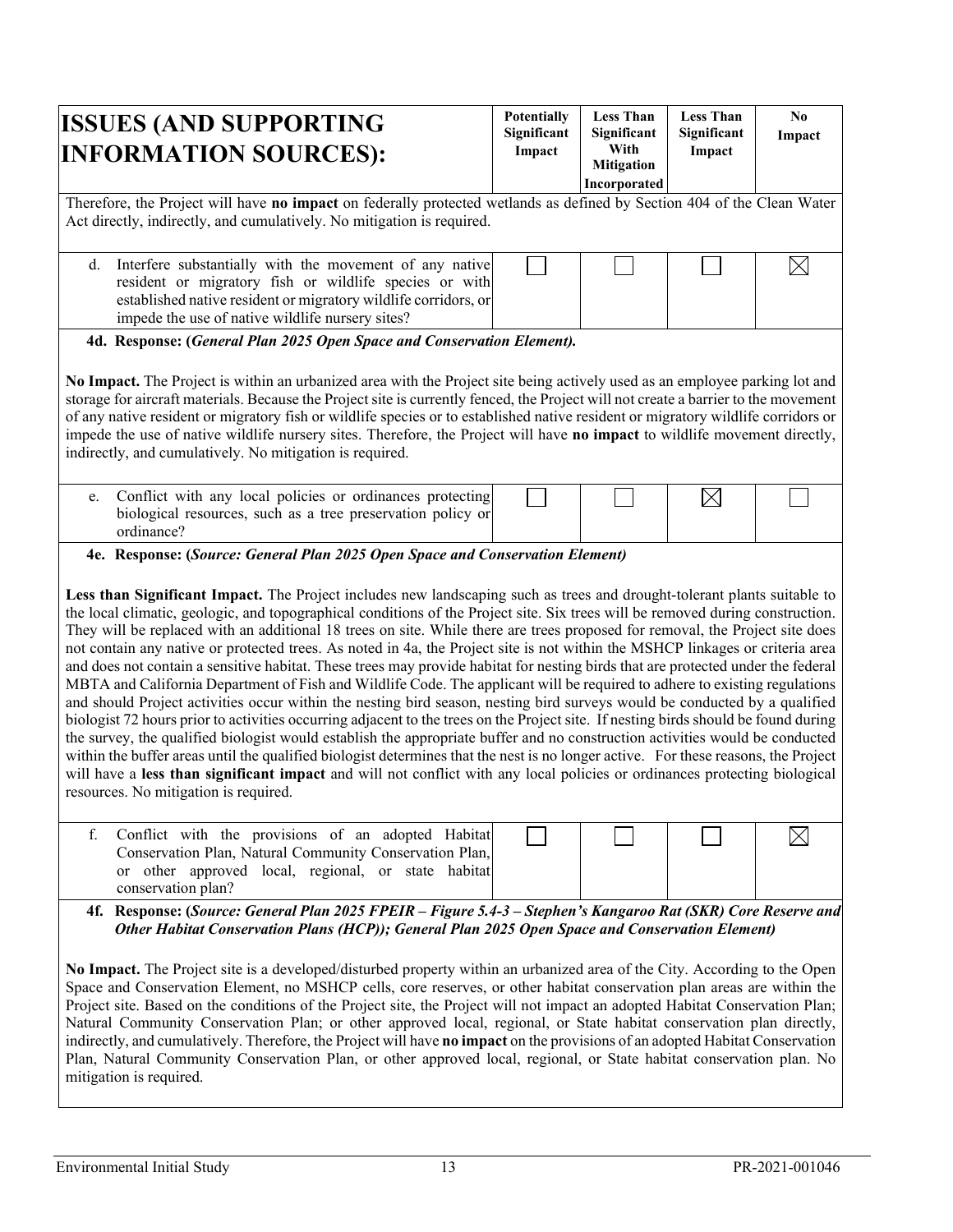| <b>ISSUES (AND SUPPORTING</b><br><b>INFORMATION SOURCES):</b>                                                                                                                                                                                                                                                                                                                                                                                                                                                                                                                                                                                                                                                                                                                                                                                                                                                                                                                                                                                                                                                                                                                                                                                                                                                                                                                                                                                                                                                                                                                                                                                                                         | <b>Potentially</b><br>Significant<br>Impact | <b>Less Than</b><br>Significant<br>With<br><b>Mitigation</b><br>Incorporated | <b>Less Than</b><br>Significant<br>Impact | No.<br>Impact |
|---------------------------------------------------------------------------------------------------------------------------------------------------------------------------------------------------------------------------------------------------------------------------------------------------------------------------------------------------------------------------------------------------------------------------------------------------------------------------------------------------------------------------------------------------------------------------------------------------------------------------------------------------------------------------------------------------------------------------------------------------------------------------------------------------------------------------------------------------------------------------------------------------------------------------------------------------------------------------------------------------------------------------------------------------------------------------------------------------------------------------------------------------------------------------------------------------------------------------------------------------------------------------------------------------------------------------------------------------------------------------------------------------------------------------------------------------------------------------------------------------------------------------------------------------------------------------------------------------------------------------------------------------------------------------------------|---------------------------------------------|------------------------------------------------------------------------------|-------------------------------------------|---------------|
| <b>CULTURAL RESOURCES.</b><br>5.<br>Would the project:                                                                                                                                                                                                                                                                                                                                                                                                                                                                                                                                                                                                                                                                                                                                                                                                                                                                                                                                                                                                                                                                                                                                                                                                                                                                                                                                                                                                                                                                                                                                                                                                                                |                                             |                                                                              |                                           |               |
| Cause a substantial adverse change in the significance of a<br>a.<br>historical resource pursuant to $\S$ 15064.5 of the CEQA<br>Guidelines?                                                                                                                                                                                                                                                                                                                                                                                                                                                                                                                                                                                                                                                                                                                                                                                                                                                                                                                                                                                                                                                                                                                                                                                                                                                                                                                                                                                                                                                                                                                                          |                                             |                                                                              |                                           | $\boxtimes$   |
| 5a. Response: (Source: General Plan 2025 Historic Preservation Element)<br>No Impact. No structures that have a historic significance are on the Project site, and no demolition of any buildings is<br>proposed. The Project site is not located within any of the historic districts outlined in the General Plan. Therefore, no<br>impacts directly, indirectly, and cumulatively to historical resources are expected. No mitigation is required.                                                                                                                                                                                                                                                                                                                                                                                                                                                                                                                                                                                                                                                                                                                                                                                                                                                                                                                                                                                                                                                                                                                                                                                                                                 |                                             |                                                                              |                                           |               |
| Cause a substantial adverse change in the significance of an<br>b.<br>archeological resource pursuant to $\S$ 15064.5 of the CEQA<br>Guidelines?                                                                                                                                                                                                                                                                                                                                                                                                                                                                                                                                                                                                                                                                                                                                                                                                                                                                                                                                                                                                                                                                                                                                                                                                                                                                                                                                                                                                                                                                                                                                      |                                             |                                                                              | $\boxtimes$                               |               |
| According to the Cultural and Paleontological Resources section of the General Plan, the Project site is located within an<br>area of low archaeological sensitivity. In addition, ground-disturbing activities such as grading for the bioretention trenches<br>will not reach beyond 5 feet in depth. Therefore, impacts to archaeological resources directly, indirectly, and cumulatively<br>as a result of the Project are less than significant. No mitigation is required.<br>Disturb any human remains, including those interred outside<br>c.                                                                                                                                                                                                                                                                                                                                                                                                                                                                                                                                                                                                                                                                                                                                                                                                                                                                                                                                                                                                                                                                                                                                |                                             |                                                                              | $\boxtimes$                               |               |
| of formal cemeteries?<br>5c. Response: (Source: GP 2025 FPEIR Figure 5.5-1 - Archaeological Sensitivity and Figure 5.5-2 - Prehistoric<br><b>Cultural Resources Sensitivity)</b><br>Less than Significant Impact See response to 5b. The Project is located on a previously developed and disturbed site in an                                                                                                                                                                                                                                                                                                                                                                                                                                                                                                                                                                                                                                                                                                                                                                                                                                                                                                                                                                                                                                                                                                                                                                                                                                                                                                                                                                        |                                             |                                                                              |                                           |               |
| urbanized area. While the prehistoric cultural resource severity of the Project site is unknown as identified in the General<br>Plan, the Project does not propose structures that will be built on site or ground-disturbing activities that will reach beyond<br>5 feet in depth. Therefore, the likelihood of human remains being uncovered is unlikely. Nonetheless, if human remains are<br>encountered, the Project would be required to adhere to the existing State Health and Safety Code and Public Resources<br>Code. State Health and Safety Code Section 7050.5 states that no further disturbance shall occur until the County Coroner<br>has made a determination of origin and disposition pursuant to Public Resources Code (PRC) Section 5097.98. The County<br>Coroner must be notified of the find immediately. If the remains are determined to be Native American, the County Coroner<br>will notify the Native American Heritage Commission (NAHC), which will determine and notify a Most Likely Descendant<br>(MLD). With the permission of the landowner or his/her authorized representative, the MLD may inspect the site of the<br>discovery. The MLD shall complete the inspection within 48 hours of notification by the NAHC. The MLD may recommend<br>scientific removal and nondestructive analysis of human remains and items associated with Native American burials. Impacts<br>will be less than significant with adherence to existing regulations. Therefore, the Project will have a less than significant<br>impact directly, indirectly, or cumulatively to disturb any human remains, including those interred outside formal cemeteries. |                                             |                                                                              |                                           |               |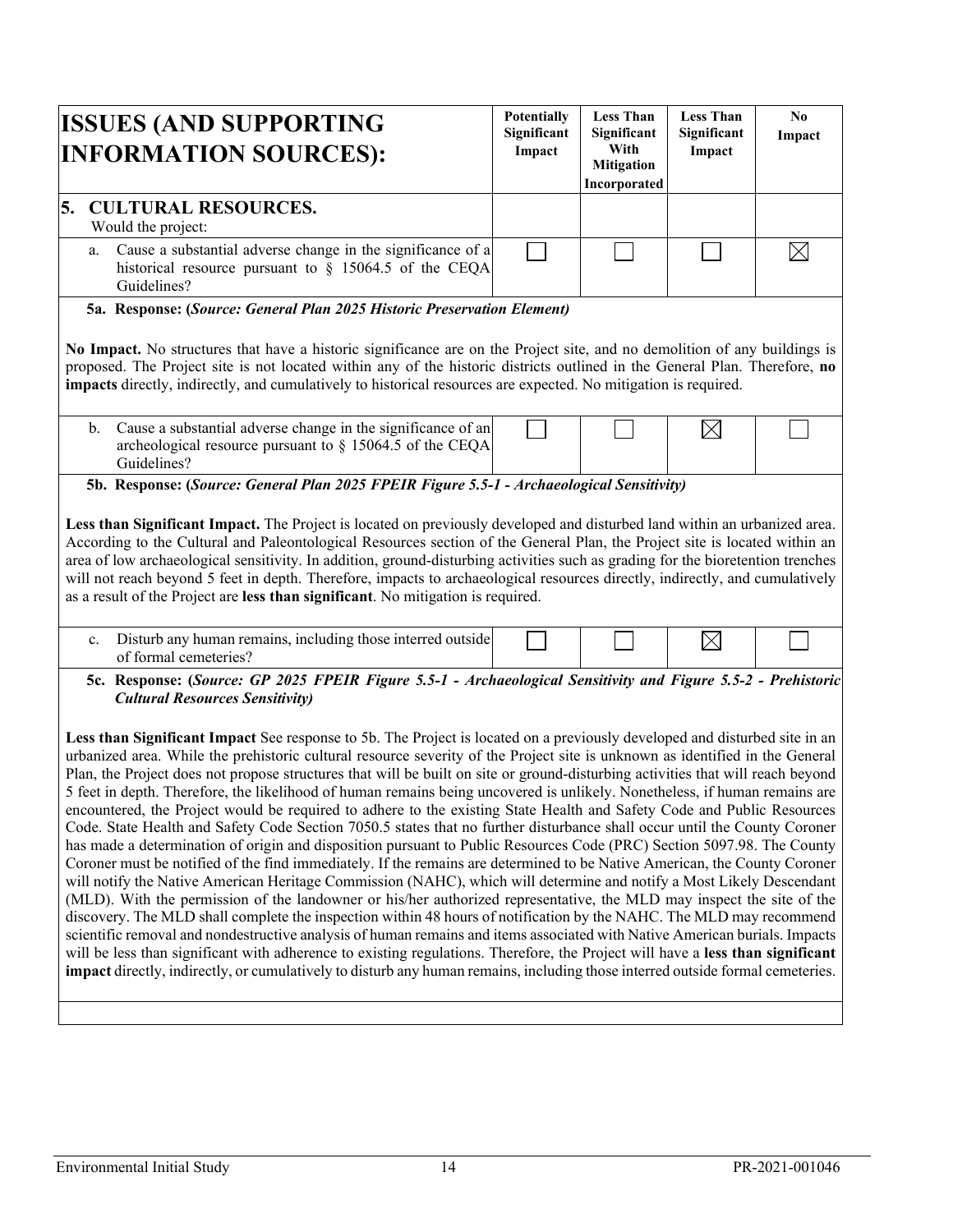| <b>ISSUES (AND SUPPORTING</b><br><b>INFORMATION SOURCES):</b>                                                                                                                              | <b>Potentially</b><br>Significant<br>Impact | <b>Less Than</b><br>Significant<br>With<br><b>Mitigation</b><br>Incorporated | <b>Less Than</b><br>Significant<br>Impact | N <sub>0</sub><br>Impact |
|--------------------------------------------------------------------------------------------------------------------------------------------------------------------------------------------|---------------------------------------------|------------------------------------------------------------------------------|-------------------------------------------|--------------------------|
| <b>ENERGY</b><br>Would the project:                                                                                                                                                        |                                             |                                                                              |                                           |                          |
| Result in potentially significant environmental impact due to<br>a.<br>wasteful, inefficient, or unnecessary consumption of energy<br>resources, during project construction or operation? |                                             |                                                                              | $\boxtimes$                               |                          |
| 6a. Response: (Source: Project Site Plans; General Plan 2025)                                                                                                                              |                                             |                                                                              |                                           |                          |

**Less Than Significant Impact.** The Project includes removing asphalt and grading of an existing parking lot, installing bioretention trenches, repaving of a larger area, and constructing perimeter walls. Existing gas, water, sewer, electrical, and telecommunications infrastructure will remain as-is with Project implementation. Project construction activities will require energy resources, primarily in the form of fuel consumption, to operate heavy equipment, light-duty vehicles, machinery, and generators. Power may also be required for electric construction equipment. However, construction is anticipated to be temporary, lasting only approximately 6 to 8 months. Additionally, Project construction will comply with all applicable State and local regulations related to renewable energy and energy efficiency, including the 2019 California Building Energy Efficiency Standards and the 2019 California Green Building Standards Code.

Although land use at the Project site will remain the same as previous operational uses (i.e., staff parking and material laydown), the size and capacity of the parking lot will increase to 5-acres with approximately 596 parking spaces. Nonetheless, the Project will provide parking for existing employees at the Rohr Riverside Facility who currently commute to the site and park in the vicinity. No modifications to the existing buildings on the property are proposed. The Project will not increase employee vehicle trips to the facility. Thus, energy demand from Project site operations will be substantially similar to previous energy use on site. The only energy requirement will be lighting installed in the new parking lot for safety and security purposes. Therefore, the overall energy usage during construction and operation of the Project will not be wasteful, inefficient, or unnecessary; and **impacts will be less than significant**. No mitigation is required.

|  |  | Conflict with or obstruct a state or local plan for renewable<br>enerov<br>energy |  |  |  |  |
|--|--|-----------------------------------------------------------------------------------|--|--|--|--|
|--|--|-----------------------------------------------------------------------------------|--|--|--|--|

**6b. Response:** *(Source: Project Site Plans; General Plan 2025)*

**Less Than Significant Impact.** The Project does not include large scale development that could result in conflicts with local renewable energy and efficiency plans. As mentioned, the Project's energy use during construction will be temporary, lasting 6 to 8 months, and operational energy demand will be substantially similar to current levels. Further, the Project will align with any applicable energy efficiency requirements detailed in the City's General Plan and Energy Code, such as providing electric vehicle spaces. The Project also will not obstruct future state or local plans for renewable energy from being written or executed. Therefore, the Project will have a **less than significant impact** on the State or local plan for renewable energy or energy efficiency. No mitigation is required.

| 7. GEOLOGY AND SOILS.                                                                                                                                                                                                                                                                              |  |  |  |  |  |  |
|----------------------------------------------------------------------------------------------------------------------------------------------------------------------------------------------------------------------------------------------------------------------------------------------------|--|--|--|--|--|--|
| Would the project:                                                                                                                                                                                                                                                                                 |  |  |  |  |  |  |
| a. Directly or indirectly cause potential substantial adverse<br>effects, including the risk of loss, injury, or death involving:                                                                                                                                                                  |  |  |  |  |  |  |
| i. Rupture of a known earthquake fault, as delineated on<br>the most recent Alquist-Priolo Earthquake Fault Zoning<br>Map issued by the State Geologist for the area or based<br>on other substantial evidence of a known fault? Refer to<br>Division of Mines and Geology Special Publication 42. |  |  |  |  |  |  |
| $\mathcal{I}$ : Demonso (Course Council Dlan 2025 EDEID Eigens 5.6.2 Early and Early Zone)                                                                                                                                                                                                         |  |  |  |  |  |  |

 **7i. Response: (***Source: General Plan 2025 FPEIR Figure 5.6-2 Faults and Fault Zones)*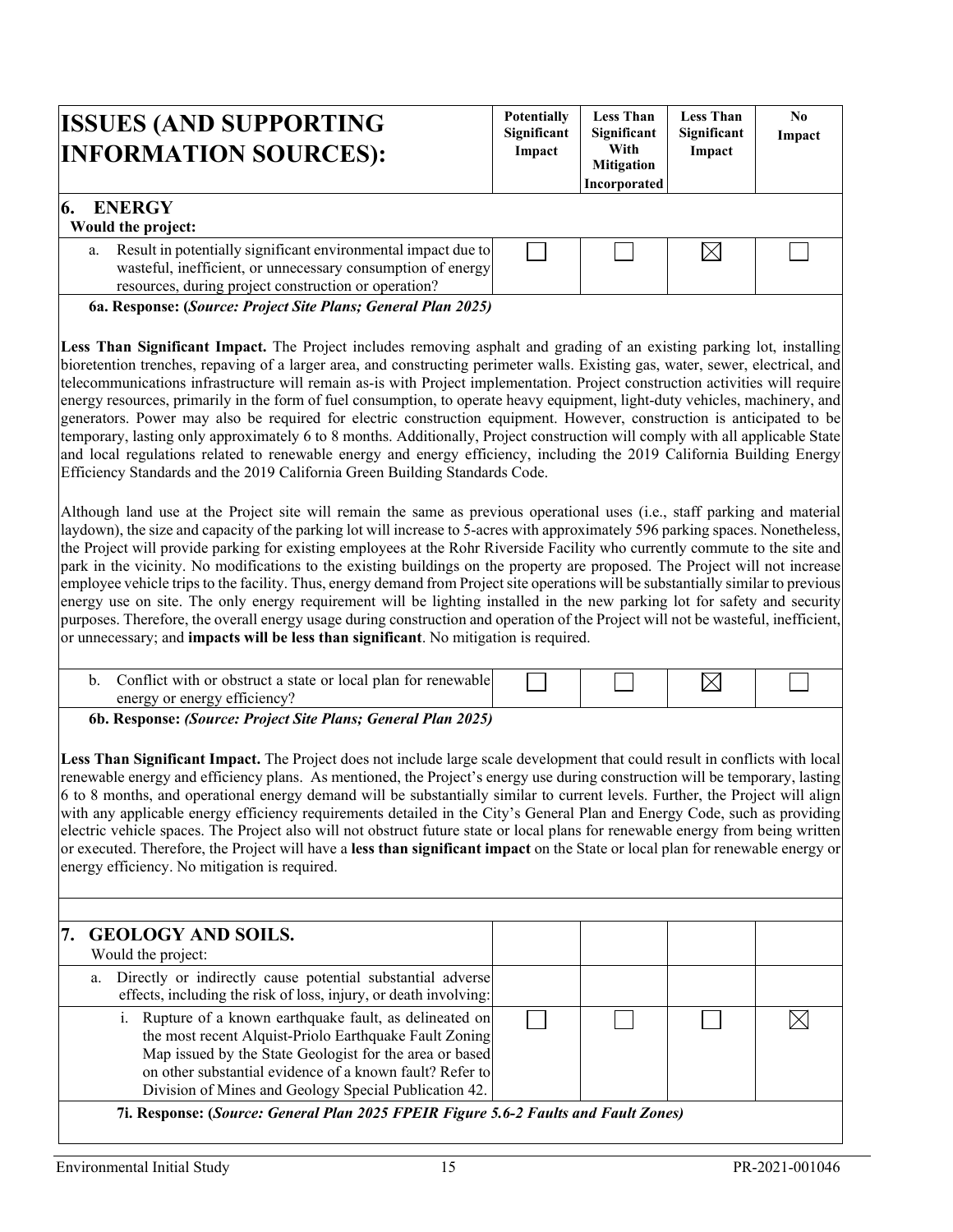| <b>ISSUES (AND SUPPORTING)</b><br><b>INFORMATION SOURCES):</b> | <b>Potentially</b><br>Significant<br>Impact | <b>Less Than</b><br>Significant<br>With<br><b>Mitigation</b><br>Incorporated | <b>Less Than</b><br>Significant<br>Impact | N0<br>Impact |
|----------------------------------------------------------------|---------------------------------------------|------------------------------------------------------------------------------|-------------------------------------------|--------------|
|----------------------------------------------------------------|---------------------------------------------|------------------------------------------------------------------------------|-------------------------------------------|--------------|

**No Impact***.* Primary seismic hazards associated with fault lines include ground shaking and the potential for ground rupture along the surface trace of the fault. Secondary seismic hazards resulting from the interaction of ground shaking with existing soil and bedrock conditions include liquefaction, settlement, and landslides.

According to the General Plan, the San Jacinto and County fault line are approximately 10 miles east of the Project site. No other faults are located in the Project site. No Alquist-Priolo zones are located in the City of Riverside. According to the General Plan FPEIR, no fault lines or fault zones are located within the immediate vicinity of the Project site. Furthermore, the Project will not include construction of any buildings that will require design and compliance with building code regulations to minimize risks involving ground shaking activities. As such, the Project will result in **no impacts** related to rupture of a known earthquake fault directly, indirectly, and cumulatively. No mitigation is required.

| - 44<br>Strong seismic ground shaking?                                                  |  |  |  |  |  |  |
|-----------------------------------------------------------------------------------------|--|--|--|--|--|--|
| 7ii.<br>Response: (Source: General Plan 2025 FPEIR Figure 5.6-2 Faults and Fault Zones) |  |  |  |  |  |  |

**No Impact.** The San Jacinto Fault Zone located approximately 10 miles east of the Project site, in the northeastern portion of the City, or the Elsinore Fault Zone located approximately 7.5 miles southwest, in the southern portion of the City's Sphere of Influence, have the potential to cause moderate to large earthquakes that would cause intense ground shaking. No fault zones or fault lines are within the immediate vicinity of the Project site. The Project will not include construction of any buildings that may create a substantial adverse effect to life and property in the event of strong seismic ground shaking. As such, **no impacts** related to strong seismic ground shaking occurring directly, indirectly, and cumulatively. No mitigation is required.

| iii<br>$or$ $\alpha$<br>- includino<br>nd<br>,,,,,,,<br>. н |  |  |
|-------------------------------------------------------------|--|--|
|                                                             |  |  |

**7iii. Response: (***Source: General Plan 2025 Figure PS-1 – Regional Fault Zones, Figure PS-2 – Liquefaction Zones)*

**Less than Significant Impact.** Liquefaction occurs when ground shaking causes water-saturated soil to become fluid and lose strength. This type of hazard is significant along watercourses, including areas in proximity to the Santa Ana River. Liquefaction causes significant damage and problems with bridges, buildings, buried pipes, and underground storage tanks. The Project site is located in an area with high potential for liquefaction, as depicted in the General Plan 2025 Liquefaction Zones Map – Figure PS-2. However, the Project will not be introducing new buildings, bridges, or structures, including underground storage tanks, that could be ruptured or damaged during ground-shaking activities. Furthermore, the Project involves the replacement of the existing fences, installation of bioretention trenches, and parking lot repaving. Operations of the Project will remain consistent with no new uses or construction of facilities that will exacerbate the existing soil conditions. As such, the Project will result in **less than significant impacts** related to liquefaction. No mitigation is required.

| $\pi$ . Decrease (Correct Correct Diagonal Office CDEID $E$ : and $\epsilon \neq 1$ |  |  |
|-------------------------------------------------------------------------------------|--|--|
|                                                                                     |  |  |

**7iv. Response: (***Source: General Plan 2025 FPEIR Figure 5.6-1 – Areas Underlain by Steep Slope)* 

**No Impact.** While the Project site is identified to be located in an area prone to landslides, per Figure 5.6-1 of the General Plan 2025 FPEIR, the Project site and its surroundings have generally flat topography with slopes in the 0- to 10-percent range. Therefore, **no impact** related to landslides directly, indirectly, and cumulatively will occur. No mitigation is required.

|  | soil erosion or the loss c<br>topsoil.<br>. nt<br>substantial . |  |  |  |  |
|--|-----------------------------------------------------------------|--|--|--|--|
|--|-----------------------------------------------------------------|--|--|--|--|

**7b. Response: (***Source: General Plan 2025 FPEIR Figure 5.6-1 – Areas Underlain by Steep Slope, Title 18 – Subdivision Code, Title 17 – Grading Code)* 

**Less Than Significant Impact.** According to the General Plan FPEIR, erosivity levels (which is the likelihood for soils to erode) within the Project site have a light to moderate erosivity potential. Erosion and loss of topsoil could occur as a result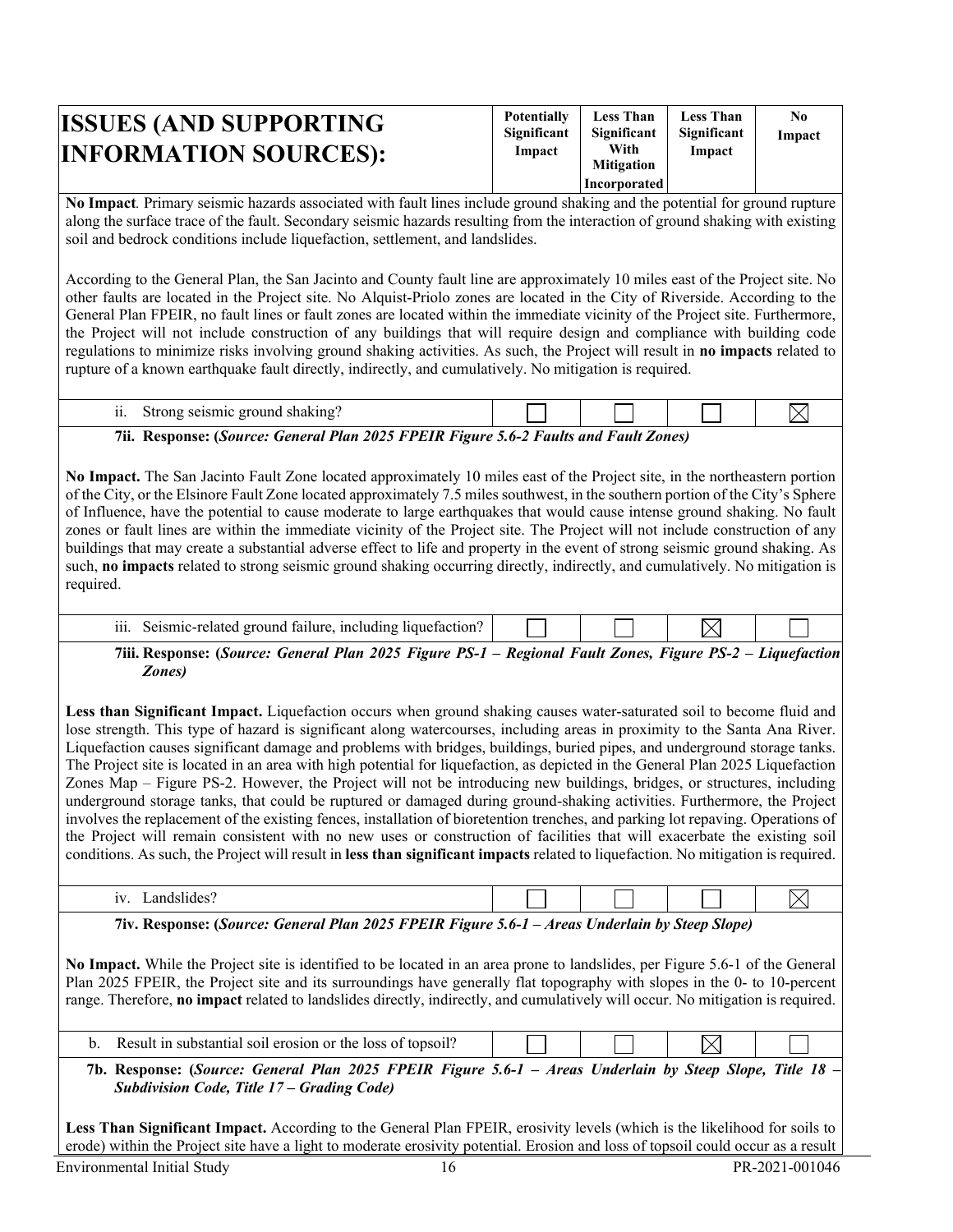| <b>ISSUES (AND SUPPORTING)</b><br><b>INFORMATION SOURCES):</b> | <b>Potentially</b><br>Significant<br>Impact | <b>Less Than</b><br>Significant<br>With<br><b>Mitigation</b><br>Incorporated | <b>Less Than</b><br>Significant<br>Impact | No<br>Impact |
|----------------------------------------------------------------|---------------------------------------------|------------------------------------------------------------------------------|-------------------------------------------|--------------|
|----------------------------------------------------------------|---------------------------------------------|------------------------------------------------------------------------------|-------------------------------------------|--------------|

of the Project. State and federal requirements call for the preparation and implementation of a Storm Water Pollution Prevention Plan (SWPPP) establishing erosion and sediment controls for construction activities. Project construction will involve ground-disturbing activities (grading and trenching) no more than 5 feet in depth for the parking lot paving and installation of bioretention trenches. The ground-disturbing activities could result in soil erosion during construction.

Therefore, the Project shall implement best management practices (BMPs) as outlined in the SWPPP to manage soil erosion. BMPs include but are not limited to water applications, soil binders, erosion coverings or blankets, and sandbags.

The Project must also comply with the NPDES regulations. In addition, with the erosion control standards for which all development activity must comply (Title 18), the Grading Code (Title 17) also requires the implementation of measures designed to minimize soil erosion. The Project will include the preparation of a Water Quality Management Plan (WQMP) to minimize effects from erosion and ensure consistency with NDPES requirements. The Project will implement the design and construction recommendations provided in the Geotechnical Design Review and Recommendations report prepared for the Project. Compliance with State and federal requirements, City's Grading and Subdivision Codes as well as with Titles 18 and 17 will ensure that soil erosion or loss of topsoil will be a **less than significant impact** directly, indirectly, and cumulatively. No mitigation is required.

| c. Be located on a geologic unit or soil that is unstable, or that                                                |  |  |
|-------------------------------------------------------------------------------------------------------------------|--|--|
| would become unstable as a result of the project, and<br>potentially result in on- or off-site landslide, lateral |  |  |
| spreading, subsidence, liquefaction or collapse?                                                                  |  |  |

**7c. Response: (***Source: General Plan 2025 Figure PS-1 – Regional Fault Zones, Figure PS-2 – Liquefaction Zones, General Plan 2025 FPEIR Figure PS-3 – Soils with High Shrink-Swell Potential, Figure 5.6-1 - Areas Underlain by Steep Slope; Geotechnical Design Review and Recommendations 2020 – Aragon Geotechnical, Inc.)* 

**Less Than Significant Impact.** The Project is not located on a geologic unit or soil that is unstable, or that will become unstable as a result of the Project, and there is thus no reasonable probability that the Project could potentially result in an on- or off-site landslide, lateral spreading, subsidence, liquefaction, or collapse. While the Project site's liquefaction potential is high, the Project site is not in proximity to any nearby waterbodies, and no construction of any buildings that could exacerbate existing soil conditions is proposed.

Subsidence is the sinking or caving of an area of land. Subsidence can be caused by soil movement, water erosion, landslides, mining, vegetation by soil shrinkage, and mining. Subsidence could result in collapse of the soil. The Project will implement BMPs as outlined in the SWPPP to minimize soil erosion. In addition, the Project will implement the design and construction recommendations provided in the Geotechnical Design Review and Recommendations report prepared for the Project.

The Project does not include any development of structures that could cause the soil to become unstable. Due to the Project site's location, and with implementation of the construction and design recommendations, BMPs and the City's Grading and Subdivision Codes, the Project will have a **less than significant impact** directly, indirectly, and cumulatively to on- or offsite landslide, lateral spreading, subsidence, liquefaction, or collapse. No mitigation is required.

| d. Be located on expansive soil, as defined in Table 18-1-B of |  |  |  |
|----------------------------------------------------------------|--|--|--|
| the Uniform Building Code (1994), creating substantial         |  |  |  |
| direct or indirect risks to life or property?                  |  |  |  |

**7d. Response: (***Source: General Plan 2025 FPEIR Figure 5.6-4 – Soils; and California Building Code as adopted by the City of Riverside and set out in Title 16 of the Riverside Municipal Code; Geotechnical Design Review and Recommendations 2020 – Aragon Geotechnical, Inc.))* 

**Less Than Significant Impact**. The Project will occur on a previously developed site, that has both paved and unpaved areas. According to the General Plan, while the general area contains soil with high shrink and swell potential, the Project site consists of buchenau (moderate erosivity and moderate or slow permeability) and porterville (slight erosivity and slow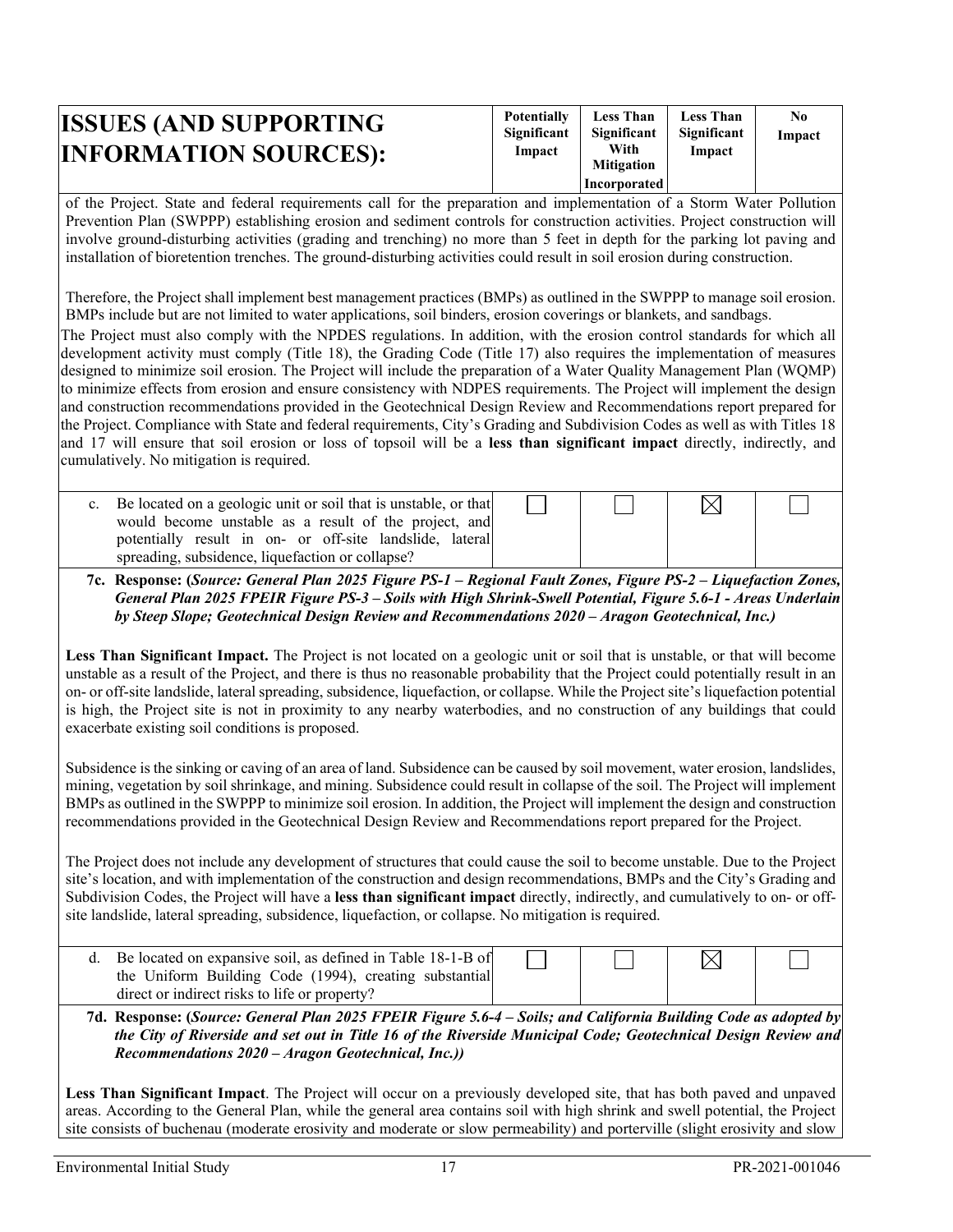| <b>ISSUES (AND SUPPORTING</b><br><b>INFORMATION SOURCES):</b>                                                                                                                                                                                                                                                                                                                                                                                                                                                                                                                                                                  | <b>Potentially</b><br>Significant<br>Impact | <b>Less Than</b><br>Significant<br>With<br><b>Mitigation</b><br>Incorporated | <b>Less Than</b><br>Significant<br>Impact | $\mathbf{N}\mathbf{0}$<br>Impact |
|--------------------------------------------------------------------------------------------------------------------------------------------------------------------------------------------------------------------------------------------------------------------------------------------------------------------------------------------------------------------------------------------------------------------------------------------------------------------------------------------------------------------------------------------------------------------------------------------------------------------------------|---------------------------------------------|------------------------------------------------------------------------------|-------------------------------------------|----------------------------------|
| permeability) soils thereby resulting that the Project site is not located in highly expansive soils. Additionally, the Project<br>does not involve the construction of new structures such that expansive soil will pose risk to life or property. The Project will<br>pave a currently unpaved parking lot associated with employee parking and repave areas that are currently paved. As such,<br>the Project will have less than significant impact resulting in substantial risks to life or property due to expansive soils<br>either directly, indirectly, or cumulatively. No mitigation is required.                  |                                             |                                                                              |                                           |                                  |
| Have soils incapable of adequately supporting the use of<br>e.<br>septic tanks or alternative waste water disposal systems<br>where sewers are not available for the disposal of waste<br>water?                                                                                                                                                                                                                                                                                                                                                                                                                               |                                             |                                                                              |                                           |                                  |
| 7e. Response: (Source: General Plan 2025 FPEIR)<br>No Impact. The City of Riverside is served by developed sewer infrastructure and new projects within the service area do<br>not require the use of septic tanks. Additionally, the Project does not include development of any structures that will require<br>connection to a waste water system or sewer infrastructure. The Project will have no impact. No mitigation is required.                                                                                                                                                                                      |                                             |                                                                              |                                           |                                  |
| f.<br>Directly or indirectly destroy a unique paleontological<br>resource or site or unique geologic feature?                                                                                                                                                                                                                                                                                                                                                                                                                                                                                                                  |                                             |                                                                              |                                           |                                  |
| 7f. Response: (Source: General Plan 2025 FPEIR)<br>No Impact. According to the General Plan, most historic inland fossil sites were previously discovered in the downtown<br>Riverside area (approximately 10 miles east from the Project site). Other sites include the south-trenching bend in the Santa<br>Ana River. The south of Mockingbird Canyon Reservoir (4 miles south) is the only other portion of the City's planning area<br>that has paleontological importance. Therefore, the Project will have no impact directly or indirectly on a unique<br>paleontological resource or site or unique geologic feature. |                                             |                                                                              |                                           |                                  |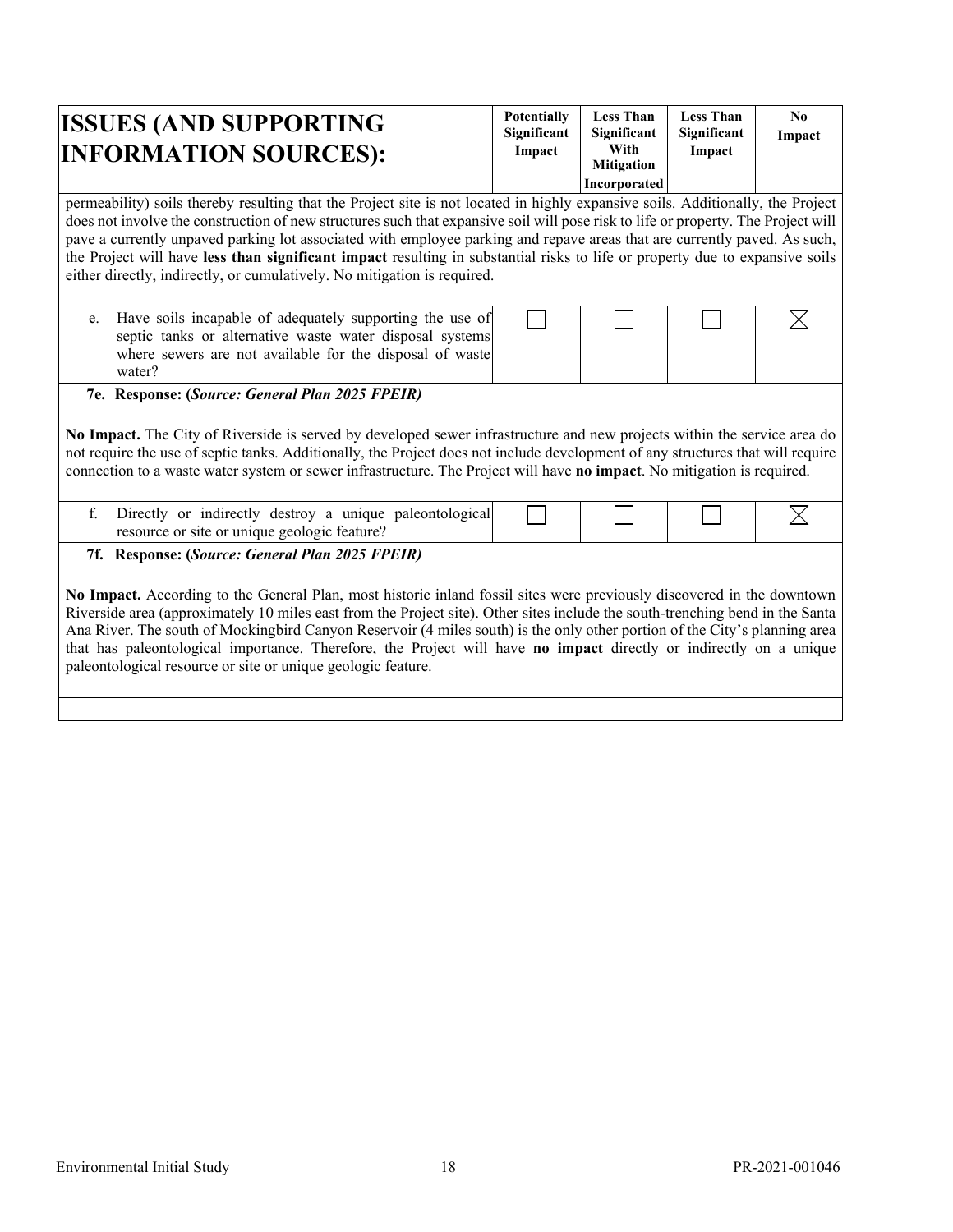|           | <b>ISSUES (AND SUPPORTING</b><br><b>INFORMATION SOURCES):</b>                                                                     | <b>Potentially</b><br>Significant<br>Impact | <b>Less Than</b><br>Significant<br>With<br><b>Mitigation</b><br>Incorporated | <b>Less Than</b><br>Significant<br>Impact | N <sub>0</sub><br>Impact |
|-----------|-----------------------------------------------------------------------------------------------------------------------------------|---------------------------------------------|------------------------------------------------------------------------------|-------------------------------------------|--------------------------|
| <b>8.</b> | <b>GREENHOUSE GAS EMISSIONS.</b><br>Would the project:                                                                            |                                             |                                                                              |                                           |                          |
|           | a. Generate greenhouse gas emissions, either directly or<br>indirectly, that may have a significant impact on the<br>environment? |                                             |                                                                              | $\Join$                                   |                          |

**8a. Response: (***Source: Air Quality and Greenhouse Gas Emissions Impact Analysis prepared by Vista Environmental dated June 29, 2021)* 

Less than Significant Impact. The Project will not generate greenhouse gas (GHG) emissions, either directly or indirectly, that may have a significant impact on the environment and will not conflict with any applicable plan, policy or regulation of an agency adopted for the purpose of reducing GHG emissions.

Although the number of parking spaces will be expanded as part of the Project, no changes to the Rohr, Inc. business operations will occur as part of the Project and as such, operation of the Project is not anticipated to generate any additional vehicle trips. The Project's construction related GHG emissions have been calculated with the CalEEMod model. A summary of the results is shown below in Table 3 and the CalEEMod model run printouts in the Air Quality Analysis.

|                                                                | <b>Greenhouse Gas Emissions (Metric Tons)</b> |                 |                  |                   |
|----------------------------------------------------------------|-----------------------------------------------|-----------------|------------------|-------------------|
| <b>Construction Phase</b>                                      | CO <sub>2</sub>                               | CH <sub>4</sub> | N <sub>2</sub> O | CO <sub>2</sub> e |
| Demolition                                                     | 52.42                                         | 0.01            | < 0.00           | 52.69             |
| Grading                                                        | 116.40                                        | 0.03            | < 0.00           | 117.18            |
| <b>Bioretention Trenches and Utilities</b>                     | 24.60                                         | 0.01            | < 0.00           | 24.79             |
| Paving                                                         | 128.07                                        | 0.02            | < 0.00           | 128.46            |
| Wall, Gate & Parking Lot Lighting Construction and Landscaping | 57.78                                         | 0.01            | < 0.00           | 57.99             |
| <b>Total Construction Emissions</b>                            | 379.29                                        | 0.07            | < 0.00           | 381.10            |
| Amortized Total Construction Emissions (30 years) <sup>1</sup> | 12.64                                         | < 0.00          | < 0.00           | 12.70             |
| <b>SCAQMD Draft Threshold of Significance</b>                  |                                               |                 |                  | 3,000             |

## **Table 3 – Construction Related Greenhouse Gas Emissions**

Notes:

 $1$  Construction emissions amortized over 30 years as recommended in the SCAQMD GHG Working Group on November 19, 2009. Source: CalEEMod Version 2016.3.2.

The data provided in Table 3 above (Table K of the Air Quality Analysis) shows that construction of the Project will create a total of 381.10 metric tons of carbon dioxide equivalent (MTCO2e) or 12.7 MTCO2e per year, when amortized over a 30-year period. According to the SCAQMD draft threshold of significance detailed above, a cumulative global climate change impact would occur if the GHG emissions created from a Project would exceed 3,000 MTCO2e per year. Therefore, a less than significant generation of greenhouse gas emissions will occur from implementation of the Project. Impacts will be **less than significant**. No mitigation is required.

| Conflict with any applicable plan, policy or regulation of an<br>agency adopted for the purpose of reducing the emissions of<br>greenhouse gases? |  |  |
|---------------------------------------------------------------------------------------------------------------------------------------------------|--|--|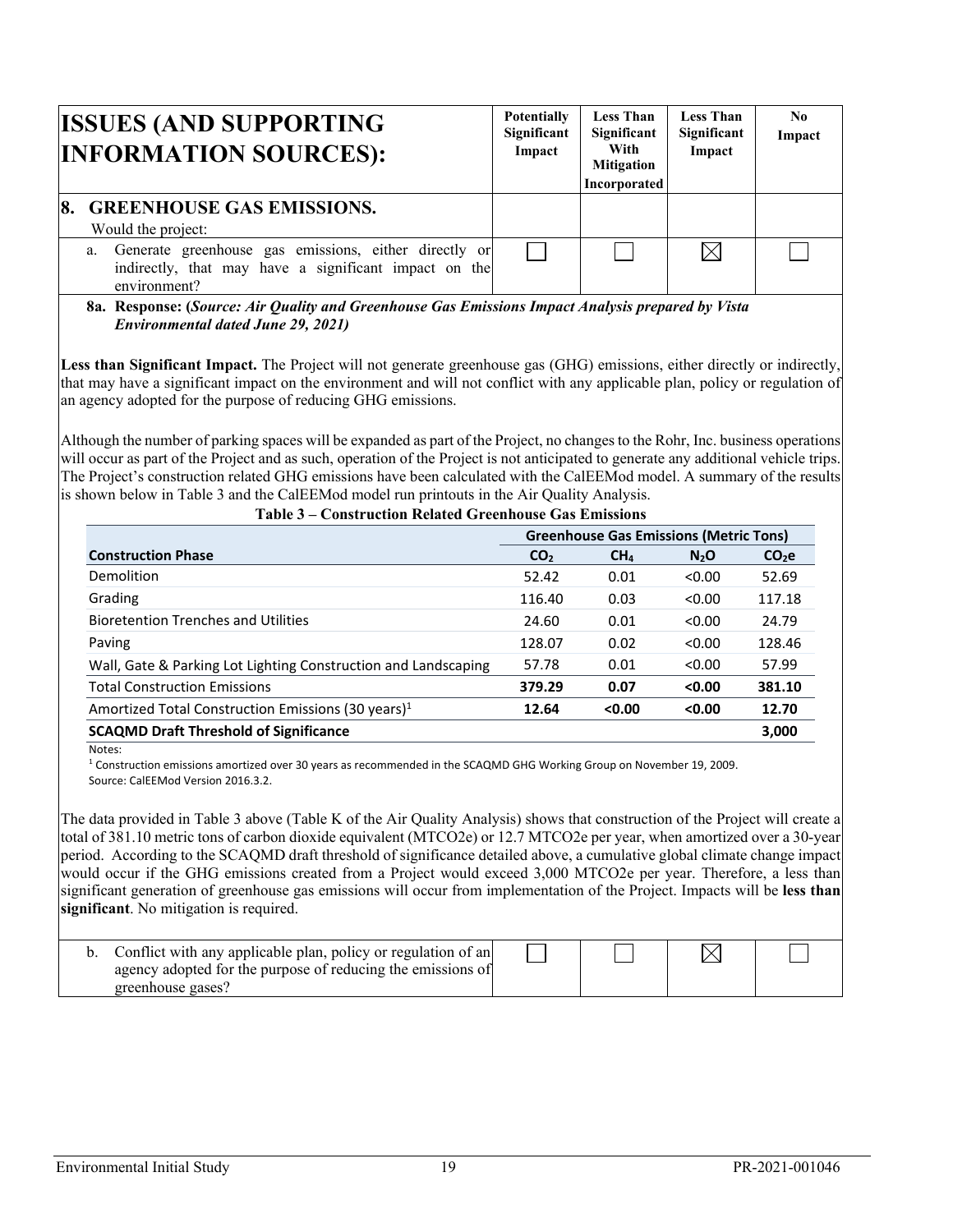| Incorporated |
|--------------|
|--------------|

#### **8b. Response: (***Source: Riverside Restorative Growthprint Climate Action Plan 2014; Air Quality and Greenhouse Gas Emissions Impact Analysis 2021 prepared by Vista Environmental)*

**Less than Significant Impact.** The City of Riverside has adopted the Riverside Restorative Growthprint Climate Action Plan October 2014. The Climate Action Plan sets out actions to increase energy efficiency and reduce GHG emissions. It should be noted that the Project is requesting a variance from implementation of the zoning code provisions with regard to landscaping requirements for parking areas. The variance is requested due to the Project being implemented to meet the EPA requirements to install an "impermeable cap" over the Project site, which does not make the capped portion of the Project site conducive to landscaping. Nonetheless, landscaping is being installed in portions of the Project site that are not being capped. While 6 trees will be removed as part of the Project, 18 new trees will be added within the proposed landscaping, increasing the Project's ability to serve to capture GHG emissions. A full list of GHG reduction measures and project consistency is listed in detail in Table L of the Air Quality Analysis. The Project is consistent with the applicable local measures provided in the Climate Action Plan. Therefore, the Project will comply with the Climate Action Plan reduction targets and will not conflict with the applicable plan for reducing GHG emissions. Impacts will be **less than significant**. No mitigation is required.

| Would the project: | 9. HAZARDS & HAZARDOUS MATERIALS.                                                                                               |  |  |
|--------------------|---------------------------------------------------------------------------------------------------------------------------------|--|--|
| materials?         | a. Create a significant hazard to the public or the environment<br>through the routine transport, use, or disposal of hazardous |  |  |

**9a. Response: (***Source: California Health and Safety Code, Title 49 of the Code of Federal Regulations, Riverside Fire Department EOP, 2002 and Riverside Operational Area – Multi-Jurisdictional Local Hazard Mitigation Plan; Risk Based Disposal Approval Application prepared by Haley & Aldrich dated February 2021)* 

**Less than Significant Impact**. The operation of the Project will not introduce any routine transport, use, or disposal of hazardous materials. While construction of the Project will utilize potentially hazardous materials such as fuels, oils, and solvents for the use of the equipment, this use will be temporary in nature. Additionally, during constriction, the Project proposes movement of some of the PCB-impacted soil onsite and offsite disposal of PCB remediation waste. Soil containing PCBs will be sampled for waste disposal profiling and transported to an approved off-site disposal facility in accordance with applicable regulations. Soil movement during construction will avoid combining soil with total PCB concentrations less than 50 mg/kg with other soil containing greater than or equal to 50 mg/kg total PCBs, thereby avoiding the generation of additional Toxic Substances Control Act (TSCA) waste. Doing so will minimize off-site disposal of PCB-impacted soil. Soil movement will be verified and documented during construction with surveying data. This, in conjunction with the Project's SWPPP, Waste Management Plan, and Dust Control Plan will ensure that impacted soils onsite remain secured onsite or are disposed of appropriately.

All hazardous materials will be handled, transported, and disposed of according to EPA regulations, the California Health and Safety Code, Multi-Jurisdictional LHMP, and as directed by the Riverside Fire Department. Disposal of the impacted soil will be limited to approximately 210 truck trips and the haul route will avoid residential areas and schools within the vicinity of the Project site. As stated in the Risk Based Disposal Approval Application (RBDAA) prepared for the Project, offsite disposal of PCB remediation waste from the Project site will be handled in accordance with 40 CFR 761.61(c) and the Applicant's discussions with EPA. These methods are as follows:

- Bulk and porous waste materials from construction, maintenance, cleaning, and repairs containing PCBs that require offsite disposal will be classified and handled as follows:
	- **–** Bulk and porous wastes containing "as found" total PCB concentrations greater than or equal to 50 mg/kg will be managed and disposed of at a Resource Conservation and Recovery Act (RCRA) hazardous waste landfill (rather than a TSCA landfill); and
	- **–** Bulk and porous wastes containing "as found" total PCB concentrations less than 50 mg/kg will be managed and disposed accordingly at RCRA Subtitle D landfill(s).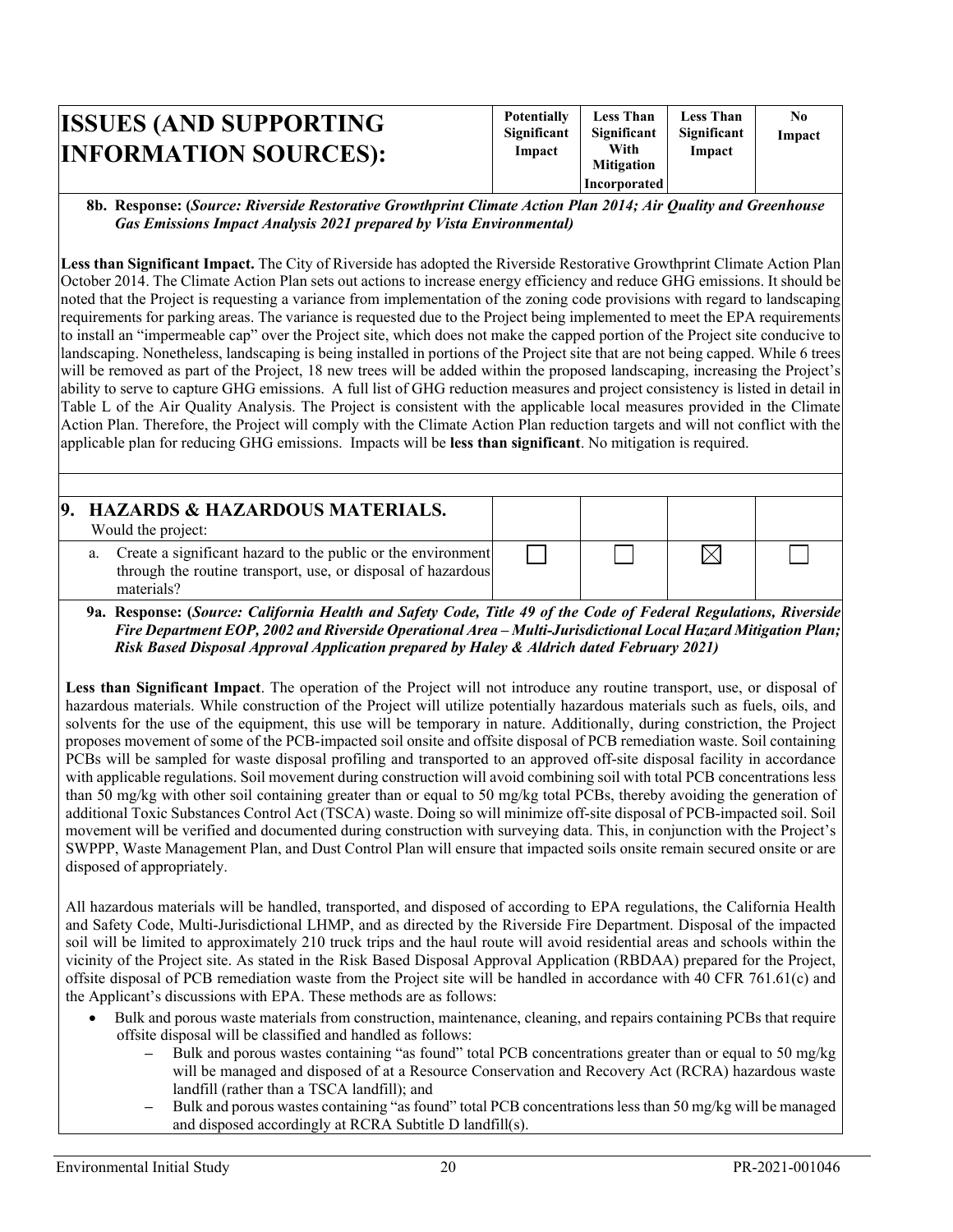| <b>ISSUES (AND SUPPORTING)</b><br><b>INFORMATION SOURCES):</b> | <b>Potentially</b><br>Significant<br>Impact | <b>Less Than</b><br>Significant<br>With<br><b>Mitigation</b><br>Incorporated | <b>Less Than</b><br>Significant<br>Impact | $\bf No$<br>Impact |  |
|----------------------------------------------------------------|---------------------------------------------|------------------------------------------------------------------------------|-------------------------------------------|--------------------|--|
|----------------------------------------------------------------|---------------------------------------------|------------------------------------------------------------------------------|-------------------------------------------|--------------------|--|

- Non-porous, non-liquid wastes, and used personal protective equipment (if any) will be disposed offsite at permitted, licensed, or registered non-municipal, non-hazardous waste facilities consistent with 40 CFR 761.61(a)(5)(v)(A)(2).
- PCB-containing liquid waste will be characterized for off-site disposal in general accordance with 40 CFR  $761.61(a)(5)(iv)(B)$ , as follows:
	- **–** Liquid wastes containing total PCB concentrations less than 50 milligrams per liter (mg/L) shall be disposed at non-hazardous waste at facilities permitted to accept such waste. Liquid waste containing total PCB concentrations greater than or equal to 50 mg/L and less than 500 mg/L shall be managed and disposed of at a chemical waste landfill permitted to accept such waste.
	- **–** PCB waste storage containers will be properly labeled according to the waste classification and transported under manifest for offsite disposal.

Compliance with federal, state, and local regulations will ensure that transport of PCB remediation waste offsite results in minimal hazard to the public and surrounding environment.

Operation of the Project does not involve the routine transport, use, or disposal of any hazardous material because the use of the Project site for employee parking and storage of aircraft materials such as tools and spare aircraft parts, will remain unchanged. If any materials contain potentially hazardous residue, they would be cleaned and discarded in accordance with local, state, and federal regulations. As such, the Project will have a **less than significant impact** related to the routine transport, use, or disposal of any hazardous material either directly, indirectly, or cumulatively. No mitigation is required.

| b. Create a significant hazard to the public or the environment |  |  |
|-----------------------------------------------------------------|--|--|
| through reasonably foreseeable upset and accident               |  |  |
| conditions involving the release of hazardous materials into    |  |  |
| the environment?                                                |  |  |

#### **9b. Response: (***Source: California Health and Safety Code, Title 49 of the Code of Federal Regulations, California Building Code, City of Riverside's EOP; Risk Based Disposal Approval Application prepared by Haley & Aldrich dated February 2021)*

Less Than Significant Impact. The Project is being implemented per the EPA to meet the requirements outlined in the RBDAA which include paving existing unpaved portions of the property in order to manage PCB containing site soils resulting from Rohr's manufacturing operations. The proposed asphalt and concrete for the Project have been approved by the EPA as a continuous "impermeable cap" over the western portion of the facility in order to eliminate potential human exposure to site soils and prevent rainwater from migrating downward into and through the soil below for the protection of groundwater which is10 feet below ground level. While the Project site does contain PCB containing soils, the intent of the Project is to manage the PCB containing site soils to eliminate potential human exposure. The Project will not involve the disturbance or require any interaction to the listed site. Therefore, while the PCB containing soil poses a hazard, the Project itself will eliminate the risk of the release of the soils. As described above, soil movement during construction will be verified and documented during construction with surveying data. This, in conjunction with the Project's SWPPP, Waste Management Plan, and Dust Control Plan will ensure that impacted soils onsite remain secured onsite or are disposed of appropriately.

Additionally, during construction, the Project may involve the use of hazardous materials and will require offsite transport of PCB remediation waste. However, the transport and use of potentially hazardous materials will comply with all applicable federal, State, and local laws and regulations pertaining to the transport, use, disposal, handling, and storage of hazardous waste, including but not limited to, Title 49 of the Code of Federal Regulations implemented by Title 13 of the California Code of Regulations (CCR), which describes strict regulations for the safe transport of hazardous materials. Excavated soils will be reused on site or removed offsite in accordance with 40 CFR 761.61(c) and the Applicant's discussions with EPA using methods described above in Section 9a.

The Project, in compliance with existing regulations, will ensure that the public will not be exposed to any unusual or excessive risks related to hazardous materials as a result of the Project. As such, the impacts associated with the upset and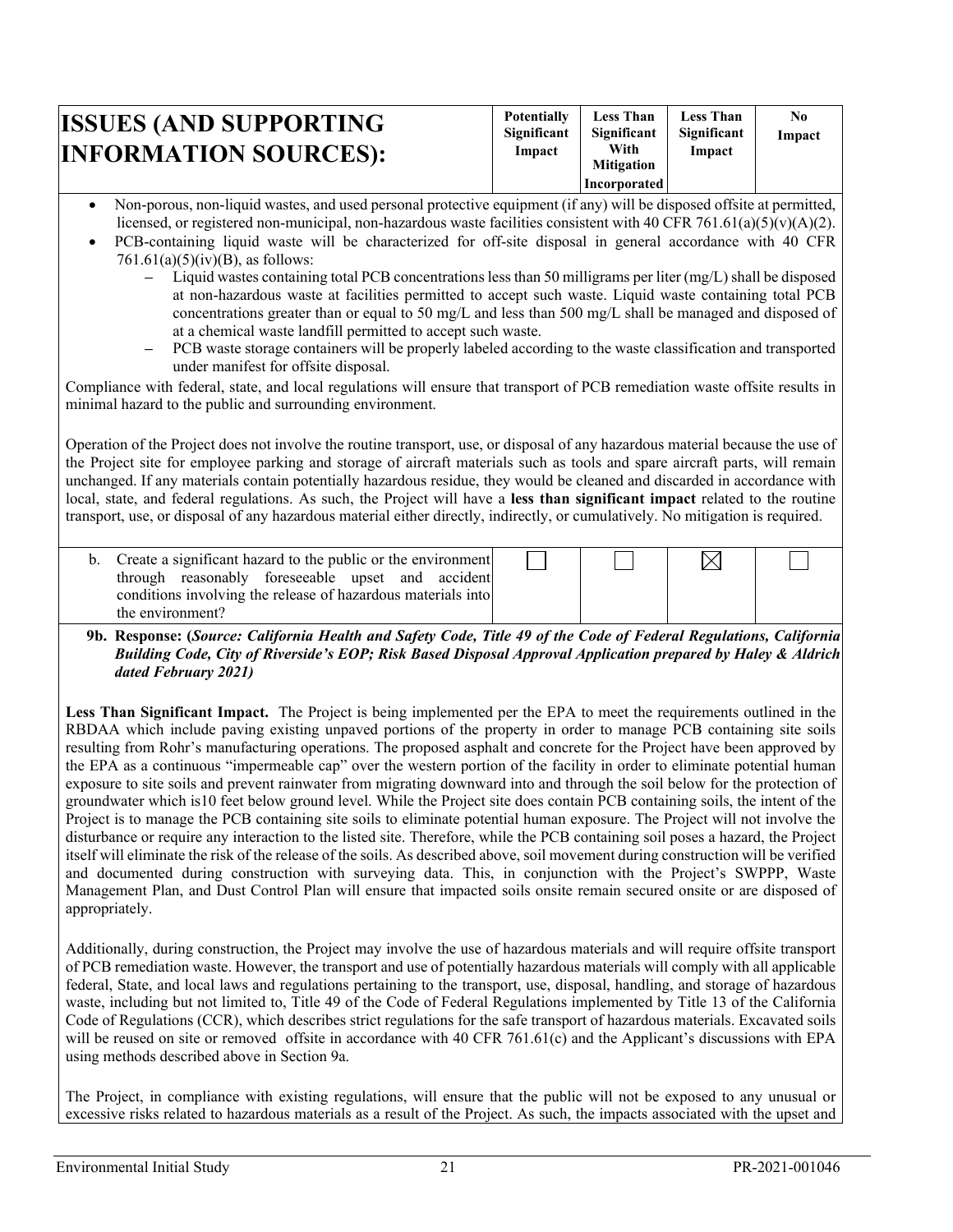| <b>ISSUES (AND SUPPORTING)</b><br><b>INFORMATION SOURCES):</b>                                                                                                                                                           | <b>Potentially</b><br>Significant<br>Impact | <b>Less Than</b><br>Significant<br>With<br><b>Mitigation</b><br>Incorporated | <b>Less Than</b><br>Significant<br>Impact | N <sub>0</sub><br>Impact |
|--------------------------------------------------------------------------------------------------------------------------------------------------------------------------------------------------------------------------|---------------------------------------------|------------------------------------------------------------------------------|-------------------------------------------|--------------------------|
| accident conditions involving the release of hazardous materials into the environment will be a less than significant impact<br>and beneficial impact directly, indirectly, and cumulatively. No mitigation is required. |                                             |                                                                              |                                           |                          |

c. Emit hazardous emissions or handle hazardous or acutely hazardous materials, substances, or waste within one-quarter mile of an existing or proposed school?

**9c. Response: (***Source: General Plan 2025 Public Safety and Education Elements, Figure 5.13-2 – RUSD Boundaries, Health and Safety Code, Title 49 of the Code of Federal Regulations; Dust Control and Perimeter Monitoring Plan prepared by Haley and Aldrich in July 2021; Risk Based Disposal Approval Application prepared by Haley & Aldrich in February 2021)* 

**Less Than Significant Impact.** The nearest school to the Project site is Arlanza Elementary School, located at 5891 Rutland Avenue, approximately 0.15 miles to the south. As discussed above, the school is not located on the expected haul route for the Project and as such, will not be impacted by trucks transporting PCB waste. The Project does not substantively change the existing use of the Project site. Although hazardous materials and/or waste generated from the Project may be used or removed during construction, all businesses that handle or have onsite transportation of hazardous materials are required to comply with the provisions of the City's Fire Code and any additional regulations as required in the California Health and Safety Code. Offsite disposal of PCB remediation waste from the Project site will also be handled in accordance with 40 CFR 761.61(c) and the Applicant's discussions with EPA, with methods described above in Section 9a. During construction, grading and paving may result in potential airborne contaminants. However, the Project will implement the DCPMP which includes dust suppression measures as outlined under SCAQMD Rule 403 and Rule 1466 to manage airborne particles during ground disturbing activities. Compliance with existing federal and State regulations associated with the exposure of schools to hazardous materials caused by this Project will be a **less than significant impact** directly, indirectly, and cumulatively. No mitigation is required.

| d. Be located on a site which is included on a list of hazardous<br>materials sites compiled pursuant to Government Code |  |  |
|--------------------------------------------------------------------------------------------------------------------------|--|--|
| Section 65962.5 and, as a result, would it create a significant                                                          |  |  |
| hazard to the public or the environment?                                                                                 |  |  |

**9d. Response: (***Source: DTSC Envirostor Database – Web; Final Archives Search Report prepared by the U.S. Army Corps of Engineers dated August 16, 2004; Draft Final Preliminary Assessment prepared by the U.S. Army Corps of Engineers dated June 2018)* 

**Less Than Significant Impact.** While the Project site was at one time part of the larger former Camp Anza site that remains on the Cortese List, as detailed below, the ongoing presence of the Camp Anza site on the Cortese List appears to be unrelated to Rohr's operations. In any case, for the reasons described above, the Project will not create a significant hazard to the public or the environment. The 75-acre Rohr property was primarily used for agriculture and farming until the 1940s when the property and surrounding lands were acquired by the Department of the Army during World War II and developed to support Camp Anza. In 1984, a Preliminary Assessment of Camp Anza was conducted to identify potential hazardous materials concerns as the property had contained military debris (including ordnances and explosive waste), chemical warfare materials, and petroleum fuel storage tanks. The historic boundaries of Camp Anza (over 1,000 acres) is included within the Department of Toxic Substances Control (DTSC) Envirostor database, which compiles hazardous materials sites pursuant to Government Code Section 65962.5 (Cortese List). The Project site is physically within the boundaries of the larger historic Camp Anza boundary (which comprises over 1,000 acres). However, aside from its location, the PCB-driven remediation activities at the Project site do not have any current nexus to the hazardous materials or remediation activities that form the basis for the ongoing listing compiled pursuant to Section 65962.5 of the Government Code. On the contrary, the continued presence of the larger former Camp Anza site on the Cortese List appears to be based on historical non-PCB hazardous materials usage and releases associated with former Camp Anza activities.

The intent of the Project is to meet the requirements outlined in the RBDAA to eliminate potential human exposure to site soils which have become contaminated during Rohr's own manufacturing operations. The Project does not propose any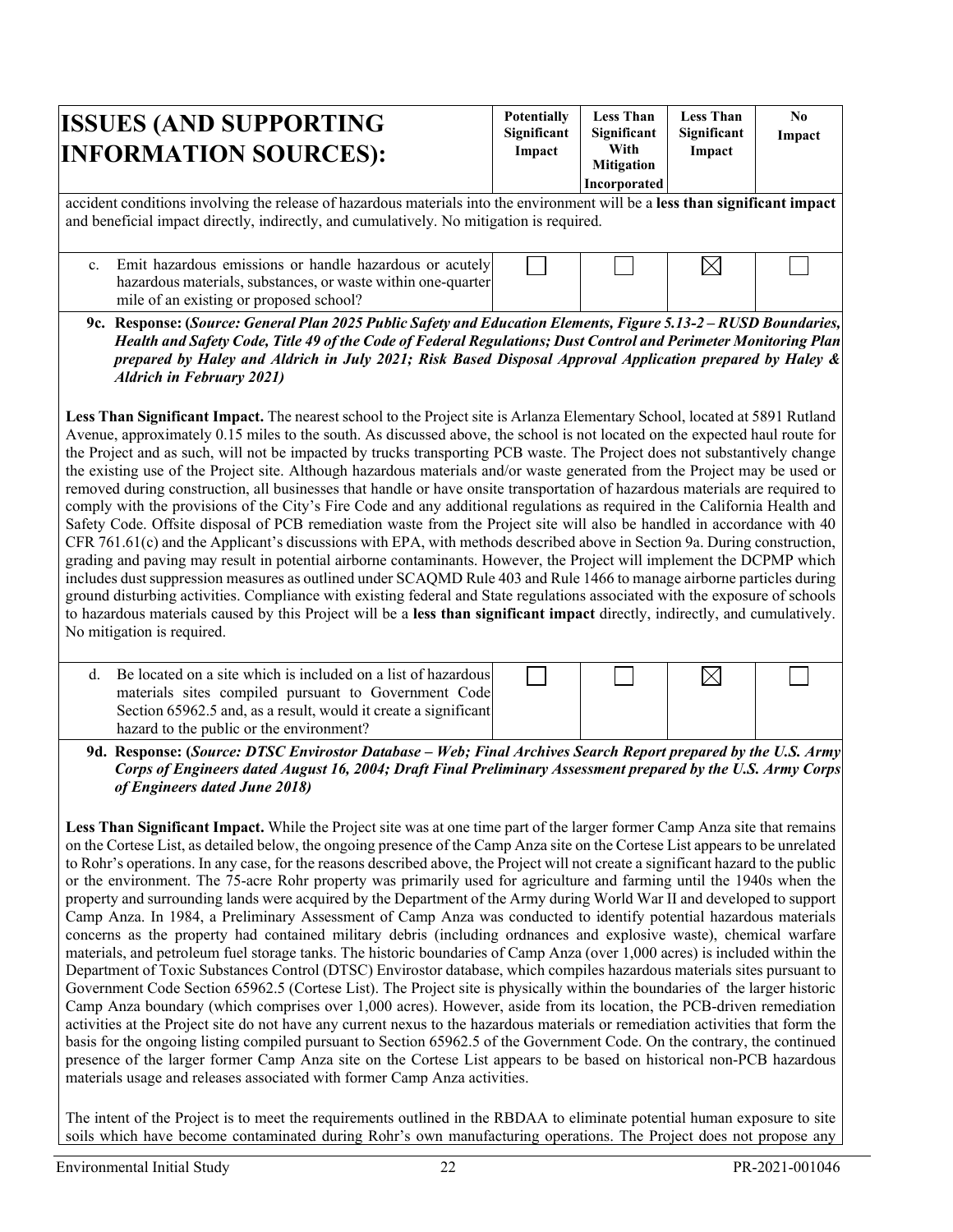| <b>ISSUES (AND SUPPORTING</b> | <b>Potentially</b><br>Significant | <b>Less Than</b><br>Significant | <b>Less Than</b><br>Significant | N0<br>Impact |
|-------------------------------|-----------------------------------|---------------------------------|---------------------------------|--------------|
| <b>INFORMATION SOURCES):</b>  | Impact                            | With<br><b>Mitigation</b>       | Impact                          |              |
|                               |                                   | Incorporated                    |                                 |              |

remediation activities which are associated with hazardous materials resulting from the Camp Anza military clean-up site. While the Project site does contain PCB containing soils, the intent of the Project is to manage the PCB containing site soils to eliminate potential human exposure. PCB containing soils will be managed on-site by balancing required cuts and fills and be placed under an asphalt and concrete cap. Every effort will be made to prevent transport and disposal of PCB containing soils. The Project site will include having exclusion zones, on-site balancing, comprehensive dust control and monitoring, stormwater control, and equipment decontamination. Any PCB contaminated wastes removed from the site will be covered and transport truck tires washed. All of these activities will be performed under comprehensive dust control and monitoring in accordance with SCAQMD Rule 1446. Therefore, while exposure to PCB containing soil could pose a hazard, the Project itself will eliminate the risk of exposure through soils. Furthermore, the Project will not pose any risks by disturbing or intruding into the larger former Camp Anza footprint. As such, the Project will have a **less than significant impact** in terms of creating any significant hazard to the public or environment directly, indirectly, and cumulatively. No mitigation is required.

e. For a project located within an airport land use plan or, where such a plan has not been adopted, within two miles of a public airport or public use airport, would the project result in a safety hazard or excessive noise for people residing or working in the project area?



**9e. Response: (***Source: General Plan 2025 Figure PS-6 – Airport Safety Zones and Influence Areas, General Plan FPEIR Figure 5.7-2 - Riverside Municipal and FLABOB Airport Safety Zone)*

**Less Than Significant Impact.** The Project site is located approximately 1.5 miles southwest from the Riverside Municipal Airport and is within the Airport Compatibility Zone D-Flight Corridor Buffer, as depicted on Figure PS-6A of the General Plan Public Safety Element for Airport Land Use Compatibility Zones and Influence Areas. The Project site is also located within the Primary Traffic Patterns area of the Riverside Municipal Safety Zone as noted in Figure 5.7-2 of the General Plan FPEIR. The Project will not introduce or substantially change the existing use of the Project site. Additionally, and in accordance with Table 2A of the Airport Land Use Compatibility Plan Policy Document, the Project will not introduce either of the prohibited uses (highly noise-sensitive outdoor nonresidential uses nor hazards to flight). Further, Project does not include the development or use of objects greater than 70 feet in height, nor does it introduce a discouraged use in the Zone D (children's schools, hospitals, or nursing homes). The Project is consistent with the Airport Land Use Compatibility Plan Policy Document.

The Project will result in an increase in ambient noise levels during construction. As noted in the response to 13a, the Project will comply with the City's noise standards as set forth in Title 7 of the Municipal Code and Chapter 847 Ordinance.

As such, the Project will have a **less than significant impact** with regard to a safety hazard for people residing or working in the project area directly, indirectly, or cumulatively. No mitigation is required.

| Impair implementation of or physically interfere with an<br>adopted emergency response plan or emergency evacuation<br>plan' |  |  |
|------------------------------------------------------------------------------------------------------------------------------|--|--|
|                                                                                                                              |  |  |

**9f. Response: (***Source: General Plan 2025 FPEIR Chapter 7.5.7 – Hazards and Hazardous Materials)*

**No Impact.** The Project will not result in significant physical alterations to the Project site that may create impairments during implementation or physically interfere with an adopted emergency plan. The Project will be served by existing streets such as Rutland Avenue and Cypress Avenue. No design changes to the streets or access to the Project site are proposed and no closures would be required during construction. No changes to the existing Emergency Operations Plan or Multi-Jurisdictional LHMP are proposed. Therefore, **no impact**, either directly, indirectly, or cumulatively to an emergency response or evacuation plan will occur. No mitigation is required.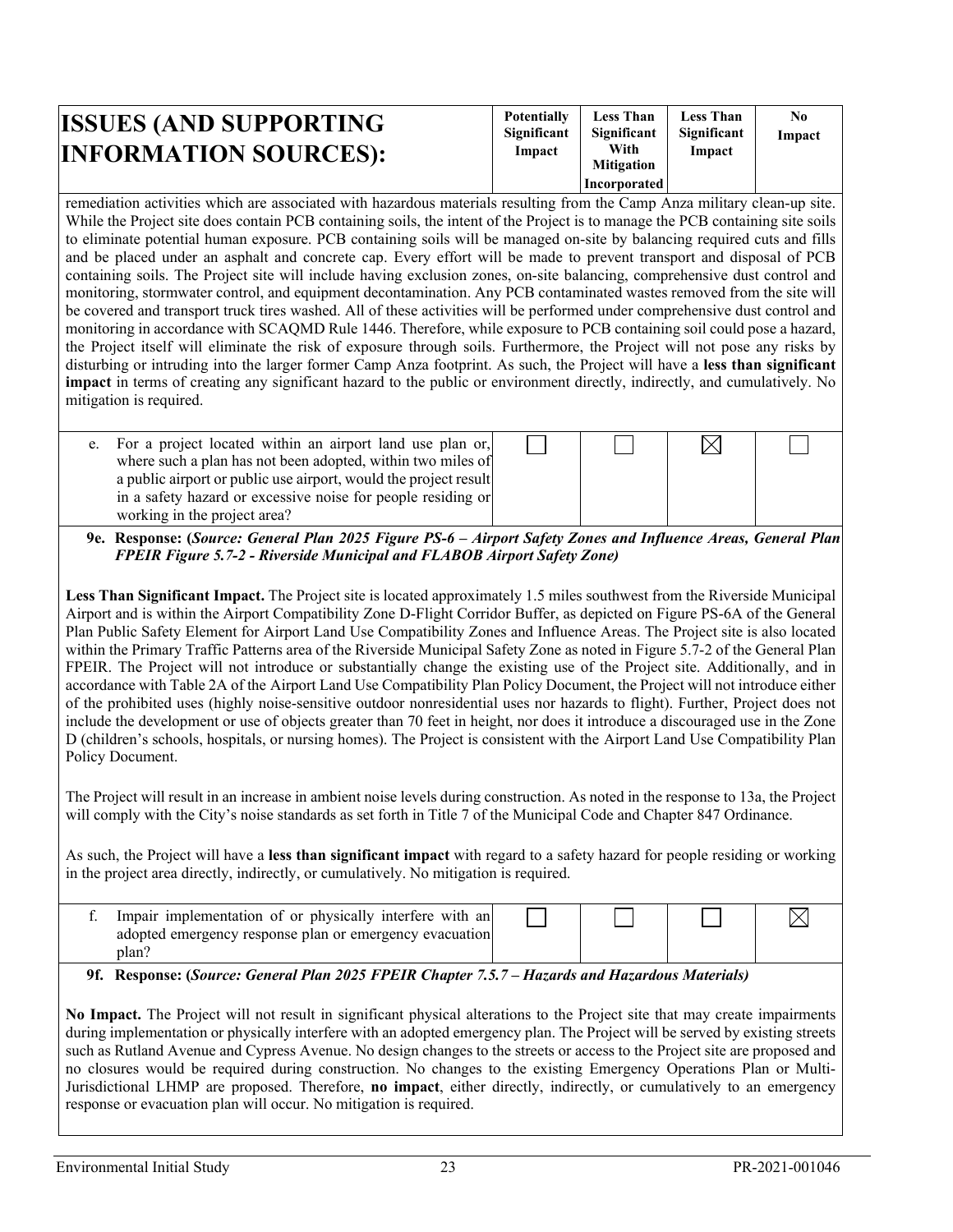| <b>ISSUES (AND SUPPORTING</b><br><b>INFORMATION SOURCES):</b>                                                                                    | <b>Potentially</b><br>Significant<br>Impact | <b>Less Than</b><br>Significant<br>With<br><b>Mitigation</b><br>Incorporated | <b>Less Than</b><br>Significant<br>Impact | No.<br>Impact |
|--------------------------------------------------------------------------------------------------------------------------------------------------|---------------------------------------------|------------------------------------------------------------------------------|-------------------------------------------|---------------|
| Expose people or structures, either directly or indirectly, to<br>g.<br>a significant risk of loss, injury or death involving wildland<br>fires? |                                             |                                                                              |                                           |               |

**9g. Response: (***Source: General Plan 2025 Figure PS-7 – Fire Hazard Areas;* **CALFire Fire Hazard Severity Zones Maps 2009***)*

**No Impact.** See response to Section 20 for further discussion on wildfires. The Project is located in an urbanized area where no wildlands exist, and the property is not located within a Very High Fire Severity Zone (VHFSZ) or adjacent to wildland areas or a VHFSZ; therefore, **no impact** regarding wildland fires either directly, indirectly, or cumulatively from this Project will occur. No mitigation is required.

| 10. HYDROLOGY AND WATER QUALITY.                                                                                                                 |  |  |
|--------------------------------------------------------------------------------------------------------------------------------------------------|--|--|
| Would the project:                                                                                                                               |  |  |
| a. Violate any water quality standards or waste discharge<br>requirements or otherwise substantially degrade surface or<br>ground water quality? |  |  |

**10a.Response: (***Source: General Plan 2025 FPEIR Figure 5.8-1-Watershed)*

**Less Than Significant Impact.** The Project site is located within the Santa Ana Watershed but is not near any water courses that could be directly or immediately affected by the Project. The Project site is currently developed with a mix of impervious (parking lot and driveways) and pervious (unpaved lot, landscaping) surfaces. Upon construction of the expanded parking lot and paving of the unpaved portions of the Project site, the impervious surfaces will increase. Under the NPDES, the applicant will be responsible for preparing a SWPPP to mitigate the effects of erosion and water quality. The Project will implement BMPs outlined in the SWPPP to prevent deterioration of water quality standards and degrade surface and groundwater quality during the construction and operation of the Project. The Project will include the preparation of a WQMP prior to construction to ensure consistency with the NPDES requirements. The Project will also include bioretention trenches to ensure runoff is treated prior to leaving the Project site.

Urban runoff is currently and will continue to be conveyed by local drainage facilities developed throughout the City to regional drainage facilities and then ultimately to the receiving waters. To address potential water contaminants, the Project is required to comply with applicable federal, State, and local water quality regulations. Storm water management measures will be required to be implemented to effectively control erosion and sedimentation and other construction-related pollutants during construction. Given compliance with all applicable local, State, and federal laws regulating surface water quality, the Project as designed is anticipated to result in a **less than significant impact** directly, indirectly, or cumulatively to any water quality standards or waste discharge. No mitigation is required.

| b. Substantially decrease groundwater supplies or interfere   |  |  |
|---------------------------------------------------------------|--|--|
| substantially with groundwater recharge such that the project |  |  |
| may impede sustainable groundwater management of the          |  |  |
| basin?                                                        |  |  |

**10b.Response: (***Source: General Plan 2025 Public Facilities and Infrastructure Element; Riverside Public Utilities (RPU) Map of Water Supply Basins)* 

**Less Than Significant Impact.** The Project is located within the Arlington Basin as indicated in the Riverside Public Utilities (RPU) Map of Water Supply Basins. The Project does not require connection to any sewer systems. Because the Project does not include any new construction of buildings at the Project site and because all landscaping will be drought-tolerant species, requiring minimal water demand, the Project will thereby not decrease groundwater supplies.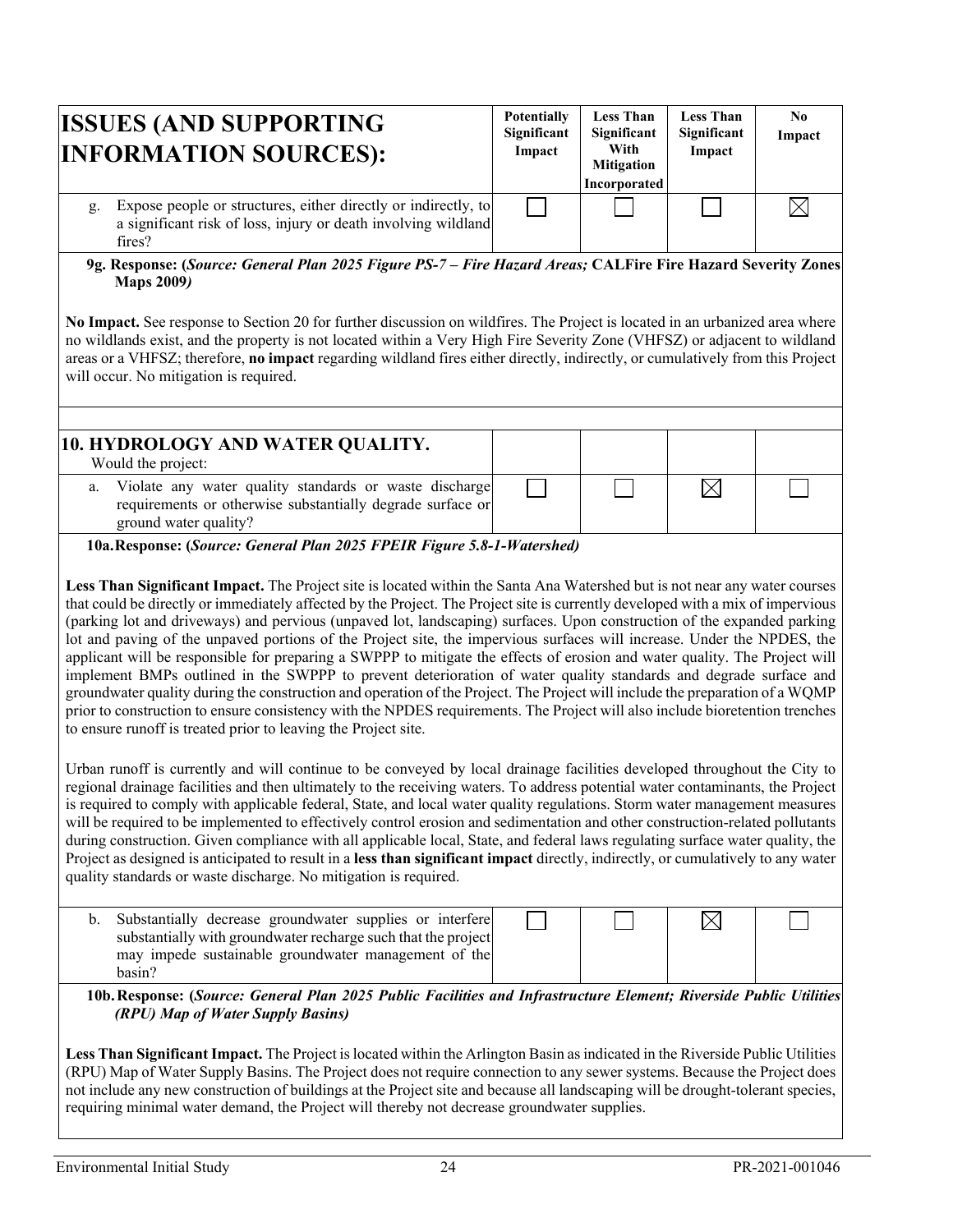| <b>ISSUES (AND SUPPORTING</b><br><b>INFORMATION SOURCES):</b> | <b>Potentially</b><br>Significant<br>Impact | <b>Less Than</b><br>Significant<br>With<br><b>Mitigation</b> | <b>Less Than</b><br>Significant<br>Impact | N0<br>Impact |
|---------------------------------------------------------------|---------------------------------------------|--------------------------------------------------------------|-------------------------------------------|--------------|
|                                                               |                                             | Incorporated                                                 |                                           |              |

The Project will increase the impervious surface areas of the Project site with the addition of asphalt or concrete on the currently unpaved surfaces. Based on Data from the 2020 Urban Water Management Plan for Riverside Public Utilities, the average annual precipitation is nine inches. Considering the impervious footprint of the project site, the stormwater run-off will increase approximately seven acre-feet of water annually, less than 0.008% of the 86,111 acre-feet pumped by Riverside Public Utilities last year. This water will instead be directed to the Santa Ana River through the adjacent Riverside County Flood Control Channel after being treated via the onsite water quality bioretention trenches.

This alteration to the Project site is being implemented per the EPA to manage the PCB-containing site soils. While the Project could decrease groundwater recharge by a fraction of a percent, the treatment of the water combined with the containment of PCB contamination would be a benefit for protecting the groundwater quality. Further, according to the Urban Water Management Plans, Riverside Public Utilities does not draw from this basin due to its high levels of total dissolved solids and nitrates. Additionally, the Project does not include new development that would create a significant increase in demand and use of water resources. Therefore, the Project will have a **less than significant impact** directly, indirectly, or cumulatively to groundwater supplies. No mitigation is required.

| Substantially alter the existing drainage pattern of the site or<br>area, including through the alteration of the course of a<br>stream or river or through the addition of impervious<br>surfaces, in a manner which would: |  |  |
|------------------------------------------------------------------------------------------------------------------------------------------------------------------------------------------------------------------------------|--|--|
| <i>i.</i> Result in substantial erosion or siltation on-or-off-site?                                                                                                                                                         |  |  |
|                                                                                                                                                                                                                              |  |  |

**10i Response: (***Source: Public Works Department – Survey and Land Records)*

**Less Than Significant Impact.** The Project is subject to NPDES requirements; areas of one acre or more of disturbance are subject to preparing and implementing a SWPPP for the prevention of runoff during construction. Erosion, siltation, and other possible pollutants associated with long-term implementation of the Project will be addressed as part of the WQMP and grading permit process. According to the City's Survey and Land Records of the Public Works Department, the Storm Drain Index Maps identify storm drain mains near the Project are primarily located along Arlington Avenue, the concrete channel that bisects the properties east of the Project site, and along Van Buren Boulevard. The Project site is mostly developed as an employee parking lot with a portion of the Project site as an unpaved storage area. The Project will implement the design and construction recommendations provided in the Geotechnical Design Review and Recommendations report prepared for the Project to manage potential effects due to erosion.

The Project is removing the unpaved areas of the site, and as such, there is the opportunity for onsite erosion or siltation to be eliminated. As water flows offsite, it passes through the bioretention trenches, which acts to remove suspended solids from the stormwater. The water will then be conveyed into an existing concrete lined storm drain channel which will be manually released to the County storm drain channel. At that time, it will further remove any excess solids. There will be no additional erosion offsite from the movement of this water as it will be contained entirely within lined conveyance systems.

The Project is not located near any streams or significant drainage areas that would significantly be impacted during construction and operations. Therefore, the Project will have a **less than significant impact** directly, indirectly, or cumulatively to existing drainage patterns. No mitigation is required.

| $\cdot \cdot$<br>11. | Substantially increase the rate or amount of surface<br>runoff in a manner which would result in flooding on- |  |  |
|----------------------|---------------------------------------------------------------------------------------------------------------|--|--|
|                      | or-off-site?                                                                                                  |  |  |

**10ii Response: (***Source: Federal Emergency Management Agency Flood Map Service Center)* 

**Less Than Significant Impact.** The Project site is located within the Flood Zone X, an area of minimal flood hazard. While the Project includes physical alterations of the site such as grading and other ground disturbances, the Project is not subject to flood hazards, and no drainage features are present that would be significantly impacted by the construction and operation of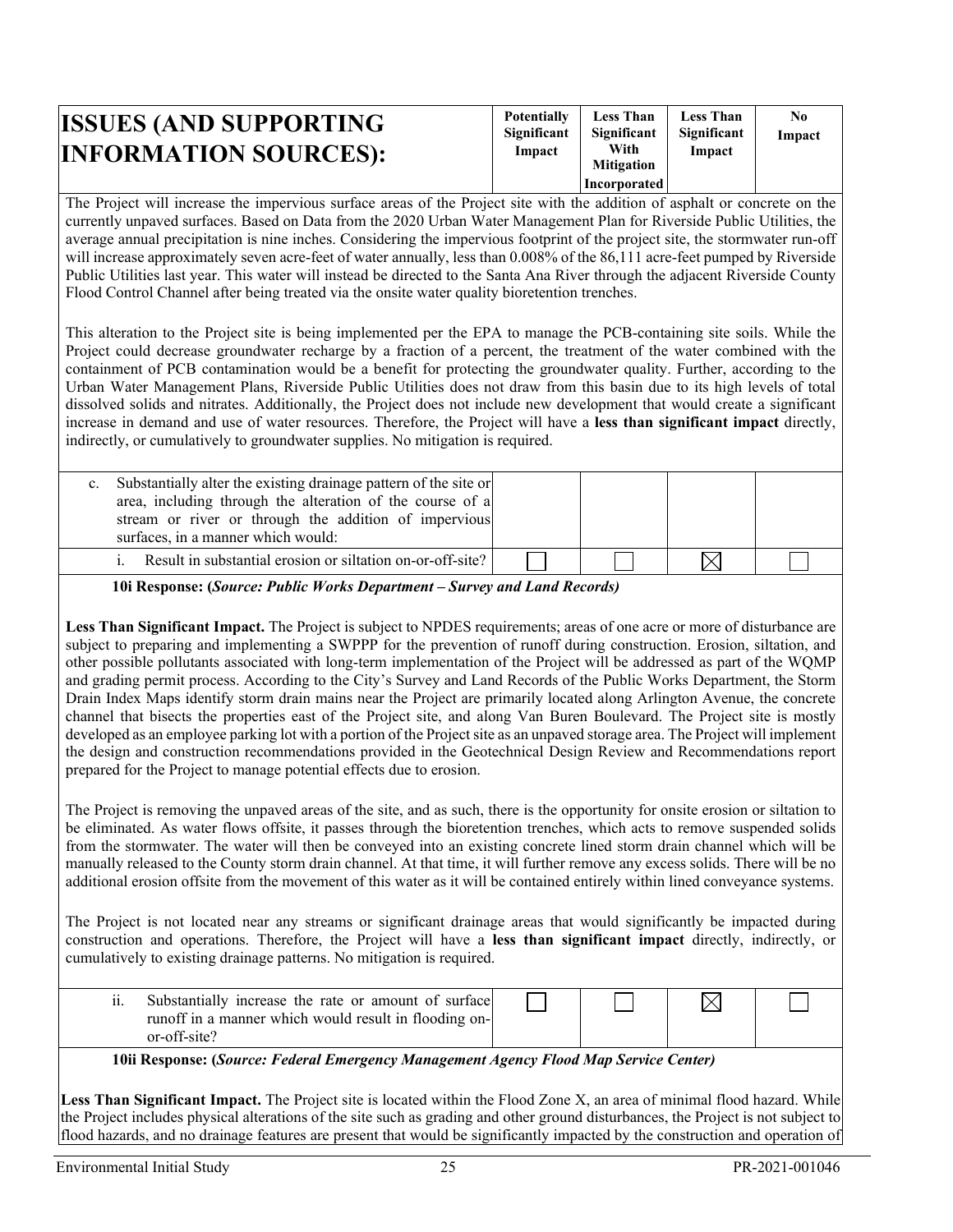| <b>ISSUES (AND SUPPORTING</b><br><b>INFORMATION SOURCES):</b> | <b>Potentially</b><br>Significant<br>Impact | <b>Less Than</b><br>Significant<br>With<br><b>Mitigation</b><br>Incorporated | <b>Less Than</b><br>Significant<br>Impact | N0<br>Impact |
|---------------------------------------------------------------|---------------------------------------------|------------------------------------------------------------------------------|-------------------------------------------|--------------|
|---------------------------------------------------------------|---------------------------------------------|------------------------------------------------------------------------------|-------------------------------------------|--------------|

the Project. Furthermore, the Project site is located within an urbanized area and is mostly developed, with some sections disturbed, but unpaved. The Project will result in an increase of impervious surfaces. However, bioretention trenches will be installed to convey water off site. In addition, the Project will implement BMPs as outlined in the SWPPP to address and manage additional runoff. Any increase in runoff from an increase in impervious services will be captured by the bioretention trenches and will not impact drainage offsite. Further, any such increase will be balanced with the implementation of the stormwater upgrades on Phillip Avenue, which will redirect stormwater from flowing onto the Project site through a gravity pipeline to a catch basin on Arlington Avenue. Therefore, impacts will be **less than significant** directly, indirectly, or cumulatively in the rate or amount of surface runoff, and the Project will not result in flooding on or off site. No mitigation is required.

| iii. Create or contribute runoff water which would exceed<br>the capacity of existing or planned stormwater drainage |  |  |
|----------------------------------------------------------------------------------------------------------------------|--|--|
| systems or provide substantial additional sources of                                                                 |  |  |
| polluted runoff; or                                                                                                  |  |  |
| iv. Impede or redirect flood flows                                                                                   |  |  |

**10iii Response: (Source:** *Federal Emergency Management Agency Flood Map Service Center)*

**Less Than Significant Impact.** The Project includes physical alterations such as grading and other ground disturbances. However, the Project does not include any new development that would exceed the capacity of existing drainage systems. While the Project increases the square footage of impervious surfaces on the Project site, which could increase runoff, the Project will implement BMPs as outlined in the SWPPP to address and manage additional runoff and reduce/eliminate adverse water quality impacts. The paving of the unpaved areas will be a benefit for protecting the groundwater from leaching effluent from PCB containing soils. Furthermore, the Project includes the preparation of a WQMP to ensure compliance with the NPDES. The Project also includes installation of bioretention trenches to convey water off site. These bioretention trenches have been sized to properly handle the flow rates expected and, coupled with the manual released to the County storm drain channel, will ensure that run off water does not exceed the capacity of existing storm drain systems. Therefore, the Project will not create or contribute runoff water exceeding capacity of existing or planned stormwater drainage systems or provide substantial additional sources of polluted runoff; impacts will be **less than significant** directly, indirectly, or cumulatively. No mitigation is required.

| In flood hazard, tsunami, or seiche zones, risk release of |  |  |
|------------------------------------------------------------|--|--|
| pollutants due to project inundation?                      |  |  |

**10d. Response: (***Source: GP 2025 FPEIR Chapter 7.5.8 – Hydrology and Water Quality)*

**No Impact.** The Project site is not located within a flood hazard zone. Tsunamis are large waves that occur in coastal areas; therefore, since the City is not located in a coastal area, no impacts due to tsunamis would occur. Additionally, the Project site and its surroundings have generally flat topography; and the Project site is within an urbanized area, not within immediate proximity to Lake Mathews, Lake Evans, the Santa Ana River, Lake Hills, Norco Hills, Box Springs Mountain Area, or any of the nine arroyos which transverse the City and its sphere of influence. While a channel is located east of the Project site near Van Buren Boulevard, the Project does not include any activities that would interfere or modify the channel. Therefore, **no impact** potential for seiche or mudflow exists either directly, indirectly, or cumulatively. No mitigation is required.

|  | . `on†lict_<br>control . | t with or obstruct implementation of a water qualityl<br>r plan or sustamable groundwater management plan? |  |  |  |  |
|--|--------------------------|------------------------------------------------------------------------------------------------------------|--|--|--|--|
|--|--------------------------|------------------------------------------------------------------------------------------------------------|--|--|--|--|

**10e.Response:**

**No Impact.** The Project does not include new development or new services that would create an increase in water demands and thereby increase water discharges. The Project will not conflict or obstruct the implementation of water quality and groundwater management. Project operations will be substantially the same as existing operations. While the Project could decrease groundwater recharge and increase runoff from the Project due to increasing the impervious areas by asphalting the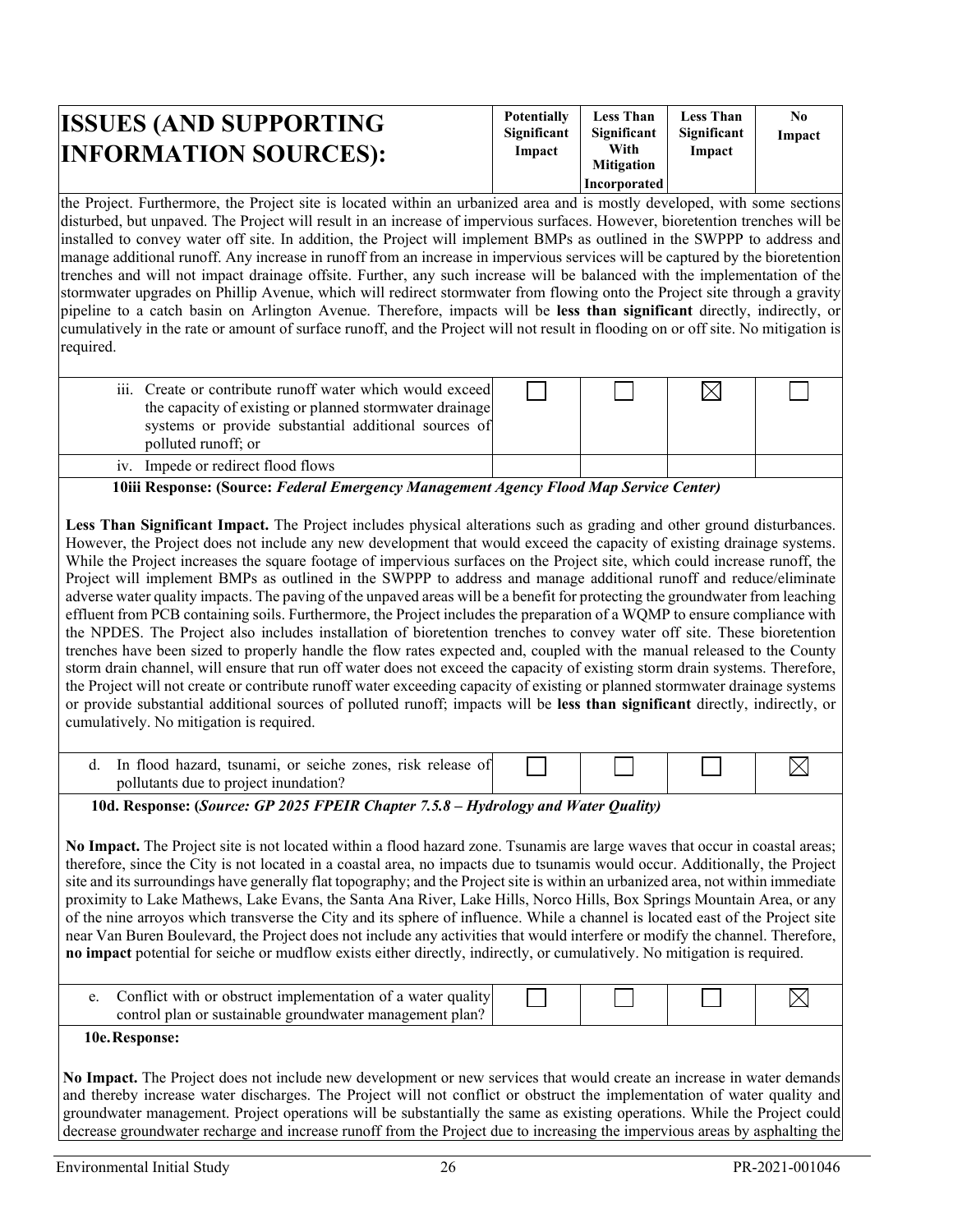| <b>ISSUES (AND SUPPORTING)</b><br><b>INFORMATION SOURCES):</b>                                                      | <b>Potentially</b><br><b>Significant</b><br>Impact | <b>Less Than</b><br>Significant<br>With<br><b>Mitigation</b><br><b>Incorporated</b> | <b>Less Than</b><br>Significant<br>Impact | No.<br>Impact |
|---------------------------------------------------------------------------------------------------------------------|----------------------------------------------------|-------------------------------------------------------------------------------------|-------------------------------------------|---------------|
| unneved grees this proposed ection is for the benefit of protecting the groundwater from leaching effluent from DCD |                                                    |                                                                                     |                                           |               |

unpaved areas, this proposed action is for the benefit of protecting the groundwater from leaching effluent from PCB containing soils. As such, the Project will have **no impact** on water quality plans and groundwater management plans. No mitigation is required.

| 11. LAND USE AND PLANNING:                  |  |  |
|---------------------------------------------|--|--|
| Would the project:                          |  |  |
| Physically divide an established community? |  |  |

**11a.Response: (***Source: General Plan 2025 FPEIR)*

**No Impact.** The Project site is bordered by businesses to the north, east, and west, with residences bordering to the south. Although the Project includes constructing a permanent wall surrounding the Project site, the site is currently fenced off from public access and travel. All construction activities will occur within the footprint of the Project site, and any interruptions to the typical circulation patterns surrounding the site will consist of highly temporary heavy equipment travel and deliveries along established roadways designated for such use. Implementation of the Project will not result in a change in land use or zoning, and the Project does not include features that would preclude mobility across the Project site. Construction and operational Project activities will not physically divide an established community. As such, the Project will have **no impact** on the division of an established community. No mitigation is required.

| b. Cause a significant environmental impact due to a conflict |  |  |
|---------------------------------------------------------------|--|--|
| with any land use plan, policy, or regulation adopted for the |  |  |
| purpose of avoiding or mitigating an environmental effect?    |  |  |

**11b. Response: (***Source: General Plan 2025, General Plan 2025 Figure LU-10 – Land Use Policy Map)* 

**Less Than Significant Impact.** The Project involves upgrades to approximately 7 acres of the Project site in order to limit the movement of PCB containing soil and prevent interaction between site soil and groundwater infiltration. The Project has been designed to be consistent with all zoning regulations in each of the parcels zoned I and CR zones, respectively. Considering the Project will not result in any changes to the existing land use at the Project site and will align with all policies in the Land Use Element of the City's General Plan and the City's zoning ordinance, the Project will not conflict with any land use plan or policy and **less than significant impacts** will occur. No mitigation is required.

| 12. MINERAL RESOURCES.                                                                                                                          |  |  |
|-------------------------------------------------------------------------------------------------------------------------------------------------|--|--|
| Would the project:                                                                                                                              |  |  |
| Result in the loss of availability of a known mineral resource<br>a.<br>that would be of value to the region and the residents of the<br>state? |  |  |

**12a. Response: (***Source: General Plan 2025 Figure – OS-1 – Mineral Resources)*

**No Impact.** The Project does not involve extraction of mineral resources. While Project construction activities will include grading and some soil removal, no State-designated mineral resources zones are on the Project site. Neither the Project site nor the surrounding area has previous or future uses for mineral extraction purposes. The Project site is not located near or adjacent to a mineral resource recovery site. Therefore, the Project will have **no impact** on mineral resources directly, indirectly, or cumulatively. No mitigation is required.

| b. Result in the loss of availability of a locally-important<br>mineral resource recovery site delineated on a local general |  |  |
|------------------------------------------------------------------------------------------------------------------------------|--|--|
| plan, specific plan or other land use plan?                                                                                  |  |  |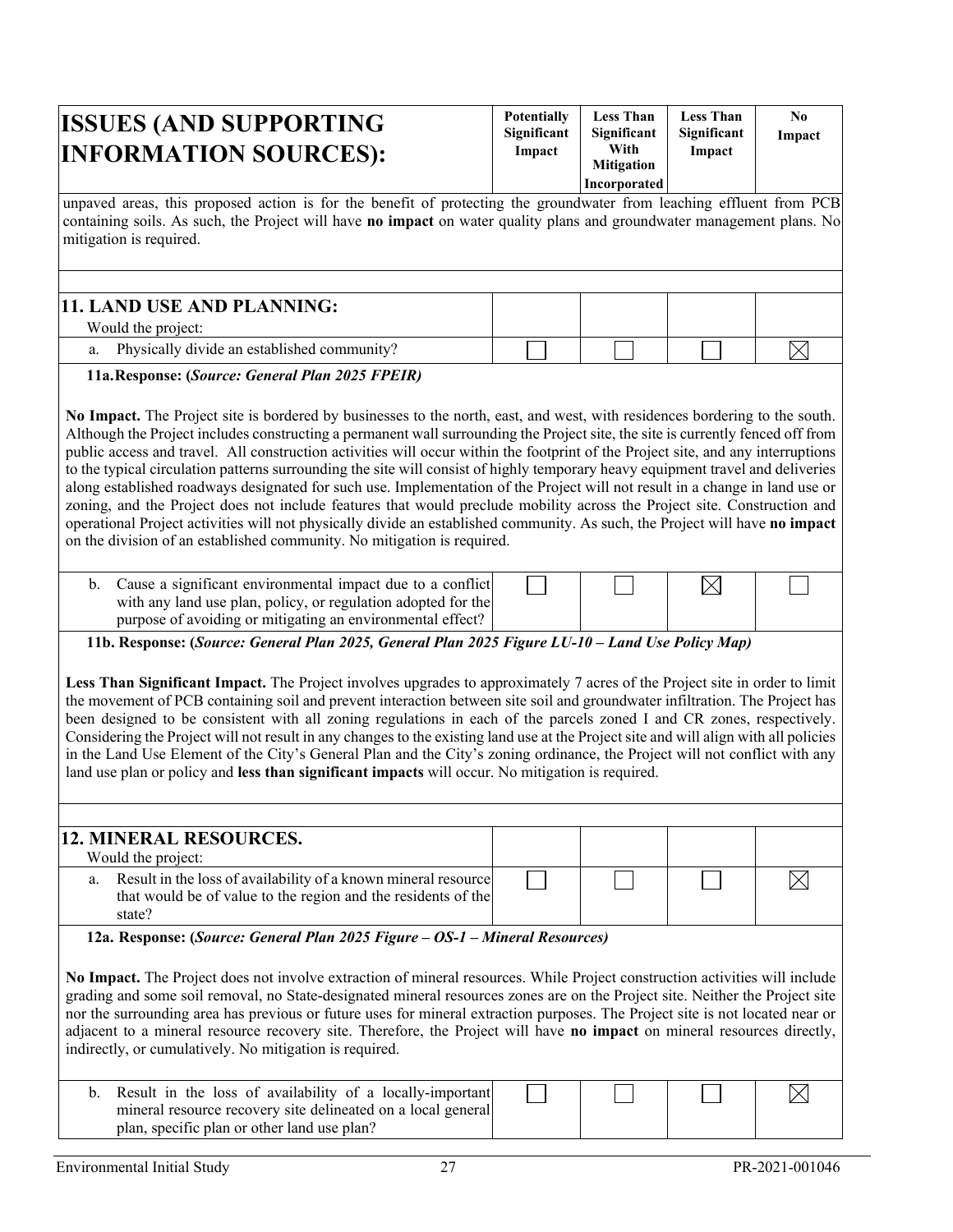| <b>ISSUES (AND SUPPORTING)</b><br><b>INFORMATION SOURCES):</b> | <b>Potentially</b><br>Significant<br>Impact | <b>Less Than</b><br>Significant<br>With<br><b>Mitigation</b> | <b>Less Than</b><br>Significant<br>Impact | N0<br>Impact |
|----------------------------------------------------------------|---------------------------------------------|--------------------------------------------------------------|-------------------------------------------|--------------|
|                                                                |                                             | <b>Incorporated</b>                                          |                                           |              |

#### **12b. Response: (***Source: General Plan 2025 Figure – OS-1 – Mineral Resources)*

**No Impact.** The Project is not located within or adjacent to a State-designated mineral resource zone. No mineral extraction activities are proposed on the Project site, nor has the site been used for mineral resource extraction. The Project will continue to be used as a parking lot and aircraft material storage, which is consistent with the General Plan 2025. Therefore, the Project will have **no impact** on mineral resources. No mitigation is required.

| <b>13. NOISE.</b>                                                                                                                                                                                                                                          |  |  |
|------------------------------------------------------------------------------------------------------------------------------------------------------------------------------------------------------------------------------------------------------------|--|--|
| Would the project result in:                                                                                                                                                                                                                               |  |  |
| a. Generation of a substantial temporary or permanent increase<br>in ambient noise levels in the vicinity of the project in excess<br>of standards established in the local general plan or noise<br>ordinance, or applicable standards of other agencies? |  |  |
| $\sim$                                                                                                                                                                                                                                                     |  |  |

**13a. Response: (***Source: Title 7 – Noise Code: Riverside Municipal Code)* 

**Less Than Significant Impact.** The Project site experiences ambient noises from various sources such as existing businesses and residencesthat surround the Project site; employees arriving to the Project site; and vehicle noise from Arlington Avenue, Cypress Avenue, and Rutland Avenue. The Project will create a temporary increase in ambient noise levels within the vicinity of the Project site during construction during the week and some weekends. During construction, the Project will comply with the City's noise requirements as set forth in Title 7 of the Municipal Code. Thus, construction will not take place between the hours of 7:00 p.m. and 7:00 a.m. on weekdays, between the hours of 5:00 p.m. and 8:00 a.m. on Saturdays, or at any time on Sunday or a federal holiday. Construction activities will be conducted within the allowances provided by the City.

Once operational, the Project will not substantially change the existing uses. The Project will not include any significant changes to the existing operations, such as the development of new services or new structures, that could create a permanent increase in ambient noise levels. Therefore, impacts are **less than significant** on the exposure of persons to or the generation of noise levels in excess of established City standards either directly, indirectly, or cumulatively. No mitigation is required.

| Jeneration                | Оİ | excessive | groundborne | vibration | or |  | $\sim$ |  |
|---------------------------|----|-----------|-------------|-----------|----|--|--------|--|
| groundborne noise levels? |    |           |             |           |    |  |        |  |

**13b. Response: (***Source: Federal Transit Administration 2018; Riverside Municipal Code)*

**Less Than Significant Impact.** Construction-related activities, although short term, are the most common source of groundborne noise and vibration that could affect occupants of neighboring uses. Most equipment will be rubber-tired, and not a significant source of groundbourne vibration. In limited instances, some track mounted equipment may be required, but usage will be rare and infrequent and will not cause significant groundbourne vibration. Groundborne vibration and noise can also result from railway and roadway noise. During construction, the Project site and its surroundings may experience groundborne vibration and noise. Project construction activities will be short term. Commercial businesses and single-family residences are located immediately south of the Project site along Cypress Avenue, and west across Rutland Avenue consists mostly of automobile and metal shop businesses. While residences and businesses are located near the Project site, the construction activities will comply with the City's standards for restricting construction to specific hours of the day and certain days of the week. Because of the short-term construction schedule, and relatively shallow depths of ground disturbance, the Project will have a **less than significant impact** directly, indirectly, and cumulatively. No mitigation is required.

c. For a project located within the vicinity of a private airstrip or an airport land use plan or, where such a plan has not been adopted, within two miles of a public airport or public use  $\boxtimes$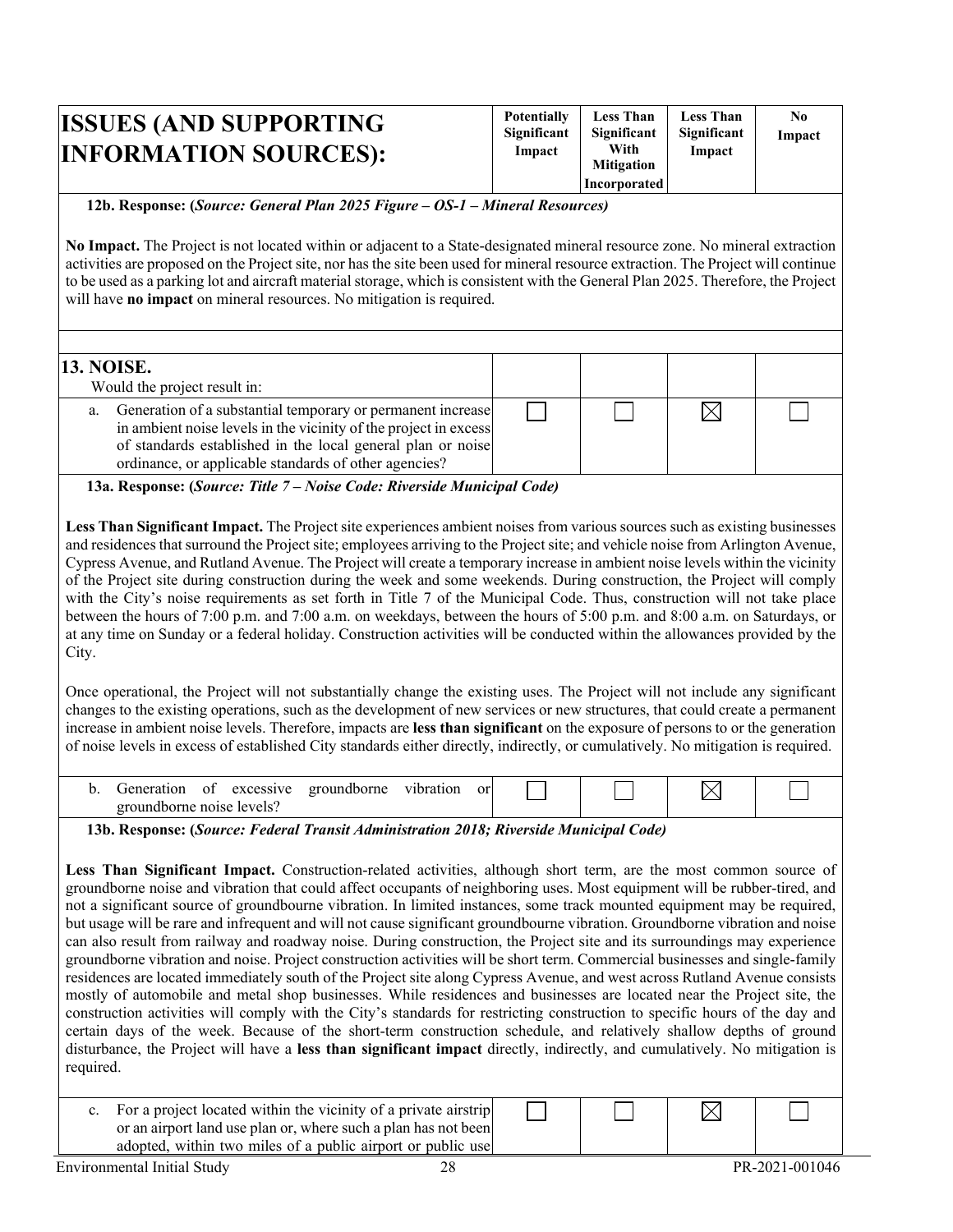| <b>ISSUES (AND SUPPORTING</b><br><b>INFORMATION SOURCES):</b>                                                  | <b>Potentially</b><br>Significant<br>Impact | <b>Less Than</b><br>Significant<br>With<br><b>Mitigation</b><br>Incorporated | <b>Less Than</b><br>Significant<br>Impact | N <sub>0</sub><br>Impact |
|----------------------------------------------------------------------------------------------------------------|---------------------------------------------|------------------------------------------------------------------------------|-------------------------------------------|--------------------------|
| airport, would the project expose people residing or working<br>in the project area to excessive noise levels? |                                             |                                                                              |                                           |                          |

**13c. Response: (***Source: General Plan 2025 Figure PS-6 – Airport Safety Zones and Influence Areas, General Plan FPEIR Figure 5.7-2 - Riverside Municipal and FLABOB Airport Safety Zone)* 

**Less Than Significant Impact.** The Project site is located within the Airport Compatibility Zone D-Flight Corridor Buffer of the Riverside Municipal Airport . While the Project is located within this designated airport zone, the Project will not expose people residing or working within the Project site to additional excessive noise levels as the Project does not propose development of new structures or introduction of new services in the area that would create excessive noise levels. Therefore, the Project will result in a **less than significant impact** with regard to a safety hazard for people residing or working in the project area directly, indirectly, or cumulatively. No mitigation is required.

| 14. POPULATION AND HOUSING.                                                                                                                                                                                                     |  |  |
|---------------------------------------------------------------------------------------------------------------------------------------------------------------------------------------------------------------------------------|--|--|
| Would the project:                                                                                                                                                                                                              |  |  |
| Induce substantial unplanned population growth in an area,<br>a.<br>either directly (for example, by proposing new homes and<br>businesses) or indirectly (for example, through extension of<br>roads or other infrastructure)? |  |  |

**14a. Response: (***Source: General Plan 2025 Table LU-3 – Land Use Designations, FPEIR Table 5.12-A – SCAG Population and Households Forecast, Table 5.12-B – General Plan Population and Employment Projections– 2025, Table 5.12-C – 2025 General Plan and SCAG Comparisons, Table 5.12-D - General Plan Housing Projections 2025, Capital Improvement Program and SCAG's RCP and RTP)*

**No Impact.** Implementation of the Project will not result in the construction of new homes or businesses or result in the extension of roads or other infrastructure that would result in direct or indirect population growth. Construction of the Project will result in the generation of temporary construction jobs; however, these jobs are expected to be filled by residents who currently live in the area and would not induce unplanned population growth. There will be no substantial change in use from the existing conditions at the Project site. Therefore, the Project will not directly or indirectly induce substantial population growth through the creation of new homes or businesses, and **no impacts** will occur directly, indirectly, or cumulative related to unplanned population growth. No mitigation is required.

| b. Displace substantial numbers of existing people or housing,<br>necessitating the construction of replacement housing |  |  |
|-------------------------------------------------------------------------------------------------------------------------|--|--|
| elsewhere?                                                                                                              |  |  |

**14b. Response: (***Source: Google Maps 2021)* 

**No Impact.** As discussed above, the Project site does not propose any housing units. Additionally, the Project is entirely within an existing parking lot and storage area on the Project site. No existing housing units or people would be removed or displaced as a result of the Project; thus, the Project will not require the construction of replacement housing elsewhere, and **no impacts** will occur directly, indirectly, or cumulatively related to displacement of people or housing. No mitigation is required.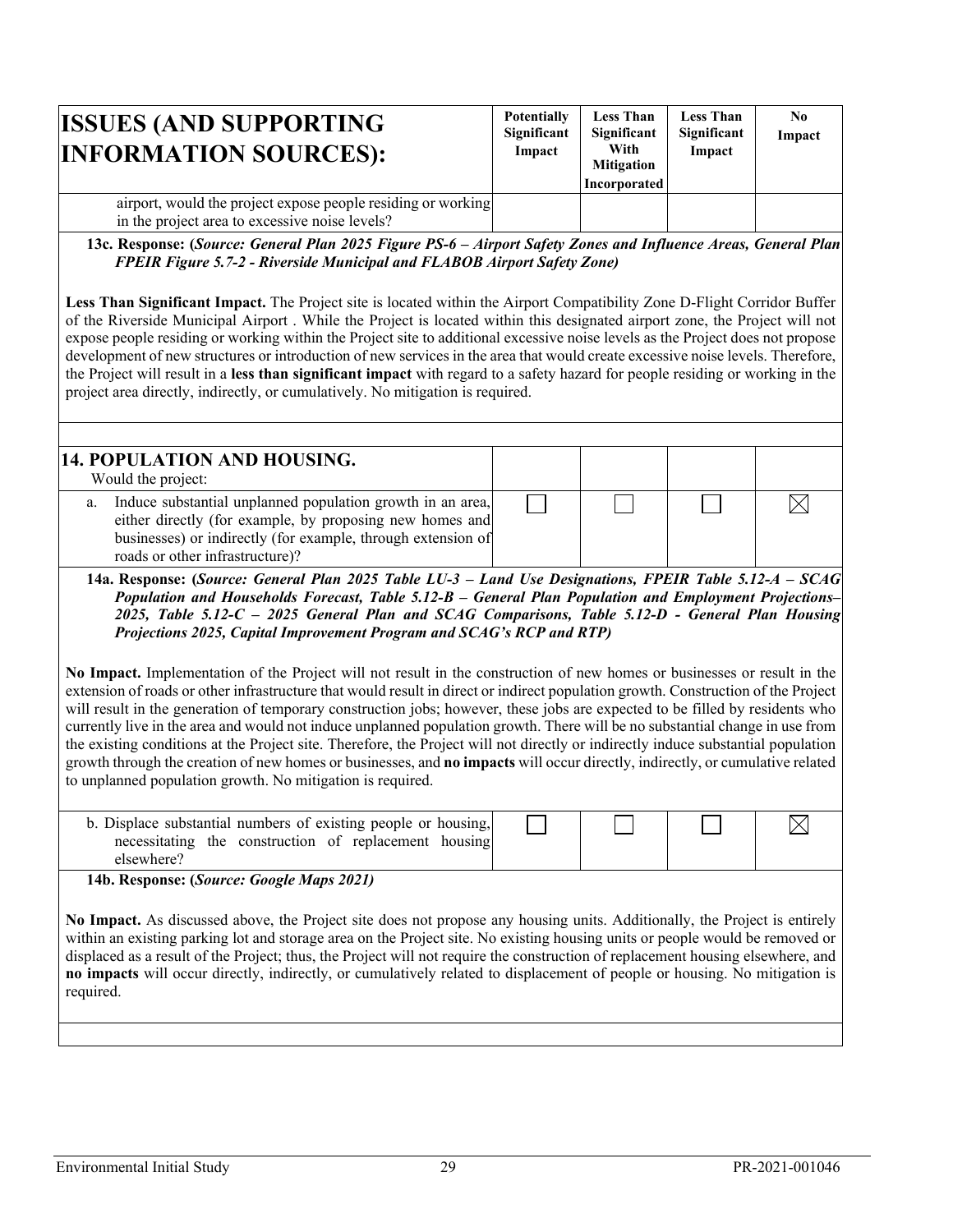| <b>ISSUES (AND SUPPORTING</b><br><b>INFORMATION SOURCES):</b>                                                                                                                                                                                                                                                                                                                                                                              | <b>Potentially</b><br>Significant<br>Impact | <b>Less Than</b><br>Significant<br>With<br><b>Mitigation</b><br>Incorporated | <b>Less Than</b><br>Significant<br>Impact | N <sub>0</sub><br>Impact |
|--------------------------------------------------------------------------------------------------------------------------------------------------------------------------------------------------------------------------------------------------------------------------------------------------------------------------------------------------------------------------------------------------------------------------------------------|---------------------------------------------|------------------------------------------------------------------------------|-------------------------------------------|--------------------------|
| <b>15. PUBLIC SERVICES.</b>                                                                                                                                                                                                                                                                                                                                                                                                                |                                             |                                                                              |                                           |                          |
| Would the project result in substantial adverse physical impacts<br>associated with the provision of new or physically altered<br>governmental facilities, need for new or physically altered<br>governmental facilities, the construction of which could cause<br>significant environmental impacts, in order to maintain<br>acceptable service ratios, response times or other performance<br>objectives for any of the public services: |                                             |                                                                              |                                           |                          |
| a. Fire protection?                                                                                                                                                                                                                                                                                                                                                                                                                        |                                             |                                                                              |                                           |                          |
|                                                                                                                                                                                                                                                                                                                                                                                                                                            |                                             |                                                                              |                                           |                          |

**15a. Response: (***Source: Google Maps 2021)* 

**No Impact.** The Project is a private remediation project that will not impact or involve government facilities or services. The Project will remove asphalt and grade an existing parking lot, installing bioretention trenches, repaving of a larger area, and constructing perimeter walls in order to limit the movement of PCB containing soil and prevent interaction between site soil and groundwater infiltration. The Project will provide a small number of temporary construction jobs, but these positions are expected to be filled by the local community. Thus, the Project will not induce permanent population growth in the area requiring the need for new governmental facilities such as those for fire protection, police protection, schooling, and recreation. Following completion of the Project, the site will continue current operations as an employee parking lot and materials storage yard and will not increase employee population numbers. Current operations do not interfere with acceptable service ratios, response times, or other performance objectives. Adequate fire facilities and services are provided by Arlanza Fire Station #7 located at 10191 Cypress Avenue, approximately 0.5 mile to the west of the Project site. Therefore, the Project will not result in the intensification of land use and will have **no impact** on the demand for additional fire facilities or services either directly, indirectly, or cumulatively. No mitigation is required.

| <br><b>L</b><br>$\sim$ .<br>.                              |  |  |
|------------------------------------------------------------|--|--|
| .<br>the contract of the contract of the contract of<br>-- |  |  |

**15b. Response: (***Source: Google Maps 2021)*

**No Impact.** The Project is a private remediation project that will not impact or involve government facilities or services. Adequate police facilities and services are provided by the Riverside Police Department located at 10540 Magnolia Avenue, approximately 2.5 miles south from the Project site. Therefore, the Project will not result in the intensification of land use and will have no impact on the demand for additional police facilities or services either directly, indirectly, or cumulatively. No mitigation is required.

| . . |  |  |
|-----|--|--|
|     |  |  |

**15c. Response: (***Source: Google Maps 2021)*

**No Impact.** The Project is a nonresidential use and will not involve the addition of any housing units or increase in employment that would increase numbers of school age children. Therefore, the Project will have **no impact** on the demand for additional school facilities or services either directly, indirectly, or cumulatively. No mitigation is required.

|  | ∽arks' |
|--|--------|
|--|--------|

**15d. Response:** *(Source: Google Maps 2021)*

**No Impact.** The Project is a nonresidential use and will not involve the addition of any housing units or increase in employment that would increase the population. Therefore, the Project will have **no impact** on the demand for additional park facilities or services either directly, indirectly, or cumulatively. No mitigation is required.

| $\cdots$<br>Other public facilities?<br>J.                    |    |  | л.                    |
|---------------------------------------------------------------|----|--|-----------------------|
| $\overline{\phantom{a}}$<br>Initial<br>Environmental<br>Study | υU |  | $1-001046$<br>PR-2021 |

 $\boxtimes$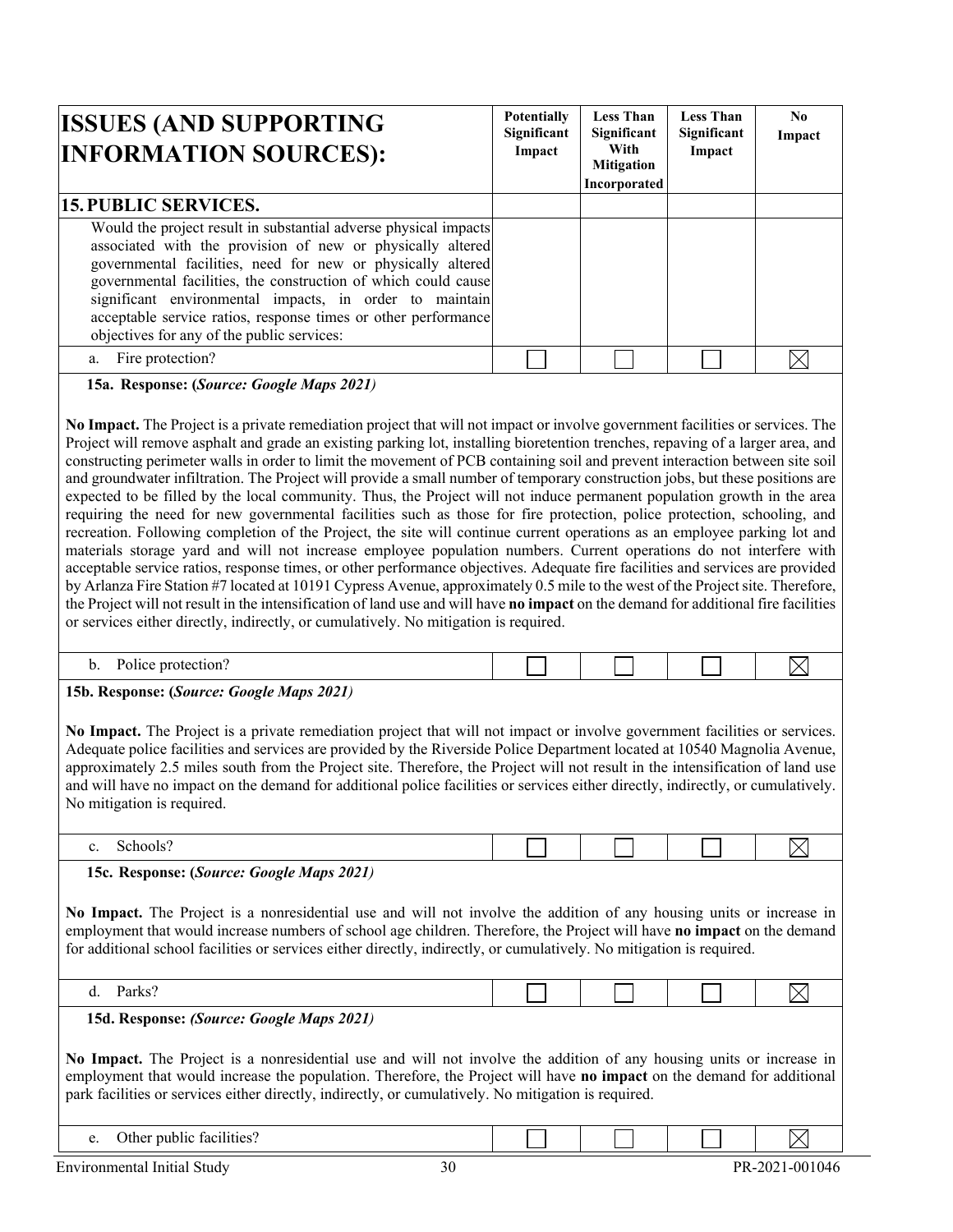| <b>ISSUES (AND SUPPORTING)</b><br><b>INFORMATION SOURCES):</b> | <b>Potentially</b><br>Significant<br>Impact | <b>Less Than</b><br>Significant<br>With<br><b>Mitigation</b> | <b>Less Than</b><br>Significant<br>Impact | N0<br>Impact |
|----------------------------------------------------------------|---------------------------------------------|--------------------------------------------------------------|-------------------------------------------|--------------|
|                                                                |                                             | <b>Incorporated</b>                                          |                                           |              |

### **15e. Response: (***Source: Google Maps 2021)*

**No Impact.** Adequate public facilities and services such as libraries and community centers are provided by the Arlanza Public Library and Arlanza Community Center to serve the neighborhoods near the Project. The Project will not result in the intensification of land use or result in an increase in employment and will have **no impact** on the demand for additional public facilities or services either directly, indirectly, or cumulatively. No mitigation is required.

| <b>16. RECREATION.</b>                                                                                                                                                                                                     |  |  |
|----------------------------------------------------------------------------------------------------------------------------------------------------------------------------------------------------------------------------|--|--|
| Would the project increase the use of existing neighborhood<br>a.<br>and regional parks or other recreational facilities such that<br>substantial physical deterioration of the facility would occur<br>or be accelerated? |  |  |
|                                                                                                                                                                                                                            |  |  |

**16a. Response: (***Source: General Plan 2025 FPEIR Section 5.14 Recreation; Google Maps 2021)* 

**No Impact.** The Project will not result in an intensification of land use or an increase in employment and, therefore, will have no impact on the demand for additional recreational facilities such as Bryant Park, Rutland Park, and the Arlanza Community Center either directly, indirectly, or cumulatively. The Project will include removing asphalt and grading of an existing parking lot, installing bioretention trenches, repaving of a larger area, and constructing perimeter walls. Following construction of the Project, the site will continue to be used for employee parking and aircraft material storage. No long-term employment will be generated by the Project, and construction job openings are expected to be filled by residents who currently live in the area. Therefore, the Project will not result in the relocation of any population that could increase the use of the existing neighborhood and regional parks or other recreational facilities. Therefore, substantial physical deterioration of recreational facilities will not occur; thus, **no impacts** will occur. No mitigation is required.

| b. Does the project include recreational facilities or require the<br>construction or expansion of recreational facilities which |  |  |
|----------------------------------------------------------------------------------------------------------------------------------|--|--|
| might have an adverse physical effect on the environment?                                                                        |  |  |

**16b. Response: (***Source: General Plan 2025 FPEIR Section 5.14 Recreation; Google Maps 2021)*

**No Impact.** The Project does not include new recreational facilities or require the construction or expansion of recreational facilities; therefore, the Project will have no impact directly, indirectly, or cumulatively. The Project includes removing asphalt and grading of an existing parking lot, installing bioretention trenches, repaving of a larger area, and constructing perimeter walls at an existing aircraft manufacturing facility. The Project will not require the construction or expansion of recreational facilities in the area; therefore, **no impact** will occur. No mitigation is required.

| 17. TRANSPORTATION<br>Would the project result in:                                                                                                             |  |  |
|----------------------------------------------------------------------------------------------------------------------------------------------------------------|--|--|
| a. Conflict with a program plan, ordinance, or policy addressing the<br>circulation system, including transit, roadway, bicycle, and<br>pedestrian facilities? |  |  |

**17a. Response: (***Source General Plan 2025 Zoning Map of The City of Riverside; Land Use Policy Map)* 

**Less Than Significant Impact.** The Project site is located on a previously developed site where no increase in intensity of use resulting in any measurable increase in traffic will occur. The Project uses are consistent with the General Plan's designation of land use and zoning. No changes to the roadways are proposed that could affect transit and pedestrian circulation. Project operations will remain consistent to the existing uses which are providing parking for employees and storage of aircraft materials. Proposed construction activities will remain within the existing property, except for installation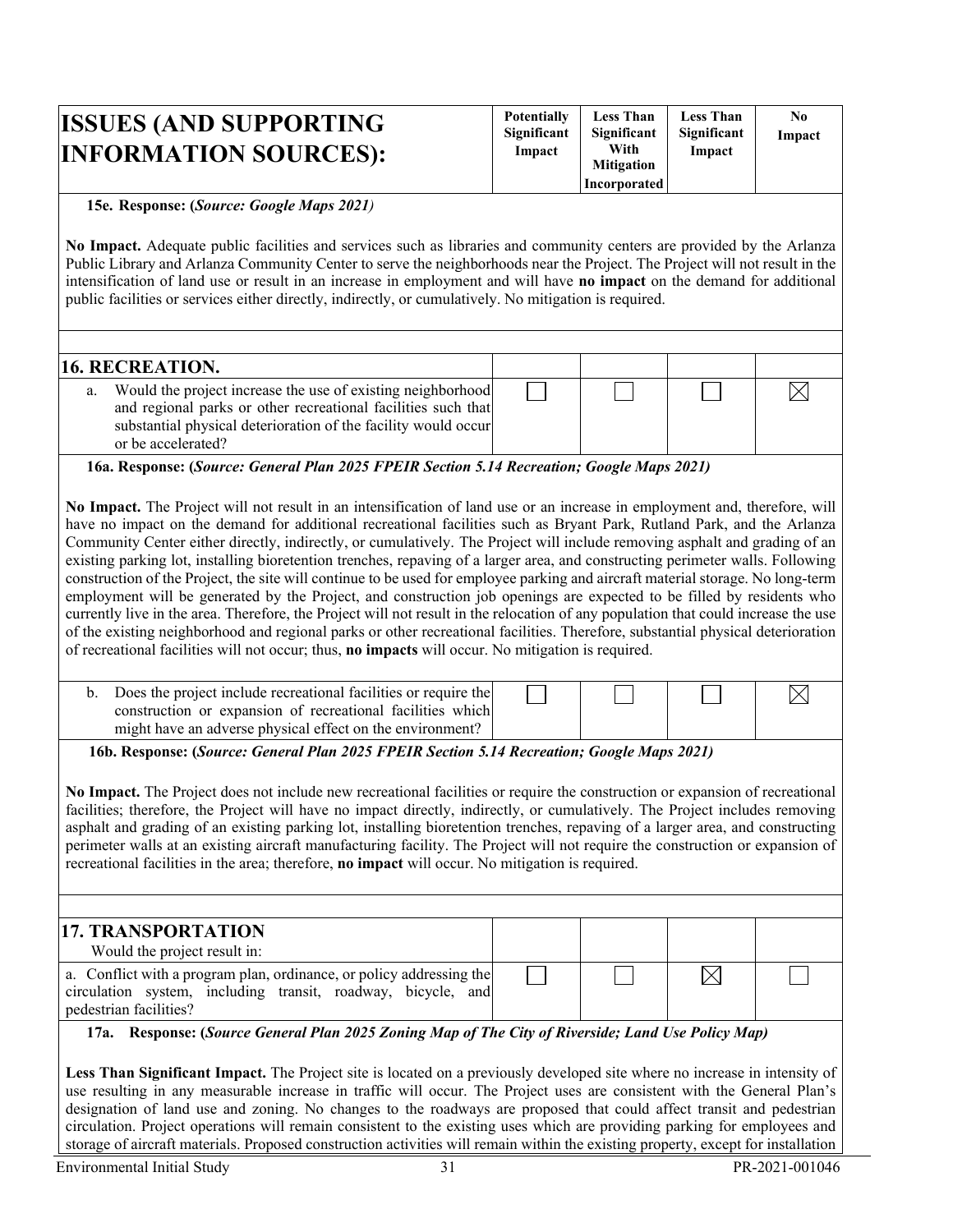| <b>ISSUES (AND SUPPORTING)</b> | <b>Potentially</b><br><b>Significant</b> | <b>Less Than</b><br>Significant | <b>Less Than</b><br>Significant | N0<br>Impact |
|--------------------------------|------------------------------------------|---------------------------------|---------------------------------|--------------|
| <b>INFORMATION SOURCES):</b>   | Impact                                   | With<br><b>Mitigation</b>       | Impact                          |              |
|                                |                                          | Incorporated                    |                                 |              |

of a connection to an existing storm drain basin and repaving a small portion of Phillip Avenue. However, there are no proposed roadblocks associated with these activities that would affect transit uses. While Phillip Avenue is paved, that portion of the road will not be accessible as paving activities would interfere with use of that portion of the road. However, the only use of that portion of Phillip Avenue is for access to the Project site. A temporary construction entrance will be provided on Phillip Ave and a portion of Phillip Ave will require soil removal and pavement installation. During these activities, only the portion of Phillip Ave that is used by the facility will be closed to pedestrians, vehicles, and non-construction personnel. While the use of construction vehicles entering and exiting the Project site could cause a delay in traffic, these will be a temporary occurrence and will not require changing any existing circulation policy or regulation. Therefore, **a less than significant impact** directly, indirectly, or cumulatively to the capacity of the existing circulation system will occur. No mitigation is required.

| Would the project conflict or be inconsistent with CEQA |  |  |
|---------------------------------------------------------|--|--|
| Guidelines section 15064.3, subdivision (b)?            |  |  |

**17b. Response:** *(Source General Plan 2025 Zoning Map of The City of Riverside; Land Use Policy Map*

**No Impact.** The Project does not involve a substantial change to the existing use. No new uses or new development is proposed that would attract additional vehicle trips to the Project site. During construction, the Project could result in delays in traffic along Rutland Avenue. However, these will be a temporary occurrence. Furthermore, because of the temporary nature of the construction phase, and that construction will occur within a timeframe of approximately 6-8 months, estimated construction trips will not conflict with CEQA guidelines section 15064.3. Therefore, **no impact** directly, indirectly, or cumulatively to Section 15064.3, subdivision (b) will occur. No mitigation is required.

| c. Substantially increase hazards due to a geometric design<br>feature (e.g., sharp curves or dangerous intersections) or<br>incompatible uses (e.g., farm equipment)? |  |
|------------------------------------------------------------------------------------------------------------------------------------------------------------------------|--|

**17c. Response: (***Source: Project Site Plans)*

**No Impact.** The Project is located on a site that is currently developed, with all site improvements in place, and where no site modifications will occur that would result in hazards due to design features such as driveways, intersection improvements, etc. In addition, the proposed use is compatible with other uses on the site. As such, the Project will have **no impact** on increasing hazards through design or incompatible uses either directly, indirectly, or cumulatively. No mitigation is required.

|                                                                                                               | Result in inadequate emergency access? |  |  |  |  |  |
|---------------------------------------------------------------------------------------------------------------|----------------------------------------|--|--|--|--|--|
| $\mathbf{D}$ (C $\mathbf{C}$ in assuming $\mathbf{C}$ , assuming $\mathbf{D}$ in $\mathbf{D}$ in $\mathbf{C}$ |                                        |  |  |  |  |  |

#### **17d. Response: (***Source: General Plan 2025 FPEIR Chapter 7.5.7 – Hazards and Hazardous Materials; Project Site Plans)*

**No Impact.** The Project is located on a site that is currently developed, with all site improvements in place, and where no site modifications are proposed that would affect emergency access. During construction access to the Project site will be maintained and no street lane closures will be required. As discussed above, when Phillip Avenue is paved, that portion of the road will be closed, however, use of that portion of the road is limited to access to the Project site. No alterations to the surrounding area, roadways, or access to the Project site are proposed that would affect emergency access. No changes to the existing Emergency Operations Plan or Multi-Jurisdictional LHMP are proposed. Therefore, the Project will have **no impact** directly, indirectly, or cumulatively on emergency access. No mitigation is required.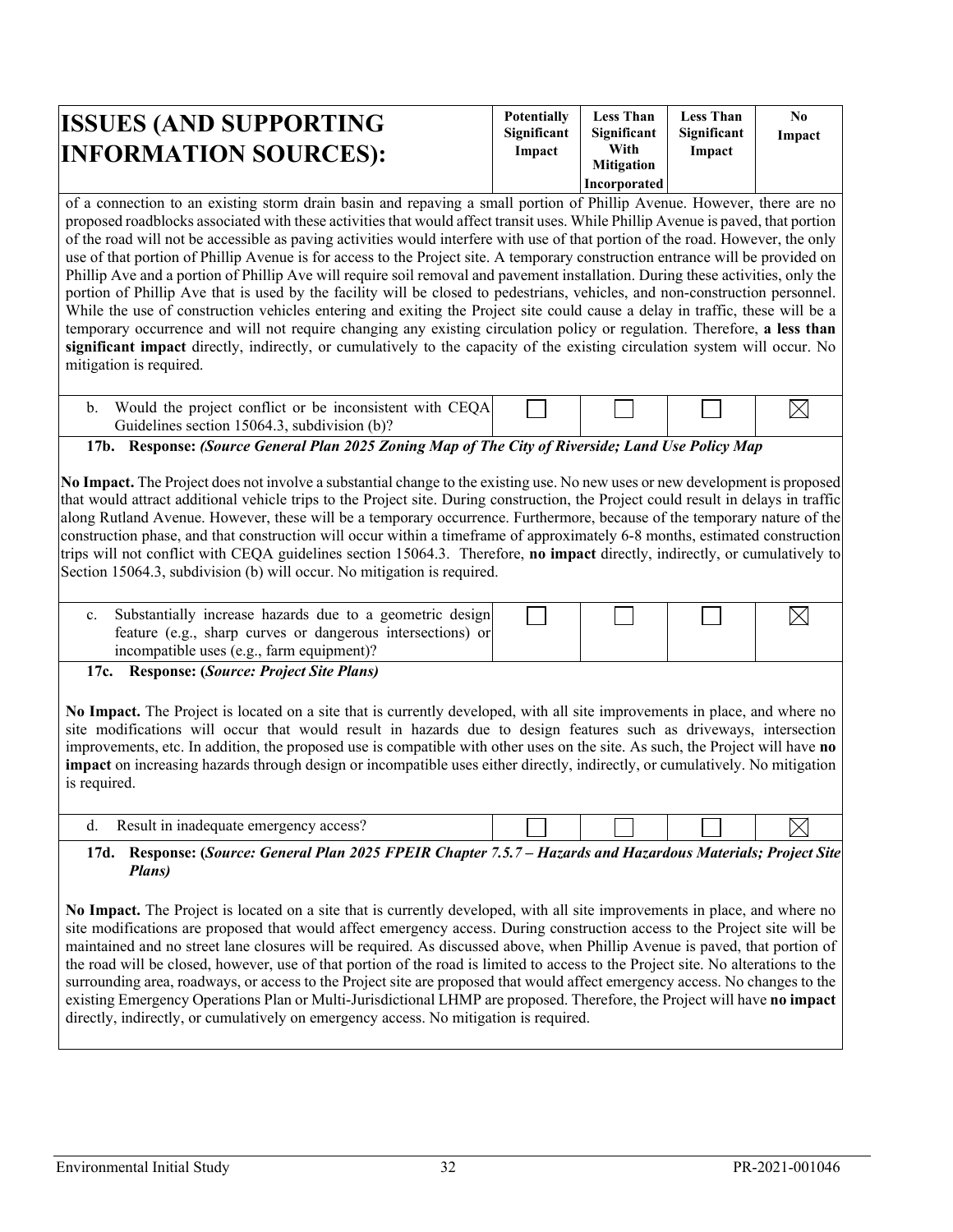| <b>ISSUES (AND SUPPORTING</b><br><b>INFORMATION SOURCES):</b>                                                                                                                                                                                                                                                                                                                                              | <b>Potentially</b><br>Significant<br>Impact | <b>Less Than</b><br>Significant<br>With<br><b>Mitigation</b><br>Incorporated | <b>Less Than</b><br>Significant<br>Impact | N <sub>0</sub><br>Impact |
|------------------------------------------------------------------------------------------------------------------------------------------------------------------------------------------------------------------------------------------------------------------------------------------------------------------------------------------------------------------------------------------------------------|---------------------------------------------|------------------------------------------------------------------------------|-------------------------------------------|--------------------------|
| <b>18. TRIBAL CULTURAL RESOURCES.</b>                                                                                                                                                                                                                                                                                                                                                                      |                                             |                                                                              |                                           |                          |
| Would the project cause a substantial adverse change in the<br>significance of a tribal cultural resource, defined in Public<br>Resources Code Section 21074 as either a site, feature, place,<br>cultural landscape that is geographically defined in terms of the<br>size and scope of the landscape, sacred place, or object with<br>cultural value to a California Native American tribe, and that is: |                                             |                                                                              |                                           |                          |
| Listed or eligible for listing in the California Register of<br>a.<br>Historical Resources, or in a local register of historical<br>resources as defined in Public Resources Code Section<br>$5020.1(k)$ , or                                                                                                                                                                                              |                                             |                                                                              |                                           |                          |

**18a. Response: (***Source: General Plan 2025 FPEIR Figure 5.5-1 - Archaeological Sensitivity)*

**No Impact.** Notification letters were sent to 9 tribes on September 17, 2021 in accordance with Assembly Bill 52 (AB 52). Responses were received from the Gabrieleno Band of Mission Indians, Rincon Band of Luiseno Indians, San Manuel Band of Mission Indians, and Agua Caliente Band of Cahuilla Indians; none of which requested consultation. The Project is located on previously developed and disturbed land within an urbanized area. According to the General Plan, the Project site is located within an area of low archaeological sensitivity. No structures are present on the Project site that could be eligible for listing in the California Register of Historic Resources. Therefore, the Project would have **no impacts** to a historical resource directly, indirectly, and cumulatively. No mitigation is required.

| b. | A resource determined by the lead agency, in its discretion<br>and supported by substantial evidence, to be significant<br>pursuant to criteria set forth in subdivision (c) of Public<br>Resources Code Section 5024.1. In applying the criteria<br>set forth in subdivision (c) of Public Resources Code<br>Section 5024.1, the lead agency shall consider the<br>significance of the resource to a California Native |  |  |
|----|-------------------------------------------------------------------------------------------------------------------------------------------------------------------------------------------------------------------------------------------------------------------------------------------------------------------------------------------------------------------------------------------------------------------------|--|--|
|    | American tribe.                                                                                                                                                                                                                                                                                                                                                                                                         |  |  |

**18b. Response:** *(Source: General Plan 2025 FPEIR Figure 5.5-1 - Archaeological Sensitivity)*

**Less Than Significant Impact.** The Project is on developed and disturbed land within an urbanized area of the City. The Project is not anticipated to excavate soils beyond 5 feet in depth, which may result in the discovery of tribal cultural resources. However, the Project site is within an area of low archaeological sensitivity. Therefore, the likelihood of encountering unknown resources is low and impacts to tribal cultural resources will be **less than significant** directly, indirectly, and cumulatively. No mitigation is required.

| 19. UTILITIES AND SYSTEM SERVICES.<br>Would the project:<br>Require or result in the relocation or construction of new or<br>a.<br>expanded water, wastewater treatment or stormwater<br>drainage, electric power, natural gas, or telecommunication<br>facilities, the construction or relocation of which could cause |                                    |  |  |
|-------------------------------------------------------------------------------------------------------------------------------------------------------------------------------------------------------------------------------------------------------------------------------------------------------------------------|------------------------------------|--|--|
|                                                                                                                                                                                                                                                                                                                         |                                    |  |  |
|                                                                                                                                                                                                                                                                                                                         | significant environmental effects? |  |  |

#### **19a. Response:** *(Source: Project Site Plans; General Plan 2025)*

**Less Than Significant Impact.** During construction, the Project will utilize various utility resources such as natural gas, water, and electric power. However, these uses will be temporary as it will be limited during construction that will last approximately 6-8 months. Once operational, the Project does not include the construction of new or expanded water or wastewater treatment facilities, natural gas, or telecommunication. The Project will include the installation of additional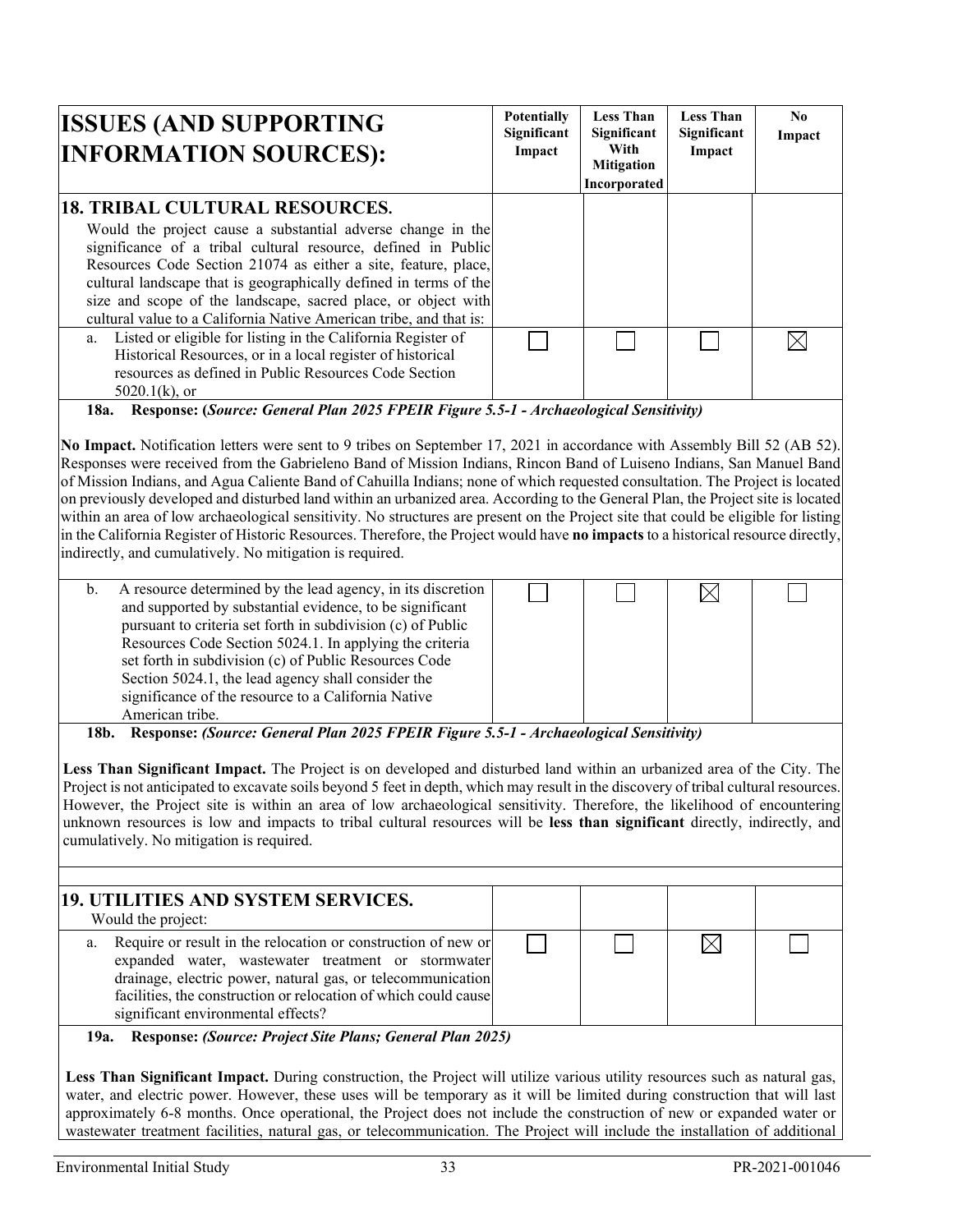| <b>ISSUES (AND SUPPORTING)</b><br><b>INFORMATION SOURCES):</b> | <b>Potentially</b><br>Significant<br>Impact | <b>Less Than</b><br>Significant<br>With | <b>Less Than</b><br>Significant<br>Impact | N <sub>0</sub><br>Impact |
|----------------------------------------------------------------|---------------------------------------------|-----------------------------------------|-------------------------------------------|--------------------------|
|                                                                |                                             | <b>Mitigation</b>                       |                                           |                          |
|                                                                |                                             | <b>Incorporated</b>                     |                                           |                          |

parking lights for safety and security purposes. Because the Project does not propose the construction of new structures or facilities that will increase the employment to the Project site, there will not be a significant increase in utility demand. The installation of new lighting will connect to the existing electrical grid at the Project site. The installation of additional parking lights, while it will be considered a new accessory to the Project site, will not require relocation or construction of new or expanded electrical power because it will not be a power intensive accessory. No other new structures are proposed. Therefore, the Project will have **less than significant impact** resulting in the construction of new water or wastewater treatment facilities or the expansion of existing facilities directly, indirectly, or cumulatively. No mitigation is required.

| Have sufficient water supplies available to serve the project<br>and reasonably foreseeable future development during<br>normal, dry, and multiple dry years? |  |  |
|---------------------------------------------------------------------------------------------------------------------------------------------------------------|--|--|
| ה- יי<br>$\bigcap_{n=1}^{\infty}$                                                                                                                             |  |  |

**19b. Response:** *(Source: Project Site Plans; General Plan 2025)* 

**Less than Significant Impact.** The Project will not exceed expected water supplies during construction and operation. Landscaping is proposed for the Project site, but all species will be drought tolerant requiring minimal water. No new uses are proposed on the site that would require a significant increased demand in water supplies. During construction, while water will be used for cleaning and dust suppression methods, its uses will be limited during the construction period and will require a nominal amount. Therefore, the Project will have a **less than significant impact** related to insufficient water supplies either directly, indirectly, or cumulatively. No mitigation is required.

| c. Result in a determination by the wastewater treatment     |  |  |
|--------------------------------------------------------------|--|--|
| provider which serves or may serve the project that it has   |  |  |
| adequate capacity to serve the project's projected demand in |  |  |
| addition to the provider's existing commitments?             |  |  |

**19c. Response:** *(Source: Project Site Plans; General Plan 2025)*

**No Impact.** The Project will not exceed wastewater treatment requirements during construction and operation. The Project will not include any new uses or new construction that will increase wastewater discharges and potentially increase wastewater capacities. During construction, while water will be used for site cleaning and dust suppression methods, this will be temporary and limited only during the construction phase of the Project. Wastewater from decontamination activities conducted during construction will be collected and disposed of offsite at an appropriate waste disposal facility; it will not be transmitted to the City's wastewater system. Therefore, **no impact** to wastewater treatment directly, indirectly, or cumulatively will occur. No mitigation is required.

| d. Generate solid waste in excess of State or local standards, or |  |  |
|-------------------------------------------------------------------|--|--|
| in excess of the capacity of local infrastructure, or otherwise   |  |  |
| impair the attainment of solid waste reduction goals?             |  |  |

**19d. Response: (***Source: Riverside County Department of Waste Resources Construction and Demolition; California Green Building Standards Code)*

**Less than Significant Impact.** The Project will not result in a permanent solid waste stream such as those expected from residential, commercial, and industrial facilities. The Project operations will remain the same asthe current uses as an employee parking lot and aircraft materials storage yard on the I-zoned parcels, and a vacant paved lot on the CR-zoned parcels. Any solid wastes generated will be from the construction phase of the Project, which will be temporary and would not impair the attainment of solid waste reduction goals. Existing pavement onsite will be pulverized and remain onsite. The Project will comply with the requirements of the California Green Building Standards Code which include construction waste reduction, disposal, and recycling standards where feasible. Therefore, **no impacts** related to solid waste will occur directly, indirectly, or cumulatively. No mitigation is required.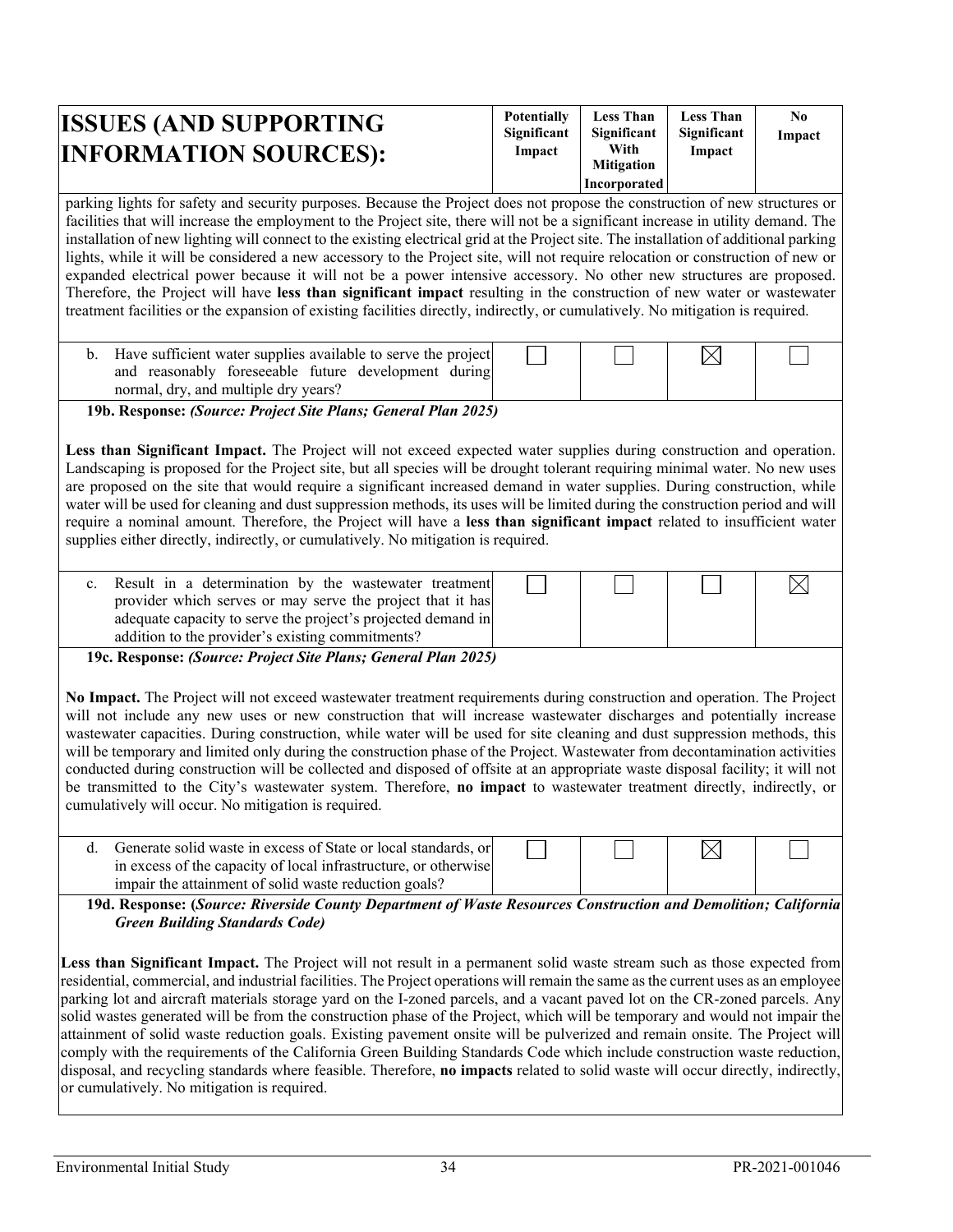| <b>ISSUES (AND SUPPORTING)</b><br><b>INFORMATION SOURCES):</b>                                                                                                                                                                                                                                                                                                   | <b>Potentially</b><br>Significant<br>Impact | <b>Less Than</b><br>Significant<br>With<br><b>Mitigation</b><br>Incorporated | <b>Less Than</b><br>Significant<br>Impact | No.<br>Impact |
|------------------------------------------------------------------------------------------------------------------------------------------------------------------------------------------------------------------------------------------------------------------------------------------------------------------------------------------------------------------|---------------------------------------------|------------------------------------------------------------------------------|-------------------------------------------|---------------|
| e. Comply with federal, state, and local management and<br>reduction statutes and regulations related to solid waste?                                                                                                                                                                                                                                            |                                             |                                                                              |                                           |               |
| 19e. Response: (Source: California Integrated Waste Management Board 2002 Landfill Facility Compliance Study)<br>No Impact. See response to 19d. The California Integrated Waste Management Act under the PRC requires that local<br>iurisdictions divert at least 50 percent of all solid waste generated by January 1, 2000. The City is currently achieving a |                                             |                                                                              |                                           |               |

jurisdictions divert at least 50 percent of all solid waste generated by January 1, 2000. The City is currently achieving a 60-percent diversion rate, well above State requirements. In addition, the California Green Building Code requires all developments to divert 50 percent of nonhazardous construction and demolition debris for all projects and 100 percent of excavated soil and land clearing debris for all nonresidential projects beginning January 1, 2011.

The Project will comply with federal, State, and local management with regards to the statutes and regulations for solid waste. During construction, the Project will comply with the regulations for the handling and disposal of solid wastes. Soils that will be excavated will be reused where feasible. Therefore, **no impacts** related to solid waste statutes will occur directly, indirectly, or cumulatively. No mitigation is required.

## **20. WILDFIRE**

If located in or near state responsibility areas or lands classified as very high fire hazard severity zones, would the project:

Substantially impair an adopted emergency response plan or  $\boxtimes$ emergency evacuation plan?

#### **20a. Response: (***Source:* **CALFire Fire Hazard Severity Zones Maps 2009)**

**No Impact.** The Project site is not located within a very high fire hazard severity zone (VHFHSZ)**.** The majority of the fire hazard zones are located on the outer boundaries of the City near the mountains and hillsides. The Project is located within the existing Rohr Riverside Facility and does not involve or require modifications to an adopted emergency response plan, evacuation plan or the Multi-Jurisdictional LHMP. Therefore, **no impacts** to wildfire directly, indirectly, or cumulatively will occur. No mitigation is required.

| Due to slope, prevailing winds, and other factors, exacerbate |  |  |  |
|---------------------------------------------------------------|--|--|--|
| wildfire risks, and thereby expose project occupants to       |  |  |  |
| pollutant concentrations from a wildfire or the uncontrolled  |  |  |  |
| spread of a wildfire?                                         |  |  |  |

**20b. Response: (***Source:* **CALFire Fire Hazard Severity Zones Maps 2009)**

**No Impact.** See response to 20a. Open spaces could be susceptible to wildlife fires that can be exacerbated by dry weather and the funneling of the Santa Ana winds through the canyons. The Project is not located within a VHFHSZ and is not within the open space areas of the City. The Project site is on relatively flat terrain and will not exacerbate potential fire risks due to steep slopes. The Project does not include development of structures that would expose occupants to pollutant concentrations from a wildfire and will not include any uses that could exacerbate wildfire risk. Therefore, the Project will result in **no impacts** to uncontrolled spread of wildfire directly, indirectly, or cumulatively will occur. No mitigation is required.

| c. Require the installation or maintenance of associated<br>infrastructure (such as roads, fuel breaks, emergency water)<br>sources, power lines, or other utilities) that may exacerbate<br>fire risk or that may result in temporary or ongoing impacts<br>to the environment? |  |  |
|----------------------------------------------------------------------------------------------------------------------------------------------------------------------------------------------------------------------------------------------------------------------------------|--|--|
|                                                                                                                                                                                                                                                                                  |  |  |

### **20c. Response: (***Source:* **CALFire Fire Hazard Severity Zones Maps 2009)**

**No Impact.** See response to 20a. The Project does not include any installation or maintenance of infrastructure that may exacerbate fire risks such as roadway construction, fuel breaks, or power lines. While the Project will include installation of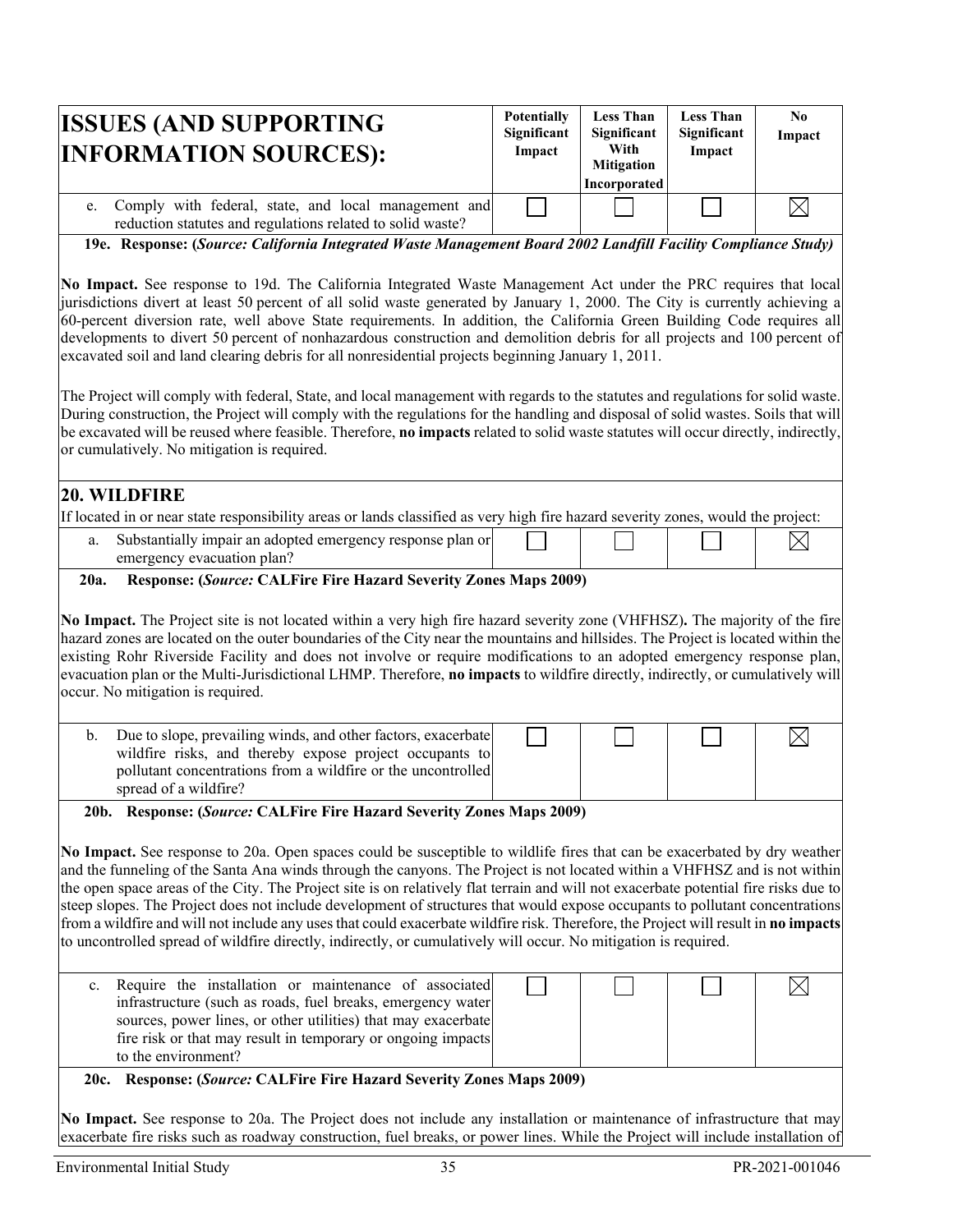| <b>ISSUES (AND SUPPORTING</b><br><b>INFORMATION SOURCES):</b>                                                                                                                                                                                                                                                                           | <b>Potentially</b><br>Significant<br>Impact | <b>Less Than</b><br>Significant<br>With<br><b>Mitigation</b><br>Incorporated | <b>Less Than</b><br>Significant<br>Impact | N <sub>0</sub><br>Impact |  |  |
|-----------------------------------------------------------------------------------------------------------------------------------------------------------------------------------------------------------------------------------------------------------------------------------------------------------------------------------------|---------------------------------------------|------------------------------------------------------------------------------|-------------------------------------------|--------------------------|--|--|
| additional parking lot lights, this utility installation is not power intensive and will not increase the fire risk within the area.<br>Therefore, no impacts associated with the installation or maintenance of infrastructure exacerbating fire risks directly,<br>indirectly, or cumulatively will occur. No mitigation is required. |                                             |                                                                              |                                           |                          |  |  |
| d. Expose people or structures to significant risks, including<br>downslope or downstream flooding or landslides, as a result<br>of runoff, post-fire slope instability, or drainage changes?                                                                                                                                           |                                             |                                                                              |                                           |                          |  |  |

### **20d. Response: (***Source:* **General Plan 2025; CALFire Fire Hazard Severity Zones Maps 2009)**

**No Impact.** See response to 20a and 20b. The Project does not include development of any structures that would expose persons to significant fire risks. Because of the Project site's relatively flat topography, there will be no post-fire slope instability or risk of landslides. The Project site is developed and previously disturbed. The Project will not create additional runoff due to the balance between the potential addition of impervious parking lot surfaces and the stormwater improvements on Phillip Avenue. Further, any runoff associated with the Project will not create a landslide or downstream flooding due to the flat topography of the Project site. Furthermore, the Project will include BMPs in the SWPPP in order to manage erosion and runoff at the Project site. Therefore, **no impacts** from downslope or downstream flooding will occur. No mitigation is required.

|    | 21. MANDATORY FINDINGS OF SIGNIFICANCE.                                                                                                                                                                                                                                                                                                                                                                                                                                                                   |  |  |
|----|-----------------------------------------------------------------------------------------------------------------------------------------------------------------------------------------------------------------------------------------------------------------------------------------------------------------------------------------------------------------------------------------------------------------------------------------------------------------------------------------------------------|--|--|
| a. | Does the project have the potential to substantially degrade<br>the quality of the environment, substantially reduce the<br>habitat of a fish or wildlife species, cause a fish or wildlife<br>population to drop below self-sustaining levels, threaten to<br>eliminate a plant or animal community, substantially reduce<br>the number or restrict the range of a rare or an endangered<br>plant or animal or eliminate important examples of the major<br>periods of California history or prehistory? |  |  |

**21a. Response: (***Source: General Plan FPEIR 2025 – Section 5.4 Biological Resources, Section 5.5 Cultural Resources)* 

**Less Than Significant Impact.** As discussed in the Biological Resources Section of this Initial Study, there are no potential significant impacts related to habitat of fish or wildlife associated with the Project. Because the Project site is located in an urbanized area of the City and does not contain any sensitive habitats that could potentially house rare or endangered species, impacts were found to be less than significant. There are trees located nearby the Project site, and six trees are proposed for removal which could house nesting birds. The trees that are proposed to be removed onsite are non-native and are trees typically used for landscaping purposes and are not considered a rare species. However, as discussed in the Biological Resources Section, the applicant will be required to adhere to existing regulations such as MBTA. Additionally, potential impacts to cultural, archaeological, and paleontological resources related to major periods of California and the City of Riverside's history or prehistory were discussed in the Cultural Resources Section of this Initial Study. Because the Project site does not contain any historic or geologic structures, and because any ground-disturbing activities will be limited to previously disturbed areas, impacts were found to be **less than significant**. No mitigation is required.

| Does the project have impacts that are individually limited,<br>cumulatively considerable? ("Cumulatively<br>but<br>considerable" means that the incremental effects of a project<br>are considerable when viewed in connection with the effects<br>of past projects, the effects of other current projects, and the<br>effects of probable future projects)? |
|---------------------------------------------------------------------------------------------------------------------------------------------------------------------------------------------------------------------------------------------------------------------------------------------------------------------------------------------------------------|

**21b. Response:** *(Source: General Plan 2025 FPEIR Section 6 – Long-Term Effects/ Cumulative Impacts for the General Plan 2025 Program)*